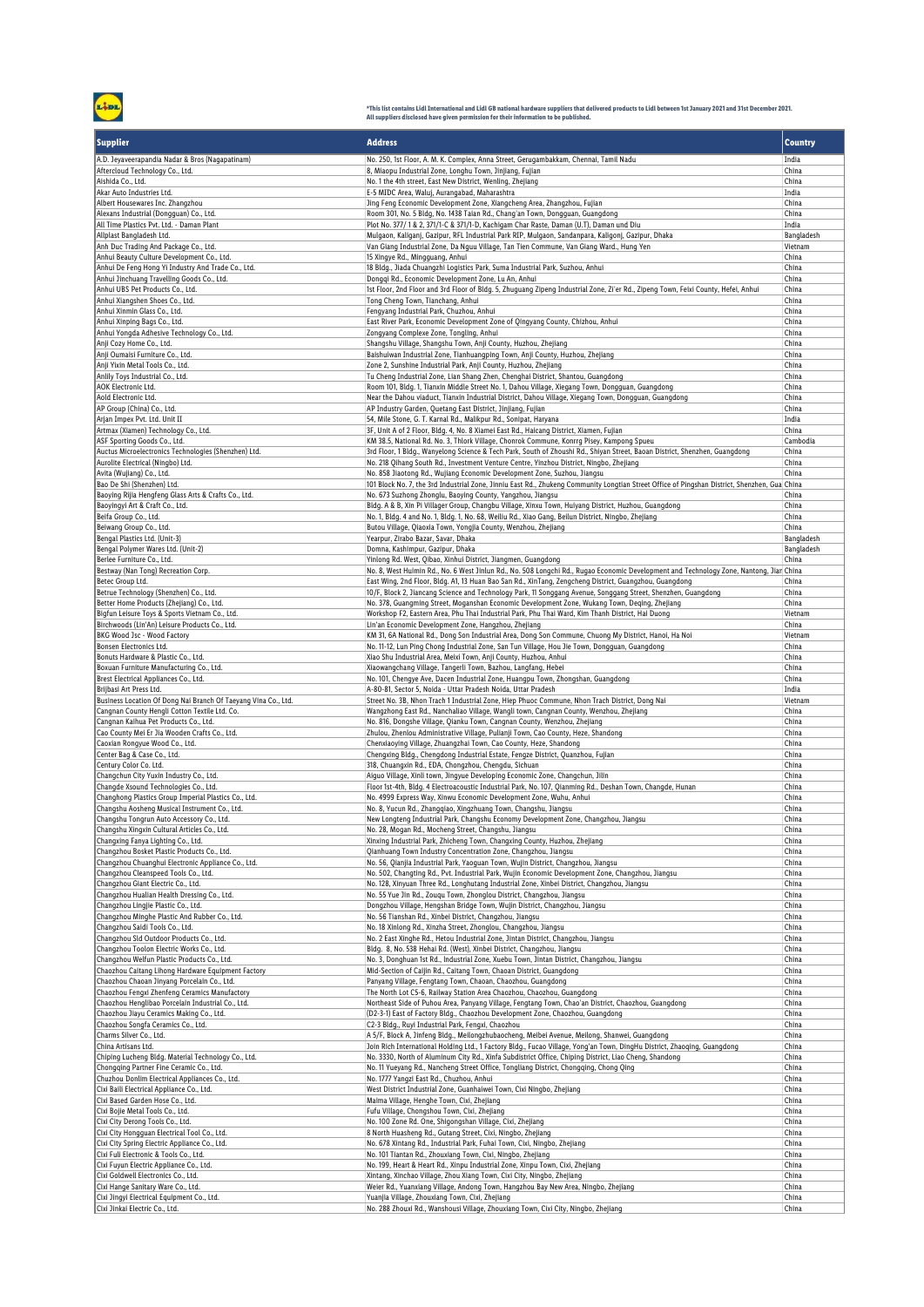| Cixi Julong Electron Technology Co., Ltd.                                                                          | No. 299, Xiaoxin Rd., Xiaolin Town, Cixi, Zhejiang                                                                                                                                                                             | China          |
|--------------------------------------------------------------------------------------------------------------------|--------------------------------------------------------------------------------------------------------------------------------------------------------------------------------------------------------------------------------|----------------|
| Cixi Moye Garden Tools Co., Ltd.                                                                                   | Maima Village, Henghe Town, Cixi City, Ningbo, Zhejiang                                                                                                                                                                        | China          |
| Cixi Qibo Electronics Co., Ltd.                                                                                    | No. 28, Hanjia North Rd., Fuhai Town Cixi, Zhejiang                                                                                                                                                                            | China          |
| Cixi Shuaige Electrical Appliance Factory                                                                          | Zhangqi Industrial, Cixi, Ningbo, Zhejiang                                                                                                                                                                                     | China          |
| Cixi Tianshuo Industry Trade Co., Ltd.                                                                             | No. 66, North Second Ring Rd., Zhang Qi Lighter Industry Zone, Ningbo, Cixi, Zhejiang                                                                                                                                          | China          |
|                                                                                                                    |                                                                                                                                                                                                                                |                |
| Cixi Tianyuan Tools Co., Ltd.                                                                                      | 518 Tianyuan Rd., Zhouxiang Town, No. 558 Tianyuan Rd., Zhouxiang Town, 5th F., No. 2 Bldg., No. 99 Tiantan Rd., Zhouxiang Town, 2nd China<br>No. 1658 Xiaolin Rd., Xiaolin Town, Cixi, Ningbo, Zhejiang                       | China          |
| Cixi V-Mart Electric Tech. Co., Ltd.                                                                               |                                                                                                                                                                                                                                |                |
| Cixi Wangle Tools Manufacturing Co., Ltd.                                                                          | Changfeng Village, Changhe Town, Cixi, Zhejiang                                                                                                                                                                                | China          |
| Cixi Xinxiuli Electrical Appliance Co., Ltd.                                                                       | The North Industrial Park, Fuhai Town, Cixi, Zhejiang                                                                                                                                                                          | China          |
| Cixi Yidong Electronic Co., Ltd.                                                                                   | No. 728 Huangchen North Rd., West Section, Guanhaiwei Industrial Zone, Cixi, Ningbo, Zhejiang                                                                                                                                  | China          |
| Cixi Yuli Industrial Co., Ltd.                                                                                     | No. 19 Renmin North Rd., Fanshi Industrial Zone, Longshan Town, Cixi, Ningbo, Zhejiang                                                                                                                                         | China          |
| Cixi Z & M Lighting Electrical Appliance Co., Ltd.                                                                 | No. 339, Sanbei Rd., Longshan Town, Cixi, Zhejiang                                                                                                                                                                             | China          |
| Colorprint Offset (Shenzhen) Co., Ltd.                                                                             | Block 2, No. 3 Industrial Estate, Jiangshi Community, Gongming Street, Guangming New District, Shenzhen, Guangdong                                                                                                             | China          |
| Conka Clock and Watch Limied                                                                                       | No. 10 Dagiao Nan, Dongcun, Jinsha Xilian, Danzao, Nanhai, Foshan, Guangdong                                                                                                                                                   | China          |
| Contec Medical Systems Co., Ltd.                                                                                   | No. 112, Qinhuang West Rd., Economic & Technical Development Zone, Quinhuangdao, Hebei                                                                                                                                         | China          |
| Cre8 Direct (Ningbo) Co., Ltd.                                                                                     | 45 W, Lushan Rd., Beilun District, Ningbo, Zhejiang                                                                                                                                                                            | China          |
| Cuori Electrical Appliance (Group) Co., Ltd. Ningbo Hangzhou Bay New Zone Branch                                   | No. 3, Xingci Rd., Hangzhou Bay, Economical Developing Zone, Cixi, Ningbo, Zhejiang                                                                                                                                            | China          |
| Cuori Electrical Appliances (Group) Co., Ltd. Cixi Garment Care Branch                                             | 2 and 4 Bldg., No. 1088 Zhouzhi Rd., Zhouxiang Town, Cixi City, Ningbo, Zhejiang                                                                                                                                               | China          |
| Cuori Electrical Appliances Group Co., Ltd.                                                                        | No. 48 Developing Rd., ZhouXiang Town, Cixi, Ningbo, Zhejiang                                                                                                                                                                  | China          |
|                                                                                                                    | No. 18 Xinhua Rd., Dianshanhu Town, Kunshan, Jiangsu                                                                                                                                                                           |                |
| Dahong Down Products (Kunshan) Co., Ltd.                                                                           |                                                                                                                                                                                                                                | China          |
| Danyang Atbabyhome Textiles Co., Ltd.                                                                              | Baitu Village, Huangtang Town, Danyang, Jiangsu                                                                                                                                                                                | China          |
| Danyang City Hongling Tools Co., Ltd.                                                                              | Houxiang Industrial Rd., Danbei Town, Danyang, Jiangsu                                                                                                                                                                         | China          |
| Danyang Foresight Tools Co., Ltd.                                                                                  | Tongxing Industrial Park, Feida Village, Danyang Town, Houxiang, Danbei Town, Danyang, Jiangsu                                                                                                                                 | China          |
| Danyang Great Yield Camping Goods Co., Ltd.                                                                        | No. 16, Huguo Rd., Erling Town, Danyang, Jiangsu                                                                                                                                                                               | China          |
| Danyang Hengyou Tools Co., Ltd.                                                                                    | No. 1, Liyao Rd., Development District, Danyang, Jiangsu                                                                                                                                                                       | China          |
| Danyang Jierui Special Tools Manufacture Co., Ltd.                                                                 | Jide Industrial Park, Danbei Town, Danyang, Jiangsu                                                                                                                                                                            | China          |
| Danyang Jinye Tools Co., Ltd.                                                                                      | Rongxing Village, Picheng, Danbei Town Danyang, Jiangsu                                                                                                                                                                        | China          |
| Danyang Pingda Packaging Factory                                                                                   | Feida Village, Houxiang, Danbei Town, Danyang, Jiangsu                                                                                                                                                                         | China          |
| Danyang Yongfeng Hardware Electromechanical Equipment Co., Ltd.                                                    | Wuxingxihuan Rd., Qianxiang Houxiang, Danbei Town, Danyang, Jiangsu                                                                                                                                                            | China          |
| Dason Gift & Stationery (Shenzhen) Co., Ltd.                                                                       | No. 501, Block B, 101A-E Dason Factory, Pinglong East Rd., Li Chang Community, Pinghu Street, Longgang District, Shenzhen, Guangdon China                                                                                      |                |
|                                                                                                                    |                                                                                                                                                                                                                                |                |
| Dehua Gaosheng Arts & Crafts Co., Ltd.                                                                             | No. 286, Xunzhong Rd., Xunzhong Town, Chengdong DevelopmentZone, Dehua County, Quanzhou, Fujian                                                                                                                                | China          |
| Dehua New Gaosheng Packing Printing Co., Ltd.                                                                      | No. 286, Xunzhong Rd., Chengdong Iindustrial Area, Dehua, Quanzhou, Fujian                                                                                                                                                     | China          |
| Delta Fujian Children's Products Co., Ltd.                                                                         | JianGang Rd. JiangYin Industry Concentrated Area, Fuqing, Fujian                                                                                                                                                               | China          |
| Demirel Plastik Ve Kalip San. Mehmet Demirel                                                                       | Akçaburgaz mah. 3122 SOK. No. 5/5-1 Esenyurt, Istanbul                                                                                                                                                                         | Turkey         |
| Dewan & Sons                                                                                                       | Lakri Fazalpur, Delhi Rd., Moradabad, Uttar Pradesh                                                                                                                                                                            | India          |
| Dezhou Xinao Hardware Products Co., Ltd.                                                                           | Dacao Village, Shiji Town, Ningjin, Dezhou, Shandong                                                                                                                                                                           | China          |
| Dong Guan Cheng Ye Toys Manufactory Ltd.                                                                           | No. 60 Li Zhong Rd., Da Li Village, Qing Xi Town, Dongguan, Guangdong                                                                                                                                                          | China          |
| Dong Guan Chuang Da Printing Co., Ltd.                                                                             | 2nd Bldg., Tangda Industrial Park, Bihu, tangli Village, Fenggang Town, Dongguan, Guangdong                                                                                                                                    | China          |
| Dong Guan City Sinoshine Technology Co., Ltd.                                                                      | No. 488, Jinlang South Rd., Shabu Village, Dalang Town, Dongguan, Guangdong                                                                                                                                                    | China          |
|                                                                                                                    |                                                                                                                                                                                                                                | Vietnam        |
| Dong Nai Branch-Nghia Son Wooden Furniture Co., Ltd.                                                               | Lot VII-10 AB, Ho Nai Industrial Zone, Ho Nai 3 Ward., Trang Bom District, Bien Hoa, Đồng Nai                                                                                                                                  |                |
| Dongguan Aomeijia Electronic Co., Ltd.                                                                             | Bldg. 2, No. 156 Tongxing Rd., Youganpu Village, Fenggang Town, Dongguan, Guangdong                                                                                                                                            | China          |
| Dongquan City Eon Sporting Goods Co., Ltd.                                                                         | Shoe factory in Industrial Park, Qisha Village, ShaTian Town, Dongguan, Guangdong                                                                                                                                              | China          |
| Dongguan City Focus Lighting Technology Co., Ltd.                                                                  | Room 201, No. 21, Xianijang Rd., Dalang Town, Dongguan, Guangdong                                                                                                                                                              | China          |
| Dongguan City Frankool Lighting Technology Co., Ltd.                                                               | No. 1, Beimen 2nd Rd., Nankeng Village, Qishi Town, Dongguan, Guangdong                                                                                                                                                        | China          |
| Dongguan City Strong Mountain Plastic Products Co., Ltd.                                                           | No. 13, Banhu East Street, Banhu 128 Industrial Zone, Huangjiang Town, Dongguan, Guangdong                                                                                                                                     | China          |
| Dongguan City Tianhua Photoelectric Technology Co., Ltd.                                                           | No. 3, 2nd Rd., Jinqianling Industrial Zone, Jitigang Village, Huangiang Town, Dongguan, Guangdong                                                                                                                             | China          |
| Dongguan Comfortable Electric Co., Ltd.                                                                            | 4F, Bldg. A, No. 46, Tonggu Rd., Shixiaxian Village, Dalang Town, Dongguan, Guangdong                                                                                                                                          | China          |
| Dongguan Dbk Energy Technology Co., Ltd.                                                                           | No. 252, Zhangmutou Section, Dongshen Rd., Zhangmutou Town, Dongguan, Guangdong                                                                                                                                                | China          |
| Dongguan Dongli Plastic Products Co., Ltd.                                                                         | 13 Jinlong Bei Rd., SangYuan Shequ, Dongcheng, Dongguan, Guangdong                                                                                                                                                             | China          |
|                                                                                                                    |                                                                                                                                                                                                                                |                |
| Dongguan D-Win Lighting Co., Ltd.                                                                                  | Room 101, No. 17, West Yanhe Rd. 3, Dongkeng Town, Dongguan, Guangdong                                                                                                                                                         | China          |
| Dongguan Fuyi Plastic Technology Co., Ltd.                                                                         | No. 9, Chuangye 3rd Road, the 2nd Industrial Zone, Helu Village, Huangjiang Town, Dongguan, Guangdong                                                                                                                          | China          |
| Dongguan Heli Printing Co., Ltd.                                                                                   | 2nd Industrial Zone, Baihao District, Houjie Town, Dongguan, Guangdong                                                                                                                                                         | China          |
| Dongguan Junou Toys Co., Ltd.                                                                                      | No. 3, Maan Rd., Chashan Town, Dongguan, Guangdong                                                                                                                                                                             | China          |
| Dongguan Jy Leisure Appliance Co., Ltd.                                                                            | No. 3 Longjiang Rd., Xiekeng, Qingxi Town, Dongguan, Guangdong                                                                                                                                                                 | China          |
| Dongguan Kaide Electric Co., Ltd.                                                                                  | Langzhou Village, Changping Town, Dongguan, Guangdong                                                                                                                                                                          | China          |
| Dongguan Kennex Ceramic Co., Ltd.                                                                                  | No. 7, Qing Ping Rd., Qing Hu Tou, Tangxia Town, Dongguan, Guangdong                                                                                                                                                           | China          |
| Dongguan Kingsun Enterprises Co., Ltd.                                                                             | Zone 2, Xicheng Industrial District, Shiyong Village, Hengli Town, Dongguan, Guangdong                                                                                                                                         | China          |
|                                                                                                                    | No. 213, Xiangmang West Rd., Fugang Management District, Qingxi Town, Dongguan, Guangdong                                                                                                                                      | China          |
| Dongguan Koyo Co., Ltd.                                                                                            |                                                                                                                                                                                                                                |                |
| Dongguan Lianzhou Electronic Technology Co., Ltd.                                                                  | Bldg. 1, No. 10, Feng Gang Technology Rd., Feng Gang Town, Dongguan, Guangdong                                                                                                                                                 | China          |
| Dongquan Maple Toys Co., Ltd.                                                                                      | No. 1 Lingxin Rd., Lingxia Industrial Area, Liaobu Town, Dongguan, Guangdong                                                                                                                                                   | China          |
| Dongquan Meisheng Intelligent Technology Co., Ltd.                                                                 | 3/F, Bldg. 1, No.11 Shishuikouyinhe 5 Rd., Qiaotou Town, Dongguan, Guangdong                                                                                                                                                   | China          |
| Dongguan New Shengda Lighting Co., Ltd.                                                                            | No. 1 Shang Qiao Industrial Avenue, Dong Cheng District, Dongguan, Guangdong                                                                                                                                                   | China          |
| Dongguan Senye Toy Co., Ltd.                                                                                       | Block 3, No. 109 Fenghuang Rd., Dongkeng Town, Dongguan, Guangdong                                                                                                                                                             | China          |
| Dongquan Summit Luggage Co., Ltd.                                                                                  |                                                                                                                                                                                                                                |                |
|                                                                                                                    |                                                                                                                                                                                                                                |                |
|                                                                                                                    | Nanshan Industrial Zone, Zhangyang, Zhangmutou Town, Dongguan, Guangdong                                                                                                                                                       | China          |
| Dongguan Sunland Technology Co., Ltd.                                                                              | Xitailong Industrial Area, Shatian Town, Dongguan City, Guangdong                                                                                                                                                              | China          |
| Dongguan Taiway Shingkee Toys Co., Ltd.                                                                            | Huangjiang Village, Huangjiang Town, Dongguan, Guangdong                                                                                                                                                                       | China          |
| Dongguan Theseus Sporting Goods Co., Ltd.                                                                          | 66 Industry Rd., Sandun Villiage, Houjie Town, Dongguan, Guangdong                                                                                                                                                             | China          |
| Dongguan Topman Appliances Co., Ltd.                                                                               | 1/F Block A, 5th Bldg., Yuangang 3rd Street, Jiucun Village, Huangjiang Town, Dongguan, Guangdong                                                                                                                              | China          |
| Dongguan Tunno Electronics Technology Co., Ltd.                                                                    | Room 201, 2nd Bldg., No. 153 Wenzhou Rd., Dongcheng Street, Dongguan, Guangdong                                                                                                                                                | China          |
| Dongquan Vanson Electronics Co., Ltd.                                                                              | No. 8 Xianfeng Rd., Pingshan, Tangxia Town, Dongquan, Guangdong                                                                                                                                                                | China          |
| Dongguan Yat Fung Electrical Appliances Co., Ltd.                                                                  | Dakan Village, Huangjiang Town, Dongguan, Guangdong                                                                                                                                                                            | China          |
| Dongquan Yinlihen Electronics Co., Ltd.                                                                            | Room 401, Bldg. B, 1 Jugijian Rd., Humen Town, Dong Guan, Guangdong                                                                                                                                                            |                |
|                                                                                                                    |                                                                                                                                                                                                                                | China          |
| Dongguan Ziliang Electronocs Technology Co., Ltd.                                                                  | Room 201/301/401/501/601, No. 1 Yuxian Street, Zhangmutou, Zhuangmutou Town, Dongguan, Guangdong                                                                                                                               | China          |
| Dongyang Bluesky Ltd.                                                                                              | Nanma Industrial Zone, Nanma Town, Dongyang, Zhejiang                                                                                                                                                                          | China          |
| Dongyang City Xiandai Plastic Products Co., Ltd.                                                                   | Developing Area of Liushi, Dongyang, Jinhua, Zhejiang                                                                                                                                                                          | China          |
| Dongyang Hengrong Technology Co., Ltd.                                                                             | XiXi Village, Nanma Industrial Park, Dongyang, Anhui                                                                                                                                                                           | China          |
| Dongyang Jiahe Creation Ltd.                                                                                       | Shanqzhai Village, Beijiang Town, Dongyang, Zhejiang                                                                                                                                                                           | China          |
| Durable Plastic Ltd.                                                                                               | Mulgaon, Kaligonj, Gazipur, Dhaka                                                                                                                                                                                              | Bangladesh     |
| Eagle (Shaoguan) Stationery Technology Ltd.                                                                        | Phase 1 Shixing-Tangxia Joint Development Industrial Park, Taiping Town, Shixing County, Shao Guan, Guangdong                                                                                                                  | China          |
| Ege Ev Urunleri A. S. / Ege Ev Urunleri Madeni Esya Paz. San.Ve Tic. Ltd. Sti.                                     | 29 Ekim Mah. Batibeton Cad. No. 7 Yazibasi-Torba / Cumhuriyet Mah. Batibeton Cad. No. 7 Yazibasi-Robali, Yazibasi, Torbali, Izmir                                                                                              | Turkey         |
|                                                                                                                    | B5 South Longzhou Rd., Longjiang, Residential Committee, Longjiang Town, Shunde District, Foshan, Guangdong                                                                                                                    | China          |
|                                                                                                                    |                                                                                                                                                                                                                                |                |
| Ever Brighter (Huizhou) Home Decor Co., Ltd.                                                                       | Xiaotang, Shangnan Industrial Zone, Shangnan Village, Yuan Zhou Town, BoLuo County, HuiZhou, Guangdong                                                                                                                         | China          |
| Evernew Arts & Crafts Co., Ltd.                                                                                    | Baomei Industrial Zone, Longxun Town, Dehua, Quanzhou, Fujian                                                                                                                                                                  | China          |
| Ever-Shine Led Lighting Ltd.                                                                                       | The Front Seat Factory of No. 18, Dongmei Street, Sijiu Industrial Zone, Taishan City, Jiangmen, Guangdong                                                                                                                     | China          |
| Eyarn Lighting Ltd.                                                                                                | Yaying Gang, Shixi Village, Shishan Town, Nanhai District, Foshan, Guangdong                                                                                                                                                   | China          |
| Fashy Far East Production Ltd.                                                                                     | Dong Khaoi Street, Bien Hoa City, Đồng Nai                                                                                                                                                                                     | Vietnam        |
| Festa Party Candle (HZ) Co., Ltd.                                                                                  | No. 18 Dunshuiling, Wangshan, Jianjiang District, Huazhou, Guangdong                                                                                                                                                           | China          |
| Festa Party Products Mfy. (Zhaoqing) Ltd.                                                                          | East from 16, Tang Mei Industrial Zone, Duanzhouba Rd., Zone 6, Duanzhou District, Zhaoqing, Guangdong                                                                                                                         | China          |
| Fine & Bruidge Electics Co.                                                                                        | Red Bldg., Yuebei Industrial Zone, Xiaoyue, Shangyu, Zhejiang                                                                                                                                                                  | China          |
| Foshan Aifeit Bicycle Accessory Co., Ltd.                                                                          | No. 13, Wenfeng North Rd., Rongli, Ronggui Town, Shunde District, Foshan, Guangdong                                                                                                                                            | China          |
| Foshan Belonger Industrial Co., Ltd.                                                                               | No. 1, Dafotou Development Zone, Haizhou Village, Xiqiao Town, Nanhai District, Foshan, Guangdong                                                                                                                              | China          |
|                                                                                                                    |                                                                                                                                                                                                                                |                |
| Foshan Changhui Electrical Appliances Co., Ltd.                                                                    | No. 12 Rongguang Rd., Neighborhood Rongli, Ronggui, Shunde, Foshan, Guangdong                                                                                                                                                  | China          |
| Foshan City JTL Electrical Appliance Co., Ltd.                                                                     | Fuwang Yuan District, Hecheng Block, Cangjiang Industry Park, Gaoming District, Foshan, Guangdong                                                                                                                              | China          |
| Foshan City Shunde District Huierjia Household Electrical Co., Ltd.                                                | No. 5 Shunyuanbei Rd., Shunde Industrial Area, Daliang, Foshan, Guangdong                                                                                                                                                      | China          |
| Eternal (Guangdong) Tech Electric Co., Ltd.<br>Foshan Grand Jetfame Metalwork Manufactory                          | Side of NiuGang, JiaoYu Rd., Shangwei Production Group, Xiaxi, Jiujiang Town, Nanhai, Guangdong                                                                                                                                | China          |
| Foshan Haolan Vacuum Ware Ltd.                                                                                     | No. 17 Liuyisan Rd., Nasha industrial District, Danzao Town, Nanhai District, Foshan, Guangdong                                                                                                                                | China          |
| Foshan Jiamei Lighting Electrical Appliance Co., Ltd.                                                              | The 3rd Floor, Bldg. 6, No. 68 Taoyuan East Rd., Shishan Town, Nanhai District, Foshan, Guangdong                                                                                                                              | China          |
| Foshan Koodee Metal Co., Ltd.                                                                                      | Zone A, No. 1, Da Dao Street, Lian Sha, Zhoutou DevelopmentZone, Dan Zao Town, Nan Hai District, Foshan, Guangdong                                                                                                             | China          |
| Foshan Lifecode Electronic Tech. Co., Ltd.                                                                         | No. 5, East 3rd Rd., Jiangyi Avenue, Leliu, Shunde, Foshan, Guangdong                                                                                                                                                          | China          |
| Foshan Likehome Hardware and Appliances Co., Ltd.                                                                  | One of No. 33, Industrial Rd., Liansha Development Area, Danzao Town, Nanhai District, Foshan, Guangdong                                                                                                                       | China          |
| Foshan Median Home Appliance Co., Ltd.                                                                             | No. 8-1-2, Zhongyu Rd. West, Zhongchong Industrial Area, Leliu Town, Shunde District, Foshan, Guangdong                                                                                                                        | China          |
|                                                                                                                    |                                                                                                                                                                                                                                | China          |
| Foshan Nanhai Fu Da Electrical Ltd.                                                                                | No. 11, Xingye East Rd., Zone A, Shishan Industrial, ShishanTown, Nanhai District, Foshan, Guangdong                                                                                                                           |                |
| Foshan Nanhai Xinhua (Win Global) Electrical Appliances Ltd.<br>Foshan Nanhau Yi Jin Metal Manufacturing Co., Ltd. | North of Dongshengzhouyuan, Kongdong Village, Heshun, Lishui Town, Nanhai District, Foshan, Guangdong<br>Jiangguilian Workshop, Shaju Village, Longgao Rd., Industrial Area, Jiujiang Town, Nanhai District, Foshan, Guangdong | China<br>China |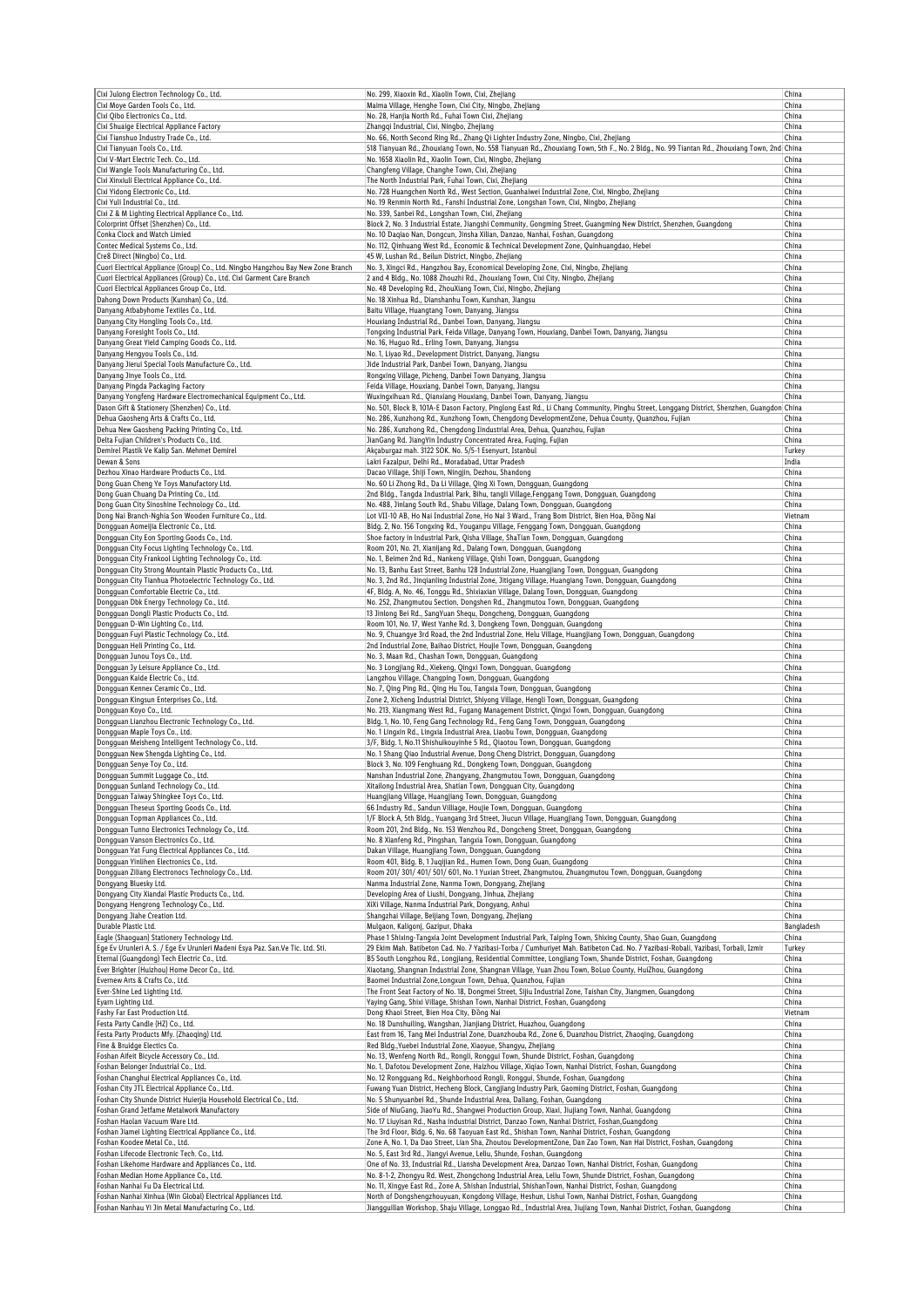| Foshan Nb Lighting Co., Ltd.                                                                                                                                                      |                                                                               | Bldg. A, Donghua Industrial Park, Shakeng, Luocun Street, Shishan Town, Nanhai Area, Foshan, Guangdong                                                                     | China          |
|-----------------------------------------------------------------------------------------------------------------------------------------------------------------------------------|-------------------------------------------------------------------------------|----------------------------------------------------------------------------------------------------------------------------------------------------------------------------|----------------|
| Foshan Seoul Electronics Technology Co., Ltd.                                                                                                                                     |                                                                               | The C Plots of Four, North of the Yitong Logistics Co., Guangle Rd. West, Beijiao Town, Shunde District, Foshan, Guangdong                                                 | China          |
| Foshan Shunde Fashion Electrical Appliances Mfg. Co., Ltd.                                                                                                                        |                                                                               | No. 24-2, Fuan Industrial Zone Phase 1, Liandu Village, Leliu Town, Shunde District, Foshan, Guangdong                                                                     | China          |
| Foshan Shunde Homeart Electric Mfg Co., Ltd.                                                                                                                                      |                                                                               | No. 7 Shunyuan South Rd., Wu-Sha Hightech Industrial Zone, Daliang, Shunde District, Foshan, Guangdong                                                                     | China          |
| Foshan Shunde Junye Electronic Co., Ltd.                                                                                                                                          | Zhenghe South Rd., Leliu Town Shunde District, Foshan, Guangdong              |                                                                                                                                                                            | China          |
| Foshan Shunde Midea Washing Appliances Mfg. Co., Ltd.                                                                                                                             | No. 20, Gangqian Rd., Beijiao, Shunde, Foshan, Guangdong                      |                                                                                                                                                                            | China          |
| Foshan Yiliang Photoelectronic Technology Co., Ltd.                                                                                                                               |                                                                               | 501, Bldg. 1, No. 6 Huangzhongnan West 2 Rd., Jiangyi Village, Leliu Town, Shunde District, Foshan City, Guangdong                                                         | China          |
| Fucheng Metals Production Co., Ltd. of Jiangmen City                                                                                                                              |                                                                               | Xing Huang Industry Developing Zone, Si gian Town, Xin Hui District, Jiangmen, Guangdong                                                                                   | China          |
| Fujian Aonong Bamboo Development Co., Ltd.                                                                                                                                        | Helin Industrial Zone, Zhenghe County, Nanping, Fujian                        |                                                                                                                                                                            | China          |
| Fujian Auplex Kamado Grill Co., Ltd.                                                                                                                                              |                                                                               | 2 Bldg., No. 318 Bailong Village, Zhuqi Village, Minhou County, Fuzhou, Fujian                                                                                             | China          |
| Fujian Baifeng Bamboo Products Co., Ltd.                                                                                                                                          | No. 6-2 Block, D Area of China Bamboo City, Jianou, Fujian                    |                                                                                                                                                                            | China          |
| Fujian Dehua Boyang Crafts Co., Ltd.                                                                                                                                              | No. 19, Xinzai, Xunzhong Cun, Xunzhong Town, Dehua, Quanzhou, Fujian          |                                                                                                                                                                            | China          |
| Fujian Dehua Changsen Art & Crafts Co., Ltd.                                                                                                                                      |                                                                               | Phase 3, Chengdong Industrial Zone, Xunzhong Town, Dehua, Quanzhou, Fujian                                                                                                 | China          |
| Fujian Dehua Jiahao Ceramics Co., Ltd.                                                                                                                                            | Chengdong Industrial Zone, Xunzhong Town, Dehua, Quanzhou, Fujian             |                                                                                                                                                                            | China          |
| Fujian Dehua Quanyi Ceramic Co., Ltd.                                                                                                                                             | Baomei Industrial Area, Longxun Town, Dehua County, Quanzhou, Fujian          |                                                                                                                                                                            | China          |
| Fujian Eagle Cultural and Creative Co., Ltd.                                                                                                                                      | No. 12, Shuangyue Rd., Shuangyue Industrial Zone, Fuding, Fujian              |                                                                                                                                                                            | China          |
| Fujian Fangyuanda Metal Products Co., Ltd.                                                                                                                                        |                                                                               | Xingtai Industrial Park, Changtai Economic Development Zone, Zhangzhou, Fujian                                                                                             | China          |
| Fujian Hexin Iron and Wood Furniture Co., Ltd.                                                                                                                                    | No. 15, Chang Xing East Rd., Ting Jiang Town, Ma Wei District, Fuzhou, Fujian |                                                                                                                                                                            | China          |
| Fujian Ivyer Industrial Co., Ltd.                                                                                                                                                 | Yangxia Village, Guhuai Town, Changle District, Fuzhou, Fujian                |                                                                                                                                                                            | China          |
| Fujian Province Ruixiang Bamboo Co., Ltd.                                                                                                                                         | Helin Industrial Zone, Zhenghe County, Nanping, Fujian                        |                                                                                                                                                                            | China          |
| Fujian Quanzhou Qing Quan Crafts Factory Co., Ltd.                                                                                                                                | No. 9 Donghuan Rd., Fengzhou Town, Nanan, Quanzhou, Fujian                    |                                                                                                                                                                            | China<br>China |
| Fujian Shaowu He Feng Houseware Co., Ltd.<br>Fujian Shaowu Xintian Wood Industry Co., Ltd.                                                                                        |                                                                               | No. 1, Industrial Avenue, Economic Development Zone of Shaowu City, Shaowu, Fujian<br>Long'an Branch Rd., Longchuan Industry Park, Ecnomic Developing Area, Shaowu, Fujian | China          |
| Fujian Yongdeli Industrial Co., Ltd.                                                                                                                                              | No. 133, 615 East Rd., Shuangcheng Town, Zherong County Ningde, Fujian        |                                                                                                                                                                            | China          |
| Fujian Youtong Industries Co., Ltd.                                                                                                                                               |                                                                               | North Part of 1st, 2nd-3rd Floor, Bldg. 1, M9511 Industries Park, No. 18, Majiang Rd., Mawei District, Fuzhou, Fujian                                                      | China          |
| Full Wins Metal Products Industrial Co., Ltd.                                                                                                                                     | Cangjiang Industrial Park, Renhe, Gaoming District, Foshan, Guangdong         |                                                                                                                                                                            | China          |
| Futin Lighting Co., Ltd.                                                                                                                                                          | No. 9, Shuibian Industrial Zone, Hengli Town, Dongguan, Guangdong             |                                                                                                                                                                            | China          |
| Fuzhou Bailey Furniture Co., Ltd.                                                                                                                                                 | No. 99 Shiqi, Rongxi Village, Zhuqi Town, Minhou County, Fuzhou, Fujian       |                                                                                                                                                                            | China          |
| Fuzhou Cenyun Houseware Co., Ltd.                                                                                                                                                 | No. 3, Taiyu Rd., Jianxin Town, Cangshan District, Fuzhou, Fujian             |                                                                                                                                                                            | China          |
| Fuzhou Development Area Sensen Arts and Crafts Co., Ltd.                                                                                                                          | No. 35, Changxing Rd., Mawei District, Fuzhou, Fujian                         |                                                                                                                                                                            | China          |
| Fuzhou Emax Electronic Co., Ltd.                                                                                                                                                  |                                                                               | Bldg. 28, Fuwan, Jinshan Industrial Concentration Area, No. 869 Panyu Rd., Gaishan Town, Cangshan District, Fuzhou, Fujian                                                 | China          |
| Fuzhou Jing Jian Arts & Crafts Co., Ltd.                                                                                                                                          | No. 268 Gushanzhou, Minhou, Fuzhou, Fujian                                    |                                                                                                                                                                            | China          |
| Fuzhou Shenlin Wood Industry Co., Ltd.                                                                                                                                            |                                                                               | Bldg. No.B3 & B4, Luding Rd., Longfeng Village, Zhanggang Street, Changle District, Fuzhou, Fujian                                                                         | China          |
| Fuzhou Soongets Industrial Co., Ltd.                                                                                                                                              |                                                                               | Xiexitou Area, Jinfeng Industrial Zone, Xiangcheng District, Zhangzhou, Fujian                                                                                             | China          |
| Fuzhou Top Arts & Crafts Co., Ltd.                                                                                                                                                |                                                                               | No. 9, Nanling Rd., Phase 2, Minhou Economic and Technological Development Zone, Minhou County, Fuzhou, Fujian                                                             | China          |
| Fuzhou Wenfeng Wood Industry Co., Ltd.                                                                                                                                            |                                                                               | Workshop No. 2, Fujian Idea Furniture Co., Ltd., Xiali Village, Yuxi Town, Fuqing, Fujian                                                                                  | China          |
| Fuzhou Xida Woodwork Co., Ltd.                                                                                                                                                    | No. 587, Nancao Village, Jiangyin Town, Fuqing City, Fuzhou, Fujian           |                                                                                                                                                                            | China          |
| Fuzhou Xuanyi Arts & Crafts Co., Ltd.                                                                                                                                             |                                                                               | No. 23 Plant Bldg., Jinshan Airport Industrial Zone, No. 18 Pengcheng Street, Hunan Town, Changle, Fuzhou, Fujian                                                          | China          |
| Gaomi Oushang Glassware Co., Ltd.                                                                                                                                                 |                                                                               | East of Changshengtai Street, Bocheng Town, Gaomi City, Weifang, Shandong                                                                                                  | China          |
| Globaltech (Huizhou) Products Ltd.                                                                                                                                                |                                                                               | Tian Tou Industrie Zone, Yuanzhou Town, Boluo County, Huizhou, Guangdong                                                                                                   | China          |
| Gorci Insulation Technology (Suzhou) Co., Ltd.                                                                                                                                    | D-3 Park, No. 8 Xinchuang Rd., Daxin Town, Zhangjiagang, Jiangsu              |                                                                                                                                                                            | China          |
| Granit Metal Ev Gerecleri San. Ve Tic. A. S.                                                                                                                                      | 29 Ekim Mah Karakaya Sok No. 7, Izmir                                         |                                                                                                                                                                            | Turkey         |
| Green Forest Handicrafts Co., Ltd.                                                                                                                                                | No. 1, Lvlin Rd., Fenghuangshan Street, Yunhe County, Lishui, Zhejiang        |                                                                                                                                                                            | China          |
| Green Globe New Energy Technology (Zhejiang) Co., Ltd.                                                                                                                            | Wan Wei Tong Village, Wen Qiao Town, Wenling City, Taizhou, Zhejiang          |                                                                                                                                                                            | China          |
| Guangdong Bening Ceramics Industries Co., Ltd.                                                                                                                                    | North A2-10 Area, Ruyi Industrial Park, Fengxi, Chaozhou, Guangdong           |                                                                                                                                                                            | China          |
| Guangdong Changsheng Electrical Appliance Co., Ltd.                                                                                                                               |                                                                               | 2-5, Rd. 8, Changjiao Industrial Park, Xingtan Town, Shunde, Foshan, Guangdong                                                                                             | China          |
| Guangdong Fuxin Technology Co., Ltd.                                                                                                                                              | No. 20, Keyuan Rd. 3, Gaoli, Ronggui, Shunde, Foshan, Guangdong               |                                                                                                                                                                            | China          |
| Guangdong Golden Light Electric Appliances Co., Ltd                                                                                                                               | No. 31, Junye Rd., Suixiang Industrial Zone, Shunde, Foshan, Guangdong        |                                                                                                                                                                            | China          |
| Guangdong Hallsmart Intelligence Technology Corporation Ltd.                                                                                                                      |                                                                               | West Expressway Exit, Beidou, Guangzhou-Zhanjiang Highway, Guandu Town, Zhanjiang, Guangdong                                                                               | China          |
| Guangdong Heng-Guang Hardware Industry Co., Ltd.                                                                                                                                  | Longjimei Industrial Zone, Caitang, Chaoan, Chaozhou, Guangdong               |                                                                                                                                                                            | China          |
| Guangdong Homa Appliances Co., Ltd. Dongfu North Rd. Branch                                                                                                                       | No. 37, Dongfu North Rd., Nantou Town, Zhongshan, Guangdong                   |                                                                                                                                                                            | China          |
| Guangdong Huanger Baby Products Co., Ltd. (Third Workshop)                                                                                                                        |                                                                               | Mid of Interval Rd., Gangkou Industrial Park, Fengxin 1st Rd., Fengxiang Street, Chenghai District, Shantou, Guangdong                                                     | China          |
| Guangdong Huijun Technology Group Co., Ltd.                                                                                                                                       | Gongye 2nd. Rd., Industrial Park, Wuhua County, Meizhou, Guangdong            |                                                                                                                                                                            | China          |
| Guangdong J&Y Industrial Co., Ltd.                                                                                                                                                |                                                                               | No. 285 Juhuashi Rd., Huashan Town, Huadu District, Guangzhou, Guangdong                                                                                                   | China          |
| Guangdong Jetwell Homeware Development Ltd.                                                                                                                                       |                                                                               | 3rd of No. 1, 8th Technology Rd., Xingtan Industrial Park, Qixing Xingtan, Shunde, Foshan, Guangdong                                                                       | China          |
| Guangdong Leetac Electronics Technology Co., Ltd.                                                                                                                                 | No. 15 Danli Rd., South Disctrict, Zhongshan, Guangdong                       |                                                                                                                                                                            | China          |
| Guangdong Longde Electric Appliances Co., Ltd.                                                                                                                                    |                                                                               | No. 33, Middle Industry Avenue, Xiaolan Industrial Zone, Shengfeng Village, Xiaolan Town, Zhongshan, Guangdong                                                             | China          |
| Guangdong Midea Consumer Electric Manufacturing Co., Ltd. Shunde First Branch Facto No. 19, Lingang Rd., Neighborhood Community, Beijiao Town, Shunde District, Foshan, Guangdong |                                                                               |                                                                                                                                                                            | China          |
| Guangdong Midea Kitchen Appliances Manufacturing Co., Ltd.                                                                                                                        | No. 6, Yongan Rd., Beijiao, Shunde District, Foshan, Guangdong                |                                                                                                                                                                            | China          |
| Guangdong Province Topin Stainless Steel Products Co., Ltd.                                                                                                                       |                                                                               | The Industry Development Zone, Dongkou Xinxing County, Yunfu, Guangdong                                                                                                    | China          |
| Guangdong Rongcheng Sports Manufacture Co., Ltd. Dongguan Changping First Branch Sukeng Industry 2 Rd. 5, Sukeng Village, Changping Town, Dongguan, Guangdong                     |                                                                               |                                                                                                                                                                            | China          |
| Guangdong Sanxin Technology Co., Ltd.                                                                                                                                             |                                                                               | No. 1, 3rd Horizontal Rd., Shashui Industrial Transfer Park, Taiping Town, Shixing County, Shaoguan, Guangdong                                                             | China          |
| Guangdong Smarter M&E Technology Co., Ltd.                                                                                                                                        |                                                                               | 3rd Floor, Room 203-210 of 2nd Floor and Interlayer of 1st Floor of Bldg. B, No. 38, Yanjiangdongsi Rd., Huoju Industrial Zone, Zhongsha China                             |                |
| Guangdong Sunflower Investment Co., Ltd.                                                                                                                                          | Bei Guan Industrial Development Zone Yangdong, Yangjiang, Guangdong           |                                                                                                                                                                            | China          |
| Guangdong Transtek Medical Electronics Co., Ltd.                                                                                                                                  |                                                                               | Zone A, No. 105, Dongli Rd., Torch Development District, Zhongshan, Guangdong                                                                                              | China          |
| Guangdong Usmt Smart Electric Appliance Co., Ltd.                                                                                                                                 |                                                                               | No. 160, South 2nd Street, Qiaodong Rd., Shanhe Village, Qiaotou Town, Dongguan, Guangdong                                                                                 | China          |
| Guangdong Willing Technology Corporation                                                                                                                                          |                                                                               | Willing Industrial Park, Dongjiang Industrial District, Shuikou Town, Huicheng District, Huizhou, Guangdong                                                                | China          |
| Guangdong Wireking Household Supplies Co., Ltd.                                                                                                                                   | No. 38A, Yangda Rd., Sanzhou, Lunjiao, Shunde, Foshan, Guangdong              |                                                                                                                                                                            | China          |
| Guangdong Xinbao Electrical Appliances Holdings Co., Ltd. (1-10 Factory)                                                                                                          | South Zhenghe Rd., Leliu Town, Shunde District, Foshan, Guangdong             |                                                                                                                                                                            | China          |
| Guangdong Xinyu Electronic and Technology Co., Ltd.                                                                                                                               | No. 42, Cuicheng Rd., Cuiheng New District, Zhongshan, Guangdong              |                                                                                                                                                                            | China          |
| Guangdong Yiyu Craft & Hardware Electrical Factory Co., Ltd.                                                                                                                      |                                                                               | Zhizhong Rd., Gangkou, Fengxiang Street, Chenghai District, Shantou, Guangdong                                                                                             | China          |
| Guangdong Zhenle Toys Co., Ltd.<br>Guangxi Beiliu Taihongda Electronics Co., Ltd.                                                                                                 |                                                                               | Beside Jianmin Bridge, Yanhong Town, Chenghai District, Shantou, Guangdong                                                                                                 | China          |
| Guangxi Du'An Danyang Nature Weaving Co., Ltd.                                                                                                                                    | Pijian Industrial Zone, Gan Cun, Beiliu City, Yulin, Guangxi                  | Fudui Village, Danyang Thorp, Disu Town, Yao Autonomous County, Du'an, Hechi, Guangxi                                                                                      | China<br>China |
| Guangxi Province Beiliu City Laotian Ceramic Co., Ltd.                                                                                                                            | No. 19-3 Minle Rd., Beiliu, Yulin, Guangxi                                    |                                                                                                                                                                            | China          |
| Guangzhou Caizhidie Leather                                                                                                                                                       |                                                                               | 1-3 Floor, No. 1, 10th Bldg., Zibian Junhao Yangguang Square, Hecheng, Shiling, Huadu, Guangzhou, Guangdong                                                                | China          |
| Guangzhou Easycut Hardware Mfg Co., Ltd.                                                                                                                                          |                                                                               | Bldg. 112, No. 186, Shizhongsan Rd., Guankeng Village, Dashi Town, Panyu District, Guangzhou, Guangdong                                                                    | China          |
| Guangzhou Interest Houseware Co., Ltd.                                                                                                                                            | No. 127, Xinrong Rd., Dagang town, Nansha Zone, Guangzhou, Guangdong          |                                                                                                                                                                            | China          |
| Guangzhou Magi-Wap Culture Articles Co., Ltd.                                                                                                                                     |                                                                               | No. 2 Tiancheng Rd., Liangtian Village, Zhongluotan Town, Baiyun District, Address 2: No. 5, Guangcong 6th Rd., Baiyun District, Guangz China                              |                |
| Guangzhou Raymons Import & Export Co., Ltd.                                                                                                                                       |                                                                               | 4th Floor A, the 3rd Industry of Huang Shagang, Bai Yun District, Guangzhou, Guangdong                                                                                     | China          |
| Guangzhou Sanhua Technology Co., Ltd.                                                                                                                                             |                                                                               | West Dongfeng Rd., Automobile Industry Base, Xinhua Street, Huadu District, Guangzhou, Guangdong                                                                           | China          |
| Guangzhou Shengwei Electric Manufacturing Co., Ltd.                                                                                                                               |                                                                               | Fuxing Rubber Factory, Jintian Industrial Zone, Huadong Town, Huadu District, Guangzhou, Guangdong                                                                         | China          |
| Guangzhou Uwin Houseware Co, Ltd.                                                                                                                                                 | Beixing Industrial Area, Huadu District, Guangzhou, Guangdong                 |                                                                                                                                                                            | China          |
| Guangzhou Yu He Toys Ltd.                                                                                                                                                         |                                                                               | 136, Xindu Rd., Xinhua Industrial Zone, Xinhua Street, Huadu District, Guangzhou, Guangdong                                                                                | China          |
| Guilin Lixin Metal Goods Co., Ltd.                                                                                                                                                | Manganese Ore Yard., Lipu County, Guilin, Guangxi                             |                                                                                                                                                                            | China          |
| Guoyang Yiyuan Arts and Crafts Co., Ltd.                                                                                                                                          |                                                                               | No. 44, Xuguanglou Village, Xuguanglou Community, Tianjinggong Street, Guoyang County, Bozhou, Anhui                                                                       | China          |
| Gurok Turizm Ve Madencilik A. S.                                                                                                                                                  | Inköy Mahallesi Eskisehir Karayolu Bulvari No. 96 Merkez, Kutahya, Kuetahya   |                                                                                                                                                                            | Turkey         |
| Haining Annabi Electric Appliances Co., Ltd.                                                                                                                                      | No. 86, Wenbang Rd., Yuanhua Town, Haining, Zhejiang                          |                                                                                                                                                                            | China          |
| Haining Elitecho Lighting Co., Ltd.                                                                                                                                               | Floor 1st, Bldg. A, No. 12, Danfeng Rd., Haining, Jiaxing, Zhejiang           |                                                                                                                                                                            | China          |
| Haining Golite Lighting Co., Ltd.                                                                                                                                                 |                                                                               | 3F, No. 99, Jingfeng Rd., Haining Warp Knitting Industrial Zone, Jiaxing, Zhejiang                                                                                         | China          |
| Haiyan Dachun Hardware Co., Ltd.                                                                                                                                                  | No. 42, Changqing Rd., Ganpu Town, Haiyan County, Jiaxing, Zhejiang           |                                                                                                                                                                            | China          |
| Hamedata Technology Co., Ltd.                                                                                                                                                     |                                                                               | 1st/2nd/4th Zone, 3F, Plant 1, Huahan Industrial Park, No. 16, Jinniu West Rd., Pingshan New District, Shenzhen, Guangdong                                                 | China          |
| Hamilton Housewares Pvt. Ltd.                                                                                                                                                     |                                                                               | Cts No-55/1/2, Opp. Welspun, Rakholi Sayeli Rd. (Office: Kaiser 1-Hind Bldg., 3rd Floor, Currimbhoy Rd., Ballard. Estate, Mumbai, Mahara India                             |                |
| Hancon Lighting Zhuhai Co., Ltd.                                                                                                                                                  |                                                                               | Bldg. D, No. 2, Fushan 8th Rd., Qianwu Town, Doumen District, Zhuhai, Guangdong                                                                                            | China          |
| Handsam Industrial (Wuxi) Co., Ltd.                                                                                                                                               |                                                                               | No. 12, West Furong Fourth Rd., Xishan Economic and Development District, Wuxi, Jiangsu                                                                                    | China          |
| Hangzhou Aiyu Enterprise Ltd.                                                                                                                                                     | Xinfan, Huanshan Village, Fuyang District, Hangzhou, Zhejiang                 |                                                                                                                                                                            | China          |
| Hangzhou Bofeng Diamond Tools Co., Ltd.                                                                                                                                           | 001 Xinyi Rd., Zhongli Country, Yinong, Xiaoshan, Hangzhou, Zhejiang          |                                                                                                                                                                            | China          |
| Hangzhou Boli Hardware & Tools Co., Ltd.                                                                                                                                          |                                                                               | No. 17, Dingshan Rd., Dingshan Industrial Park, Wenyan Town, Xiaoshan District, Hangzhou, Zhejiang                                                                         | China          |
| Hangzhou Chuanze Arts & Crafts Co., Ltd.                                                                                                                                          |                                                                               | Partial 1st Floor, 2nd Floor, Bldg. B, No. 11, Fuhao Rd., Pingyao Town, Yuhang District, Hangzhou, Zhejiang                                                                | China          |
|                                                                                                                                                                                   |                                                                               |                                                                                                                                                                            | China          |
|                                                                                                                                                                                   | No. 6, Kongque Rd., Dayuan Town, Fuyang District, Hangzhou, Zhejiang          |                                                                                                                                                                            |                |
|                                                                                                                                                                                   |                                                                               | No. 66, Ma'An Rd., Qiantan Town, Jiande City, Industry Area, Dalushang Village, Qiantan Town, Jiande, Hangzhou, Zhejiang                                                   | China          |
|                                                                                                                                                                                   |                                                                               | Heng'er Rd., Jiaoshan Village, Xuxian Industrial Park, Yiqiao, Xiaoshan, Hangzhou, Zhejiang                                                                                | China          |
| Hangzhou Fuyang Jiangnan Trademark Printing Factory<br>Hangzhou Great Tools Co., Ltd.<br>Hangzhou Greatpower Tools Co., Ltd.<br>Hangzhou Guke Plastic Co., Ltd.                   |                                                                               | No. 28, Zixiwu Village (Industrial Zone), Yangcunqiao Village, Yangcunqiao Town, Jiande City, Hangzhou, Zhejiang                                                           | China          |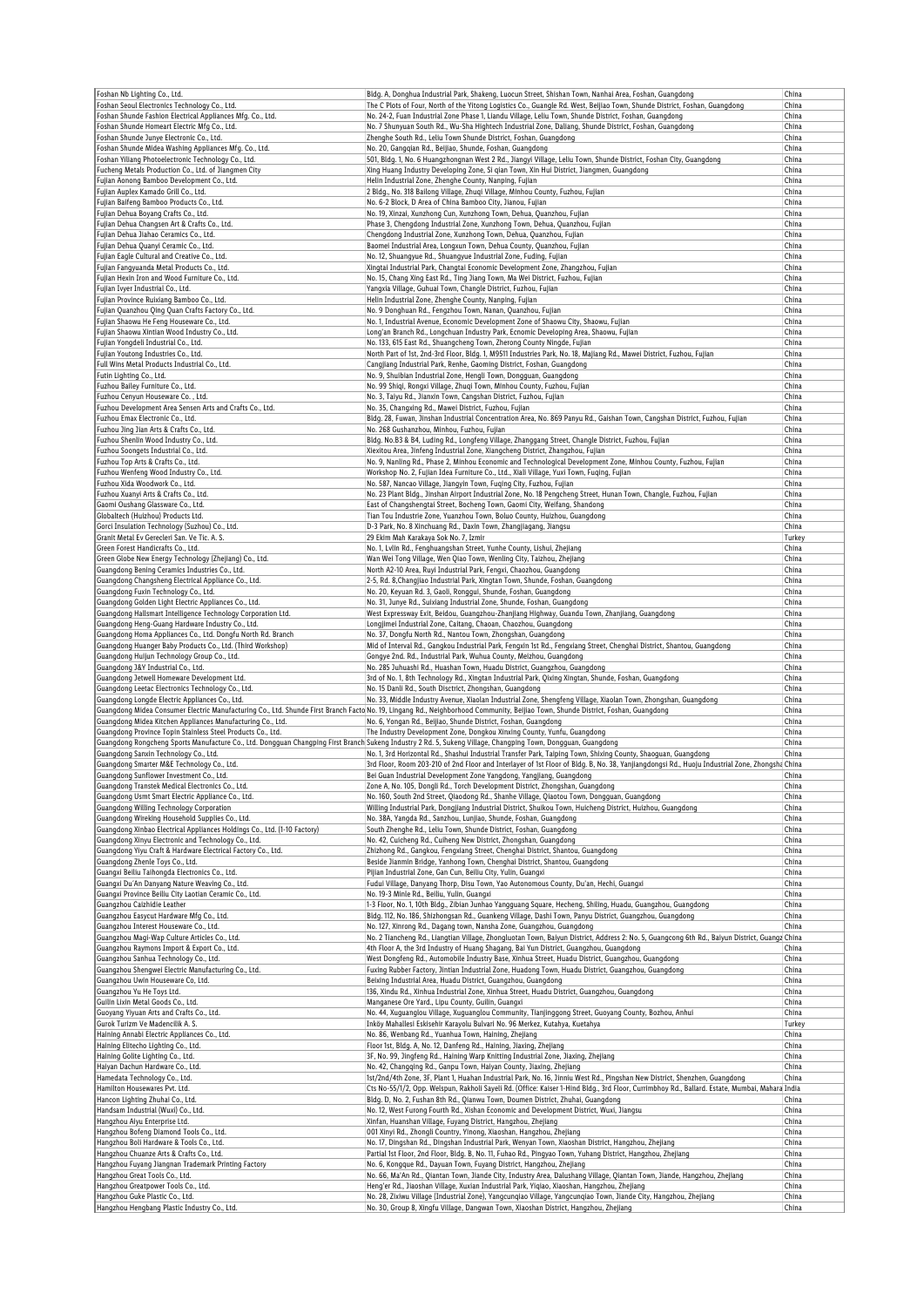| Hangzhou Hongke Sports Equipment Co., Ltd.                                                                     | No. 30, Shangguan Sport Rural Industrial Park, Fuyang District, Hangzhou, Zhejiang                                                                                                  | China            |
|----------------------------------------------------------------------------------------------------------------|-------------------------------------------------------------------------------------------------------------------------------------------------------------------------------------|------------------|
| Hangzhou Huafeng Big Arrow Tools Co., Ltd.                                                                     | Xiangnan Village, Yiqiao Town, Xiaoshan District, Hangzhou, Zhejiang                                                                                                                | China            |
| Hangzhou Huatao Plastic Co., Ltd.                                                                              | No. 61 Xianming Rd., Xindeng, Fuyang, Hangzhou, Zhejiang                                                                                                                            | China            |
| Hangzhou John Hardware Tools Co., Ltd.                                                                         | No. 5, Lvtai Rd., Zhongtai Street, Yuhang District, Hangzhou, Zhejiang                                                                                                              | China            |
| Hangzhou Mingzhu Tools Co., Ltd.<br>Hangzhou Shangguan Racket Co., Ltd.                                        | 2nd Bldg. of No. 2, No. 3 Rd., Dongzhou Industrial Zone, Fuyang District, Hangzhou, Zhejiang                                                                                        | China<br>China   |
| Hangzhou Strong Magnet & Assembly Co., Ltd.                                                                    | Xu Village, Shangguan, Fuyang, Hangzhou, Zhejiang<br>No. 31, Lianyi Rd., Suoqian Town, Xiaoshan Area, Hangzhou, Zhejiang                                                            | China            |
| Hangzhou Tools Measure Tools Co., Ltd.                                                                         | Yiqiao Town, Xiaoshan District, Hangzhou, Zhejiang                                                                                                                                  | China            |
| Hangzhou Yawen Fast Print Co., Ltd.                                                                            | Room A011, Bldq. 6, No. 86 Zhujiadun, Beizhuang Village, Chongxia, Beizhuang Village, Zhejiang                                                                                      | China            |
| Hank Electronics Co., Ltd.                                                                                     | Floor 2nd 7th, A8, Hongye Industry City, Lezhujiao, Zhoushird., Baoan District, Shenzhen, Guangdong                                                                                 | China            |
| Hansi Holding Co., Ltd.                                                                                        | Shangbutou Village, Qingjiang Town, Yueqing, Anhui                                                                                                                                  | China            |
| Hape International (Ningbo) Ltd.                                                                               | 9-27 Nanhai Rd., Beilun District, Ningbo, Zhejiang                                                                                                                                  | China            |
| Harvest (Yingde) Industry Ltd.<br>Harvest Industry Ltd.                                                        | S252 Highway East, Yinghua Chachang District, Donghua County, Yingde, Guangdong<br>No. 9 Hanqi Avenue, Da Long Sub-district, Pan Yu District, Guangzhou 511400, Guangdong           | China<br>China   |
| He Lin Fujian Houseware Co., Ltd.                                                                              | Industrial Avenue, Economic Development Zone of Shaowu City, Nanping, Fujian                                                                                                        | China            |
| Header Plan                                                                                                    | Zone No. 02, Binh Thach Hamlet, Binh Thanh Commune, Vinh Cuu District, Dong Nai Province, Vinh Cuu                                                                                  | Vietnam          |
| Health Care Massage Branch of Zhangzhou Easepal Industrial Co., Ltd.                                           | 1-5F of 1 Bldg., No. 228 Jiaosong Rd., Taiwanese Investment Zone, Zhangzhou, Fujian                                                                                                 | China            |
| Hebei Charlotte Enterprise Co., Ltd.                                                                           | Wuqiang Industrial Zone, Hengshui, Hebei                                                                                                                                            | China            |
| Hebei Honor Mechanical Mould Co., Ltd.                                                                         | West Side of Dingwei Rd., Pingxiang County, Xingtai, Hebei                                                                                                                          | China            |
| Hebei Jian Tai Kitchen Ware Co., Ltd.                                                                          | East Side of the Tianwang Rd., North of Wangkou Village, Wang Kou Town, Xinji, Hebei                                                                                                | China            |
| Hebei Kunda Hoisting Equipment Co., Ltd.<br>Hefei Sun Pet Products Co., Ltd.                                   | Zhang Village, Shimenqiao Town, Renqiu, Cangzhou, Hebei<br>Feixi Haotianya Garment Co. Zone, Shan'nan Industrial Zone, Feixi County, Hefei, Anhui                                   | China<br>China   |
| Heilongjiang Ruifa Bamboo & Wood Products Co., Ltd.                                                            | Mujiagou Village, Liming Town, Xiangfang District, Harbin, Heilongjiang                                                                                                             | China            |
| Hejian Roter Faden Glass Products Co., Ltd.                                                                    | Fengliunian Village, Limingju Town, Hejian, Cangzhou, Hebei                                                                                                                         | China            |
| Heshan Astros Printing Ltd.                                                                                    | Xuantan Temple Industrial Zone, Gulao Town, Heshan, Guangdong                                                                                                                       | China            |
| Heshan Hengkai Electrical Manufacture Co., Ltd.                                                                | No. 5-1 Hebei Rd., Taoyuan Town, Heshan, Guangdong                                                                                                                                  | China            |
| Heshan Junli Industrial Co., Ltd.                                                                              | Block C, No. 7, Minyuan Rd., Taoyuan Town, Heshan City, Jiangmen, Guangdong                                                                                                         | China            |
| HKD International (Cepz) Ltd.                                                                                  | Plot 49-52, Sector 8, CEPZ, Chittagong                                                                                                                                              | Bangladesh       |
| HLQ Arts & Crafts Co., Ltd.<br>Hoang Phat Co., Ltd.                                                            | No. 266 Xiazhuang, Zhuangtian Village, Heshi Town, Luojiang District, Quanzhou, Fujian<br>Lot B16, Phu Tai IP, Tran Quan Dieu Ward., Qui Nhon, Ninh Bình                            | China<br>Vietnam |
| HQP Electric Industrial Co., Ltd.                                                                              | 23 Workshop, Masan Industry Zone, Jianghai District, Jiang men, Guangdong                                                                                                           | China            |
| <b>HR Industries</b>                                                                                           | C 107/108, Focal Point Extension, Jalandhar, Punjab                                                                                                                                 | India            |
| Huaian Thomas Pet Products Co., Ltd.                                                                           | Bldg. 5, Project 4, DaiLou Town Industrial Park, JinHu County, Huai'an                                                                                                              | China            |
| Huamao Handicraft Article Co., Ltd. of Taizhou Zhejiang                                                        | Machine & Electricity Industry Area, Chaoyang Rd., Wenling, Zhejiang                                                                                                                | China            |
| Huanghua Xinxing Furniture Co., Ltd.                                                                           | Economic and Technology Development Zone, Huanghua, Hebei                                                                                                                           | China            |
| Hubei Space Double Rhombus Logistics Technology Co., Ltd.                                                      | Address 1: No. 95, Changzheng Rd., Address 2: Huairen Rd., Xiaogan, Hubei                                                                                                           | China            |
| Hubei Yuli Abrasive Belts Group Co., Ltd.                                                                      | No. 218, Yuli Avenue, Fanpai New Town, Tongcheng County, Xianning, Hubei                                                                                                            | China            |
| Huizhou Dns Technology Co., Ltd.<br>Huizhou Gift International Greetings Ltd.                                  | 5 Dongshun South Rd., Dongjiang Hightech Industrial Park, Zhongkai Hightech Zone, Huizhou, Guangdong<br>Fuda Industrial Zone, Futian Town, Boluo County, Huizhou, Guangdong         | China<br>China   |
| Huizhou Narui Yongda Industrial Co., Ltd.                                                                      | Yuandunling, Zhongxiayang Village, Fenggang Village Committee, Mazha Town, Longmen County, Huizhou, Guangdong                                                                       | China            |
| Huizhou Standby Household Articles Co., Ltd.                                                                   | Second Liboshui Industrial Zone, North Nanya Rd., Shiwan, Boluo, Huizhou, Guangdong                                                                                                 | China            |
| Huizhou Yidu Stationery Supplies Co., Ltd.                                                                     | No. 11, Huifeng East 2nd Rd., Zhongkai High Technology Area, Huizhou, Guangdong                                                                                                     | China            |
| Huizhou Yinghai Digital Appliance Co., Ltd.                                                                    | Jiutan North Development Area, Yuanzhou Town, Boluo County, Huizhou, Guangdong                                                                                                      | China            |
| Hunan Gaofeng Ceramic Manufacturing Co., Ltd.                                                                  | Yucha Village, Jiashu Town, Liling, Hunan                                                                                                                                           | China            |
| Hunan Xianfeng Ceramic Industry Co., Ltd.                                                                      | Gujialing, Wangxian Town, Liling County, Zhuzhou, Hunan                                                                                                                             | China            |
| Igreen Electrical Lighting Co., Ltd.                                                                           | No. 15, Yangguan Rd., Wushe, Yang'e Village, Lunjiao Town, Shunde District, Foshan, Guangdong                                                                                       | China            |
| Inox World Industries Pvt. Ltd.<br>Inwood Electronic Co., Ltd.                                                 | 45 Sector 53 Phase V, Industrial Estatet Epip, HSIIDC-Kundli, Sonepat, Haryana<br>3F, A and B Bldg., No. 176, Kang Yi Rd., Qingxi Town, Dongguan, Guangdong                         | India<br>China   |
| J & C Sugian Industrial Co., Ltd.                                                                              | Sishu Rd., Wangji Town, Siyang County, Suqian, Jiangsu                                                                                                                              | China            |
| I. M. (Traders & Investors) (P) Ltd.                                                                           | Sankharidaha, P. O. - Begri, P. S. - Domjur, District - Howrah, PIN - 711411, Kolkata                                                                                               | India            |
| ler Education Technology Co., Ltd.                                                                             | Room 402, Bldg. 3, 3rd Baihe Rd., Huangpu District, Guangzhou                                                                                                                       | China            |
| Jh-Leicast Cookware Co., Ltd.                                                                                  | No. 399-7, Yasu Rd. / No. 528 Linjiang West Rd., Wucheng District, Jinhua, Zhejiang                                                                                                 | China            |
| Jian Rong Tex-Dye Co., Ltd.                                                                                    | Qiugang Village, Longxi Town, Boluo County, Huizhou, Guangdong                                                                                                                      | China            |
| Jiande City Dayang Family Expenses Factility Co., Ltd.                                                         | Lingshang Village, Qiantan Town, Jiande, Zhejiang                                                                                                                                   | China            |
| Jiande Jiangnan Hardware Tools Factory                                                                         | Qilong Village, Qiantan Town, Jiande, Hangzhou, Zhejiang                                                                                                                            | China<br>China   |
| Jiande Longchuang Hardware Tools Co., Ltd.<br>Jiande Pison Industry and Trade Co., Ltd.                        | Huangliyang Industry Functional Area, Qiantan Town, Jiande, Hangzhou, Zhejiang<br>No. 98, Jiaoshuwan, Wujushi Village, Xiaya Town, Jiande City, Hangzhou, Zhejiang                  | China            |
| Jiande Screwdriver Co., Ltd.                                                                                   | Hardware Industrial Zone, Qiantan Town, Jiande, Zhejiang                                                                                                                            | China            |
| Jiangmen City Xinhui District Guandi Tableware Products Co., Ltd.                                              | No. 3 Workshop Chunlan Tableware Factory, Qianfeng Industrial Zone, Siqian Town, Xinhui District, Jiangmen, Guangdong                                                               | China            |
| Jiangmen City Xinhui Henglong Plastic Ltd.                                                                     | Folk Enterprise Industrial Park, Xinhui District, Jiangmen, Guangdong                                                                                                               | China            |
| Jiangmen City Xinhui Zhenghua Ironware Co., Ltd.                                                               | Xiaoze Village, Daze Town, Xinhui District, Jiangmen, Guangdong                                                                                                                     | China            |
| Jiangmen Mielux Intelligent and Technology Co., Ltd.                                                           | Bldg. B1, No. 13, Tongle Rd., Tangxia Town, Pengjiang District, Jiangmen, Guangdong                                                                                                 | China            |
| Jiangmen S-2 Science and Technology Development Co., Ltd.                                                      | No. 1 Industrial Zone, Hecheng Town, Heshan City, Jiangmen, Guangdong                                                                                                               | China            |
| Jiangmen Xinhui Hongji Electrical Appliance Hardware Factory<br>Jiangmen Xinhui Jinlong Metal Products Factory | No. 1 Huaxing Industrial Zone Shuangshui town, Xinhui, Jiangmen, Guangdong<br>Xiaoping Industrial Area, Sigian Town, Xinhui District, Jiangmen, Guangdong                           | China<br>China   |
| Jiangmen Xinhui Pioneer Metal Manufacturing Co., Ltd.                                                          | A, B, C, D, E, F Workshop, The Jute Area, White Temple, Qianfeng Industrial Zone, Siqian Town, Xinhui District, Jiangmen, Guangdong                                                 | China            |
| Jiangmen Xinhui Yipeng Metal Products Co., Ltd.                                                                | Tiandeng Industrial Zone, Sigian Town, Xinhui District, Jiangmen, Guangdong                                                                                                         | China            |
| Jiangmen Yexing Metal Co., Ltd.                                                                                | Xiashanwei, Pizi Village, Sanjiang Town, Xinhui District, Jiangmen, Guangdong                                                                                                       | China            |
| Jiangmen Yongding Hardware Products Co., Ltd.                                                                  | Xizui Wai, Meigang Village, Shuangshui Town, Xinhui District, Workshop A, B, C, D, Workshop 1, 2, Dormitory, Jiangmen, Guangdong                                                    | China            |
| Jiangmen Yongyun Art Craft Factory Co., Ltd.                                                                   | Er He Hill Industrial Zone, Baisha, Jiangmen, Guangdong                                                                                                                             | China            |
| Jiangsu Anchor Tools Co., Ltd.                                                                                 | 88 Tiemao Rd., Binhai New District, Haimen District, Nantong, Jiangsu                                                                                                               | China            |
| Jiangsu Baoxiang Sports Equipment Co., Ltd.<br>Jiangsu Better Electrical Co., Ltd.                             | No. 2 Renmin Rd., Yinji Town, Jinhu County, Huaian, Jiangsu<br>No. 11 Huihai Rd., Binhai Area, Qidong, Jiangsu                                                                      | China<br>China   |
| Jiangsu Boan Tools Co., Ltd.                                                                                   | Zhangxiang Village, Huqiao, Development Zone, Danyang City, Jiangsu                                                                                                                 | China            |
| Jiangsu Dahua Tools Co., Ltd.                                                                                  | Pvt. Developing Zone of Jiangyan District, Taizhou, Jiangsu                                                                                                                         | China            |
| Jiangsu Fengling Musical Instruments Cultural Industry Co., Ltd.                                               | East Jinxi Rd., North Tongzhan Rd., Huanggiao Town, Taixing, Jiangsu                                                                                                                | China            |
| Jiangsu Fengyuan Tools Co., Ltd.                                                                               | Picheng Industrial Park, Danbei Town, Danyang, Jiangsu                                                                                                                              | China            |
| Jiangsu Homer Hardware Manufacturing Co., Ltd.                                                                 | 516 Keji Rd., Jiangyan District Development Area, Jiangyan District, Taizhou, Jiangsu                                                                                               | China            |
| Jiangsu Huaiyin Guex Tool Manufacturing Co., Ltd.<br>Jiangsu Huanyi Industrial Co., Ltd.                       | No. 180 East Changjiang Rd., Huaiyin District, Huaian, Jiangsu<br>South of Tongzhan Avenue, Meihua Town Industrial Concentration Zone, Sihong County Sugian, Jiangsu                | China            |
| Jiangsu Huijia Hardware Manufacturing Co., Ltd.                                                                | No. 58, Xingben Rd., Benniu Town, Xinbei District, Changzhou, Jiangsu                                                                                                               | China<br>China   |
| Jiangsu Innovate Sanitary Ware Co., Ltd.                                                                       | No. 18 Zonger Rd., Industrial Zone, Shangxing Town, Liyang, Jiangsu                                                                                                                 | China            |
| Jiangsu Jilong Sport and Leisure Products Co., Ltd.                                                            | No. 1 Urban-Rural Overall Development Industrial Park, Southzhongchen Rd., Zhongyang Town, Sucheng District, Suqian, Jiangsu                                                        | China            |
| Jiangsu Juneng Sports Goods Technology Co., Ltd.                                                               | Xiaoji Industrial Area, Jiangdu District, Yangzhou, Jiangsu                                                                                                                         | China            |
| Jiangsu Langer Art Materials Co., Ltd.                                                                         | 326 National Rd. South, Machang Town, Shuyang County, Suqian, Jiangsu                                                                                                               | China            |
| Jiangsu Lanhua Plastic Products Co., Ltd.                                                                      | No. 35, the Huanghe Rd., Economic Development Zone, Siyang County, Suqian, Jiangsu                                                                                                  | China            |
| Jiangsu Legend Plastic Co., Ltd.                                                                               | South of Tianquan Rd., Xuyi Economic Development Zone, Huaian, Jiangsu                                                                                                              | China            |
| Jiangsu Lilong Outdoor Products Co., Ltd.<br>Jiangsu Meixin Optoelectronics Technology Co., Ltd.               | Industrial Park, Daoshu Town, Danyang, Jiangsu<br>Group 4, Hugang Village, Xindian Town, Rudong County, Nantong, Jiangsu                                                            | China<br>China   |
| Jiangsu Midea Cleaning Appliances Co., Ltd.                                                                    | No. 39 Caohu Avenue, Xiangcheng Economic Development Zone, Suzhou, Jiangsu                                                                                                          | China            |
| Jiangsu Nespoli Tools Co., Ltd.                                                                                | Xingdao Rd., Xingfeng Town, Zhenjiang, Jiangsu                                                                                                                                      | China            |
| Jiangsu NewFeeling Outdoors Manufacturing Co., Ltd.                                                            | Caixiang Village, Daoshu Town, Danyang, Zhenjiang, Jiangsu                                                                                                                          | China            |
| Jiangsu Pinsu Industrial Co., Ltd.                                                                             | No. 1 Fazhan Rd., Xinpu Economic Development Zone, Hai Zhou District, Lianyungang, Jiangsu                                                                                          | China            |
| Jiangsu Shenhong Outdoor Leisure Products Co., Ltd.                                                            | Gaojian Town Industrial Park, Hongze County Economic Development Zone, Huai'an, Jiangsu                                                                                             | China            |
| Jiangsu Siteer Sports Equipment Co., Ltd.                                                                      | South Zhakou Rd., Heqiao Town, Yixing, Jiangsu                                                                                                                                      | China            |
| Jiangsu Skyflon Composites Co., Ltd.<br>Jiangsu Top Bright Wisdom Information Technology Co., Ltd.             | Taixing Sci-Tech Industrial Park, No. 18, West Yangjiang Rd., Taixing, Jiangsu<br>No. 10, Wenzhou Rd., Economic and Technological Development Zone, Shuyang County, Suqian, Jiangsu | China<br>China   |
| Jiangsu Xiaolin Sporting Goods Co., Ltd.                                                                       | Nancun, Village, Heyang, Town, Danyang Development Zone, Danyang, Jiangsu                                                                                                           | China            |
| Jiangsu Yishun Medical Equipment Co., Ltd.                                                                     | No. 25, Haiyan Rd., Hightech Industrial Zone, Qidong City, Nantong, Jiangsu                                                                                                         | China            |
| Jiangsu Yuanjing Holiday Travel Products Co., Ltd.                                                             | Changli East Rd., Huangtang Town, Danyang, Jiangsu                                                                                                                                  | China            |
| Jiangxi Dengshi Garden Group Corporation                                                                       | Part A Industrial District Jingan County, Yichun, Jiangxi                                                                                                                           | China            |
| Jiangxi Gaoan City Yue Ying New Materials Co., Ltd.                                                            | Bajing Town (In the Bldg. Ceramics Industry in Jiangxi Province), Gao'an, Jiangxi                                                                                                   | China            |
| Jiangxi Linghui Sporting Goods Co., Ltd.                                                                       | No. 99, Gaoxin Rd., Baota West Industry Area, De'an County, Jiujiang, Jiangxi                                                                                                       | China            |
| Jiangxi NB Lighting Co., Ltd.                                                                                  | Zone B, Lianhua Industrial Area, Pingxiang, Jiangxi                                                                                                                                 | China            |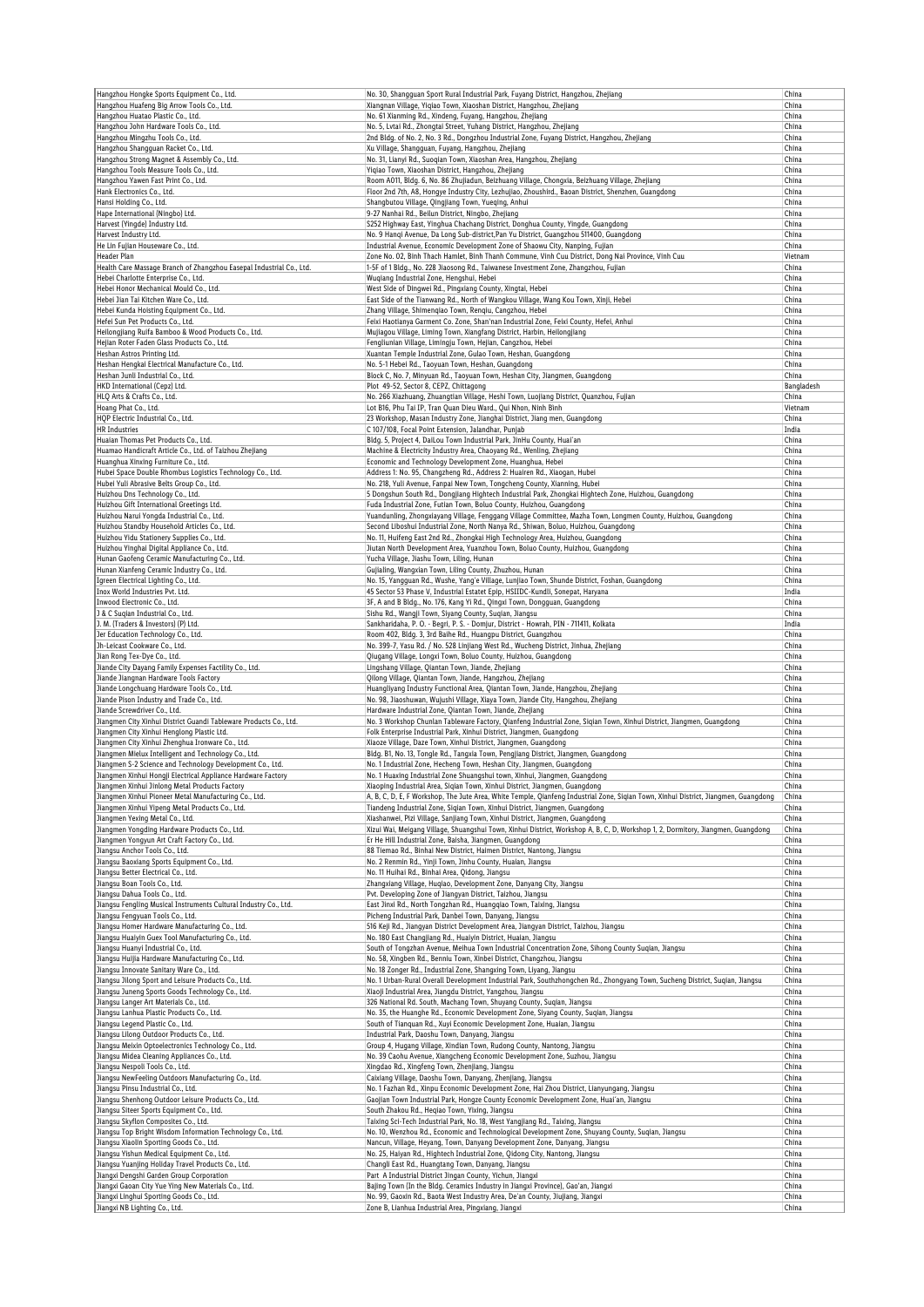| Jiangxi Wanhaokang Optical Co., Ltd.                                                              | Sixi Industrial Zone, Shanggao, Yichun, Jiangxi                                                                                                                 | China          |
|---------------------------------------------------------------------------------------------------|-----------------------------------------------------------------------------------------------------------------------------------------------------------------|----------------|
| Jiangxi Yuxiang Household Co., Ltd.                                                               | Wuyuan Industrial Zone, Wuyuan County, Shangrao, Jiangxi                                                                                                        | China          |
| Jiangyin Soundreal Musical Instrument Co., Ltd.                                                   | No. 91, East Shiyan, Shiyan Village, Zhutang Town, Jiangyin, Jiangsu                                                                                            | China          |
| Jiangyin Yuyang Rubber & Plastic Products Co., Ltd.                                               | Huangqiao Village, Yuecheng Town, Jiangyin, Jiangsu                                                                                                             | China          |
| Jiashan Hightech Tools Co., Ltd.                                                                  | No. 58 East Tingyao Rd., Ganyao Town, Jiashan County, Jiaxing, Zhejiang                                                                                         | China          |
| Jiashan Yunjia Handcraft Co., Ltd.                                                                | Room 201, Bldg. 1, No. 2358, Renmin Rd., Street Luoxing Jiashan County, Jiaxing, Zhejiang                                                                       | China          |
| Jiaxing Hansen Casual Products Co., Ltd.                                                          | Bldg. 1, No. 659, Xingzhen Rd., Xincheng Town, Jiaxing, Zhejiang                                                                                                | China          |
| Jiaxing Xingcheng Electronics Co., Ltd.                                                           | 1-3F, No. 268 Yunsi West Rd., Dayun, Jiashan, Jiaxing City, Zhejiang                                                                                            | China          |
| Jie Du Electronics Co., Ltd.                                                                      | Shuiwei Industrial Area, Tangjiao Village, Chashan Town, Dongquan, Guangdong                                                                                    | China          |
| Jieshida Hardware Products Co., Ltd.                                                              | Zhaogou Industrial Zone, Pandong Street, Industrial Transfer Industrial Park, Jieyang, Guangdong                                                                | China          |
| Jifa Group Co., Ltd.                                                                              | Jiangnan Development Area, Dongyang, Zhejiang                                                                                                                   | China          |
| Jifa Handicrafts Co., Ltd. Anxi Fujian                                                            | A6-01, Minshang Investment Zone, Anxi County, Quanzhou, Fujian                                                                                                  | China          |
| Jilin Fuqi Art Co., Ltd.                                                                          | 9519, Xinlicheng Section, Changdong Rd., Xinlicheng Village, Xinlicheng Town, Jingyue Tourism Development Zone, Changchun, Jilin                                | China          |
| Jingan Hongli Garden Arts & Crafts Factory                                                        | Huafang Village, Baofeng Town, Jingan County, Yichun, Jiangxi                                                                                                   | China          |
| Jingning Fulida Wooden Crafts Co., Ltd.<br>Jingning Yuhai Preschool Education Equipment Co., Ltd. | No. 8, Fulin Rd., Chengbei 110 Industrial Zone, Hongxing Street, Jingning County, Lishui, Zhejiang                                                              | China          |
|                                                                                                   | 6 Dongsheng Street, Chengzhao Township, Jingning She Autonomous County, Lishui, Zhejiang                                                                        | China          |
| Jinhua Carried Industry and Trade Co., Ltd.                                                       | No. 209, Shuangjin Street, Wucheng District, Jinhua, Zhejiang                                                                                                   | China          |
| Jinhua Changcheng Plastic Factory<br>Jinhua Chen Tong Leisure Products Co., Ltd.                  | No. 158, Zhaohui East Rd., Xiaoshun Town, Jindong District, Jinhua, Zhejiang<br>No. 76 Taihe Rd., Zhuma Town, Wucheng District, Jinhua, Zhejiang                | China<br>China |
| Jinhua City Fixed Star Tools Co., Ltd.                                                            | Dongxi Industrial Zone, Bailonggiao Town, Wucheng District, Jinhua, Zhejiang                                                                                    | China          |
| Jinhua City Yongsheng Tools Factory                                                               | Xicheng Village, Luodian Industrial Zone, Wucheng District, Jinhua, Zhejiang                                                                                    | China          |
| Jinhua Dabutong Tools Co., Ltd.                                                                   | No. 299, Chi-Song Rd., Jinhua Mountain Tourism Economic Zone, Jinhua, Zhejiang                                                                                  | China          |
| Jinhua Duolvqi Plastic Products Co., Ltd.                                                         | No. 116 East Chaohui Rd., Xiaoshun Town, Jindong District, Jinhua, Zhejiang                                                                                     | China          |
| Jinhua Fengyehong Electrical Appliance Co., Ltd.                                                  | Xiajie Village, Xiaoshun Town, Jinhua, Zhejiang                                                                                                                 | China          |
| Jinhua Gaojiu Electric Equipment Co., Ltd.                                                        | Bldg. 2 & Bldg. 3 No. 12, Baijiale Rd., Xialixi Industry Zone, YongKang, Zhejiang                                                                               | China          |
| Jinhua Hann-Boch Tools Co., Ltd.                                                                  | Southeast Side, Floor 1-2, Industry Park, Wucheng District, Jinhua, Zhejiang                                                                                    | China          |
| Jinhua Hefa Tools Co., Ltd.                                                                       | No. 108 Chongwen Street, Lingxia Industrial Estate, Jindong District, Jinhua, Zhejiang                                                                          | China          |
| Jinhua Hengxin Case & Bag Co., Ltd.                                                               | No. 600 Jiangyue Rd., Ditian Functional Area, Xiaoshun Town, Jindong District, Jinhua, Zhejiang                                                                 | China          |
| Jinhua Herman Commodity Co., Ltd.                                                                 | 2F, Workshop 1, No. 288 Longtan Rd., Wucheng District, Jinhua, Zhejiang                                                                                         | China          |
| Jinhua Hongfeng Tools Co., Ltd.                                                                   | No. 568 Chongwen Rd., Lingxia Village, Jindong District, Jinhua, Zhejiang                                                                                       | China          |
| Jinhua Hongxiang New Construction Material and Product Co., Ltd.                                  | Zhuma Industrial Area, Jinhua, Zhejiang                                                                                                                         | China          |
| Jinhua Huakai Tools Co., Ltd.                                                                     | 4-1-1, Zhuma Industrial Zone, Wucheng District, Jinhua, Zhejiang                                                                                                | China          |
| Jinhua Huaqiang Electronic Technology Co., Ltd.                                                   | 3rd Floor (East) of No. 3 Bldg., No. 550, Jindi Rd., Wucheng District, Jinhua, Zhejiang                                                                         | China          |
| Jinhua Huayu Commodity Co., Ltd.                                                                  | Zhenbei Functional Area, Xiaoshun Town, Jindong District, Jinhua, Zhejiang                                                                                      | China          |
| Jinhua Huifeng Die Casting Factory                                                                | No. 1, Xiajie Village, Xiaoshun Town, Jindong District, Jinhua, Zhejiang                                                                                        | China          |
| Jinhua Huiyun Ornaments Co., Ltd.                                                                 | No. 1789, Jingang East Rd., Jindong Economic Development District, Jinhua, Zhejiang                                                                             | China          |
| Jinhua Jiean Power Tool Co., Ltd.                                                                 | No. 7 West Park 1158 South Longgian Street, Wucheng District, Jinhua, Zhejiang                                                                                  | China          |
| Jinhua Kaisheng Tools Co., Ltd.                                                                   | No. 3 Bldg., E2-02 Industrial Zone, Wucheng District, Jinhua, Zhejiang                                                                                          | China          |
| Jinhua Leeyoung Hardware Manufacture Co., Ltd.                                                    | No. 1299 Dayan Rd., Linjiang Village, Bailongqiao Town, Wucheng District, Jinhua, Zhejiang                                                                      | China          |
| Jinhua Lianchuang Tools Co., Ltd.                                                                 | Wucheng Industry Park, Jinhua, Zhejiang                                                                                                                         | China          |
| Jinhua New Scenery Tools Co., Ltd.                                                                | No. 1213 Kangji North Street, JinHua, Zhejiang                                                                                                                  | China          |
| Jinhua Oli Technology Co., Ltd.                                                                   | Floor 3, Bldg. 4, (inside the Zhejiang Rongsheng Tools Co., Ltd.), No. 2, Jinheng Rd., XiaoshunTown, Jindong District, Jinhua, Zhejiang                         | China          |
| Jinhua Qiyue Plastic Cement Tool Co., Ltd.                                                        | No. 1 Rd., Dongxi Industrial Street, Jinhua, Zhejiang                                                                                                           | China          |
| Jinhua Rongsheng Electronic Technology Co., Ltd.                                                  | No. 8 Rongsheng North Rd., Xiaoshun Town, Jindong District, No. 158, Zhaohui East Rd., Xiaoshun Town, Jindong District, Jinhua, Zhejia China                    |                |
| Jinhua Ruilang Hardware Tools Co., Ltd.                                                           | Dongxiao Industrial Zone, Jindong District, Jinhua, Zhejiang                                                                                                    | China          |
| Jinhua Shanran Tools Co., Ltd.                                                                    | Li Pu Industrial Function Zone, Jindong District, Jinhua, Zhejiang                                                                                              | China          |
| Jinhua Shengxiang Tools Co., Ltd.                                                                 | 5-1, No. 58 Changchun Street, Qiubin Street, Wucheng District, Jinhua, Zhejiang                                                                                 | China          |
| Jinhua Shunli Suitcase Factory                                                                    | 2-4 Floor, No. 5 Bldg., No. 21 Chaoyang Street, Bailongqiao Town, Wucheng Area, Jinhua, Zhejiang                                                                | China          |
| Jinhua Sonin Hardware Products Co., Ltd.                                                          | 1-2 Floors, Bldg. 1, Industrial Areas, Caozhai Town, Jindong District, Jinhua, Zhejiang                                                                         | China          |
| Jinhua Tianfu Bag & Case Co., Ltd.                                                                | No. 188, Donggang Street, Jindong Economy and Development zone, Jinhua, Zhejiang                                                                                | China          |
| Jinhua Top Optical Instrument Co., Ltd.                                                           | Weft 6 Rd., Ditian function zone, Xiaoshun Town, Jindongdistrict, Jinhua, Zhejiang                                                                              | China          |
| Jinhua Tri-Ding Hardware Tools Factory                                                            | 3rd Floor, No. 6 Bldg., No. 1389 Jinyuan Rd., Chisong Town, Jindong District, Jinhua, Zhejiang                                                                  | China          |
| Jinhua Twin Star Tools Factory                                                                    | Tangya Industrial Area, Jindong District, Jinhua, Zhejiang                                                                                                      | China          |
| Jinhua Unisky Tools Co., Ltd.                                                                     | No. 2 Zhuma Industrial Zone, Wucheng District, Jinhua, Zhejiang                                                                                                 | China          |
| Jinhua Wanrong Sanitary Ware Co., Ltd.                                                            | No. 1 and No. 2 Bldgs., West of Driver's License Examination School, Shipai Village, Chisong Town, Jindong District, Jinhua, Zhejiang                           | China          |
| Jinhua Woking Packaging Co., Ltd.                                                                 | One District, Jinsan Village, Xiaoshun Town, Jindong Zone, Jinhua, Zhejiang                                                                                     | China          |
| Jinhua Wuze Hardware Manufacture Co., Ltd.                                                        | Bldg. 2, No. 40, Jinling East Rd., Lingxia Town Industrial Zone, Jindong District, Jinhua, Zhejiang                                                             | China          |
| Jinhua Xinchuangli Technology Co., Ltd.                                                           | 1F of No. 2 Bldg., No. 500 Shenli Street, Wucheng District, Jinhua, Zhejiang                                                                                    | China          |
| Jinhua Xunda Industrial Co., Ltd.                                                                 | No. 1 North Kangji Street, Jindong District, Jinhua, Zhejiang                                                                                                   | China          |
| Jinhua Yahu Tools Co., Ltd.                                                                       | No. 1333, Jinyuan Rd., Jindong District, Jinhua, Zhejiang                                                                                                       | China          |
| Jinhua Yajun Tools Factory                                                                        | Zhenxi Industry Zone, Xiajie Village, Xiaoshun Town, Jindong District, Jinhua, Zhejiang                                                                         | China          |
| Jinhua Yongan Electronic & Electrical Appliance Manufacture Co., Ltd.                             | No. 666 Bada Rd., Qiubin Street, Wucheng District, Jinhua, Zhejiang                                                                                             | China          |
| Jinhua Yuantai Bag Co., Ltd.                                                                      | West Side of No. 3 Factory Bldg., 588 Chenghe Rd., Tangxi Town, Wucheng District, Jinhua, Zhejiang                                                              | China          |
| Jinhua Yuefa Hardware Tools Factory                                                               | Dingtang Village, Tangya Town, Jindong District, Jinhua, Zhejiang                                                                                               | China          |
| Jinhua Zhenfei Tools Co., Ltd.                                                                    | 66 Langfeng Rd., Qiubin Neighbourhood, Wucheng District, Jinhua, Zhejiang                                                                                       | China          |
| Jinjiang Hongshun Kid's Products Co., Ltd.                                                        | No. 18 Hongsheng Rd., Xi An Village, Anhai Town JinJiang, Quanzhou, Fujian                                                                                      | China          |
| Jinjiang Zhaohong Ribbon Co., Ltd.                                                                | No. 2 Xingyuanroad, Anping Development Area, Anhai Town, Jinjiang, Quanzhou, Fujian                                                                             | China          |
| Jinmeida Toys Co., Ltd.                                                                           | Weiwen Industrial Area, Haihou Village, Lianxia Town, Chenghai District, Shantou, Guangdong                                                                     | China          |
| Jinyun Ronghe Tools Co., Ltd.                                                                     | No. 8, Shangying Rd., Xinbi Industrial Area, Jinyun County, Lishui, Zhejiang                                                                                    | China          |
| Joint Chinese Ltd.                                                                                | Bldg. 4 and Bldg. 6, Huafeng Tech Park, Guangtian Rd., Luotian Industrial Area, Yanluo Street, Bao'an District, Shenzhen, Guangdong                             | China          |
| Jumbo Wheel Chain Co., Ltd.                                                                       | 36 Zhuyuan Rd., Zhuyuan Village, Liaoxia Industrial Zone, Houjie Town, Dongquan, Guangdong                                                                      | China          |
| Junhe Pumps Holding Co., Ltd.                                                                     | Wanzhong Villiage, Jishigang Town, Haishu District, Ningbo, Zhejiang<br>No. 456, Shenli Rd., Wucheng District, Jinhua, Zhejiang                                 | China          |
| Junhua City King Swallow Garden Products Co., Ltd.<br>K.E. (J.M.) Co., Ltd.                       |                                                                                                                                                                 | China          |
|                                                                                                   | No. 107, Gao Xin West Rd., High & New Technology Industrial Development District, Jiangmen, Guangdong                                                           | China          |
| Kafuwell (Hangzhou) Industry Co.Ltd.<br>Kangtai Electric Co., Ltd.                                | Tianfeng Industry, Yiqiao, Xiaoshan District, Hangzhou, Zhejiang                                                                                                | China<br>China |
| Keli New Materials Co., Ltd.                                                                      | No. 5 Kangtai Rd., Huanghua Industrial District, Yueqing, Wenzhou, Zhejiang<br>Bldg. 1-6, No. 571, Tongsheng Rd., Fengming Street, Tongxiang, Jiaxing, Zhejiang | China          |
| Kind Pet Products Co., Ltd.                                                                       | No. 5, Yongbin Rd., Yonger Village, Tanzhou Town, Zhongshan, Guangdong                                                                                          | China          |
| Kingsen (Foshan) Electronics Co., Ltd.                                                            | Plant No. 1 of Chen YiJiang, Liansha Zhoutou Economic Development Zone, Danzao Town, Nanhai District, Foshan, Guangdong                                         | China          |
| Kinpax Plastic Electric Co., Ltd.                                                                 | No. 10, Defa Rd., Jianghai District, Jiangmen, Guangdong                                                                                                        | China          |
| Kinwing Electric Industrial Co., Ltd.                                                             | 1 & 2 & 3 Bldg, No. 16, Gaoxin East Rd., Jianghai District, Jiangmen, Guangdong                                                                                 | China          |
| Kinzon Tools Co., Ltd.                                                                            | No. 99 Nanshan Rd., Langya Little Industrial Park, Wucheng District, Jinhua, Zhejiang                                                                           | China          |
| Kunshan Hopax Paper Products Co., Ltd.                                                            | No. 525, Qing Yang N. Rd. Zhoushi Town, Kunshan, Jiangsu                                                                                                        | China          |
| Kunshan Yiyuan Sporting Goods Co., Ltd.                                                           | No. 1800, West Rd. of China Garden, Yushan Town, Kunshan, Jiangsu                                                                                               | China          |
| Kwong Ming Electrical (Huizhou) Co., Ltd.                                                         | Technology Industrial Zone, Shiwan Town, Boluo County, Huizhou, Guangdong                                                                                       | China          |
| La Power Technology Co., Ltd.                                                                     | Langjian Industrial Park, Dache Village of Nanlang Town, Zhongshan, Guangdong                                                                                   | China          |
| Laizhou City Zhengda Arts & Crafts Factory                                                        | Zhangjia Village, Dunfang, Shahe Town, Laizhou City, Yantai, Shandong                                                                                           | China          |
| Laizhou Linuo Arts & Crafts Factory                                                               | Ximayi Village, Zuocun Town, Laizhou City, Yantai, Shandong                                                                                                     | China          |
| LangFang Chunya Musical Instrument Co., Ltd.                                                      | Dongying Village, Hancun Town, Yongqing County, Langfang, Hebei                                                                                                 | China          |
| Lanxi Hongchang Educational Products Co., Ltd.                                                    | Inside Lanxi Lanxin Knitting Bands Factory, Chaibutou Industrial Park, Youbu Town, Lanxi, Jinhua, Zhejiang                                                      | China          |
| Lanxi Uni-Win Industry Co., Ltd.                                                                  | Houfan Village, Yunshan Street, Lanxi, Jinhua, Zhejiang                                                                                                         | China          |
| Leewards Health And Sports Co., Ltd.                                                              | No. 69 Taisheng Avenue, Huimin Street, Jiashan, Jiaxing, Zhejiang                                                                                               | China          |
| Lhotse (Bd) Ltd.                                                                                  | Plot No. 60 & 61, Sector-3, Karnaphuli Export Processing Zone, North Potenga, Chittagong                                                                        | Bangladesh     |
| Lianyungang Extra-Sharpeness Abrasives Industry Co., Ltd.                                         | Address 1: No. 78, Huanghe Rd. Lianyungang Economic and Technological Development Zone Address 2: No. 6 Songshan Rd., Lianyunga China                           |                |
| Lianyungang Huayang Toys Co., Ltd.                                                                | Industrial Concentration Area, Chengtou Town, Ganyu District, Chengtou, Jiangsu                                                                                 | China          |
| Life Ideas Co., Ltd.                                                                              | Bldg. No. 1, No. 6-4, North Jianda Rd., Pengjiang Area, Jiangmen, Guangdong                                                                                     | China          |
| Liling Guanqian Ceramic Manufacture Co., Ltd.                                                     | Guanqian Village, Sunjiawan Town, Liling, Hunan                                                                                                                 | China          |
| Linhai Haihui Leisure Products Co., Ltd.                                                          | Datian Industrial Zone, Datian District, Linhai, Zhejiang                                                                                                       | China          |
| Linhai Hengda Arts & Crafts Co., Ltd.                                                             | No. 13 Shennan Rd., Dayang Sub-District, Linhai, Zhejiang                                                                                                       | China          |
| Linhai Hengwei Daily-Use Products Factory                                                         | No. 1088, Longquan Avenue, Baishuiyang Town, Linhai City, Taizhou, Zhejiang                                                                                     | China          |
| Linhai Jiahao Home Product Co., Ltd.                                                              | No. 998, Longquan Avenue, Baishuiyang Town, Linhai City, Taizhou, Zhejiang                                                                                      | China          |
| Linhai Jianxin Commodities Co., Ltd.                                                              | No. 19, Jianxin Rd., Shuanggang, Baishuiyang Town, Linhai, Zhejiang                                                                                             | China          |
| Linhai Jinghao Houseware Co., Ltd.                                                                | Shanqian Village, Sub-District Office of Datian Street, Linhai, Zhejiang                                                                                        | China          |
| Linhai Jinyate Leisure Products Co., Ltd.                                                         | No. 5-29, Dafang Village, Dongcheng Town, Linhai, Zhejiang                                                                                                      | China          |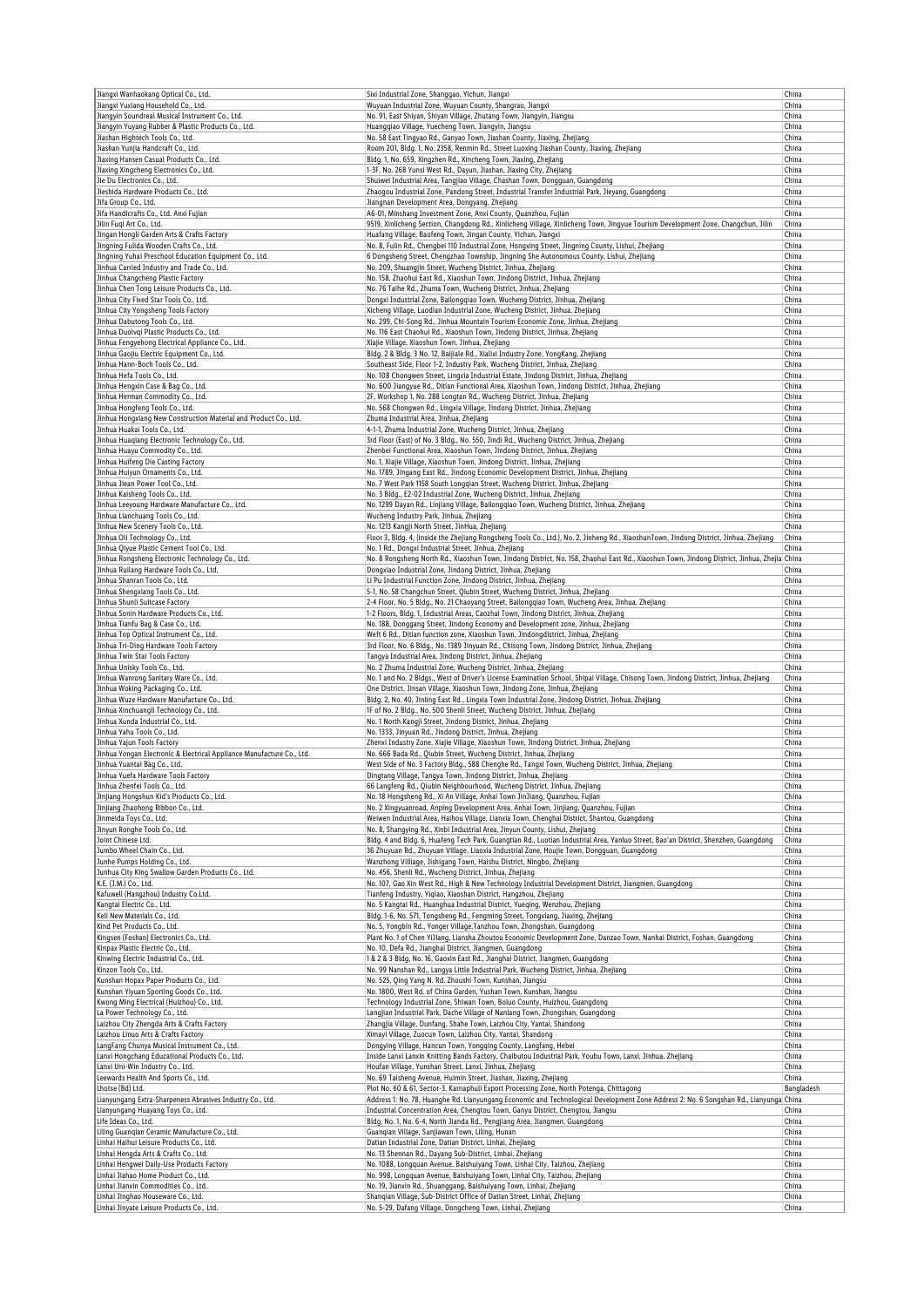| Linhai Jinyate Lighting Technology Co., Ltd.                                                                                                    |                                                                                                                                                         |                |
|-------------------------------------------------------------------------------------------------------------------------------------------------|---------------------------------------------------------------------------------------------------------------------------------------------------------|----------------|
| Linhai Junwei Glasses Co., Ltd.                                                                                                                 | Dafang Village, Dongcheng Town, Linhai, Zhejiang<br>Xiabanian Village, Duqiao Town, LinHai City, Taizhou, Zhejiang                                      | China<br>China |
|                                                                                                                                                 |                                                                                                                                                         |                |
| Linhai Lianfeng Arts & Crafts Co., Ltd.                                                                                                         | Dongda Development Zone, Datian Town, Linhai, Zhejiang                                                                                                  | China          |
| Linhai Renyin Daily-Use Commodity Co., Ltd.                                                                                                     | No. 888, Longquan Avenue, Baishuiyang Town, Linhai, Taizhou, Zhejiang                                                                                   | China          |
| Linhai Tenghui Arts & Crafts Co. Ltd.                                                                                                           | No. 888, Longquan Avenue, Baishuiyang, Linhai, Taizhou, Zhejiang                                                                                        | China          |
| Linhai Yinhe Electric Lamp Co.                                                                                                                  | No. 3-45, Xuanzhu Village, Dongcheng Town, Linhai, Zhejiang                                                                                             | China          |
| Linhai Yongte Crafts Co., Ltd.                                                                                                                  | Shuangzhai Village, Dongcheng Town, Linhai, Taizhou, Zhejiang                                                                                           | China          |
| Linhai Zhengde Houseware Co., Ltd.                                                                                                              | No. 21, Jianxin Rd., Shuanggang, Baishuiyang, Linhai, Zhejiang                                                                                          | China          |
| Linkco Electrical Industries Ltd.                                                                                                               | No. 9 Juyin Street, Nansha District, Guangzhou, Guangdong                                                                                               | China          |
|                                                                                                                                                 |                                                                                                                                                         |                |
| Linqu Jinhao Arts & Crafts Co., Ltd.                                                                                                            | Linqu Dongcheng Street Xingan Rd. South In, Weifang, Shandong                                                                                           | China          |
| Linxiang Shitian Jinsheng Craftworks Co., Ltd.                                                                                                  | Paitou Team, Shitian Village, Changtang Town, Linxiang, Yueyang, Hunan                                                                                  | China          |
| Linyi Wenhao Paper Industry Co., Ltd.                                                                                                           | Jiazhuang Village, Luoxi Street, Linyi Hightech Zone, Linyi, Shandong                                                                                   | China          |
| Linyi Zhongda Arts And Crafts Co., Ltd.                                                                                                         | North of 327 Highway, Linshu County, Linyi, Shandong                                                                                                    | China          |
| Lipu Dadi Houseware Co., Ltd.                                                                                                                   | Shuangdui Tun, Yongzhen Village, Qingshan Town, Lipu City, Guilin, Guangxi                                                                              | China          |
| Lipu Xinsiwei Home Products Co., Ltd.                                                                                                           | Jinniu industrial Park, Changshuiling, Lipu County, Guilin, Guangxi                                                                                     | China          |
|                                                                                                                                                 |                                                                                                                                                         |                |
| Liuyang Youdeng Technology Co., Ltd.                                                                                                            | Environment Technology Park, Zhentou Town, Liuyang, Hunan                                                                                               | China          |
| Liven Sports MFG (Xiamen) Co., Ltd.                                                                                                             | No. 18 Xiayang Rd., Haicang District, Xiamen, Fujian                                                                                                    | China          |
| Long King Printing Co., Ltd.                                                                                                                    | Bldg. 2, 3, 4, 6, 7, 8, 11, 12, Floor 1, Floor 2, Bldg. 1, No. 24, Xinfa East Rd., Xingiao Community, Xingiao Street, Baoan District, Shenzhen, C China |                |
| Longchuan Hongfu Handbags Co., Ltd.                                                                                                             | No. 4 - 2, Shenzhen Nanshan (Long Chuan) Industrial Transfer Park, Long Chuan County, Heyuan, Guangdong                                                 | China          |
| Longyou Tianshi Outdoor Co., Ltd.                                                                                                               | No. 31, Dexian Rd., South Economic Zone, Donghua Street, Longyou County, Quzhou, Zhejiang                                                               | China          |
| Lonyung Led Lighting Co., Ltd.                                                                                                                  | 4th Floor, Block 2, No. 39, East Jucheng Rd., Xiaolan (Adding another Place of Business, Charter with Details 3rd Floor, Block 1, No. 39, Ea China      |                |
| Luckystar Electronic Technology Co., Ltd.                                                                                                       | No. 10 Fusheng Rd., Hecheng Street, Gaoming District, Foshan, Guangdong                                                                                 | China          |
|                                                                                                                                                 |                                                                                                                                                         |                |
| Luli Slate Factory                                                                                                                              | Hengtang Industrial Park, Lushan, Jiujiang, Jiangxi                                                                                                     | China          |
| Lumi Legend Electrical Co., Ltd.                                                                                                                | No. 18, Lane 239, Beihai Rd., Jiangbei District, Ningbo, Zhejiang                                                                                       | China          |
| Meinuowei Electrics (Huizhou) Co., Ltd.                                                                                                         | Bldg. 2, 3, 4, No. 46, Dianzicheng Rd., Longxi, Boluo, Huizhou, Guangdong                                                                               | China          |
| Mijump Sports Co., Ltd.                                                                                                                         | No. 65 Huancheng West Rd., Jinhu county, Huai'an, Jiangsu                                                                                               | China          |
| Mingyang Windeco Technology Corporation                                                                                                         | No. 2 Xianfeng Rd., Mazhai Industrial Zone, Zhengzhou, Henan                                                                                            | China          |
| Minh Truc Xuan Mtv Co., Ltd.                                                                                                                    | Km 19, 6A Highway, Bien Giang Ward., Ha Dong District, Hanoi, Ha Noi                                                                                    | Vietnam        |
|                                                                                                                                                 |                                                                                                                                                         |                |
| My Nguyen Enterprise-Branch Of Vinafor Saigon Jco                                                                                               | Area No. 7, Bui Thi Xuan Ward., Nhon, Bình Đinh                                                                                                         | Vietnam        |
| N.C. John & Sons (P) Ltd.                                                                                                                       | Aryad North Post, Alappuzha, Kerala                                                                                                                     | India          |
| Nanjing Huteng Paper Products Co., Ltd.                                                                                                         | No. 99, C Rd., Dongshangiao Industrial Concentration Area, Moling Street, Jiangning District, Nanjing, Jiangsu                                          | China          |
| Nanjing Tangfeng Electromechanical Co., Ltd.                                                                                                    | Yangfan Rd., Shangfeng Area, Tangshan Higtech Industrial Park, Jiangning District, Nanjing, Jiangsu                                                     | China          |
| Nanjing X Win Tools Co., Ltd.                                                                                                                   | No. 15-2, Donggou Nanjing Siqiao Economic Park, Longpao Street, Nanjing, Jiangsu                                                                        | China          |
| Nanping Hoyee Household Items Co., Ltd.                                                                                                         | No. 289 Xinghua 2nd Rd., Xiqin Town, Yanping District, Nanping, Fujian                                                                                  | China          |
|                                                                                                                                                 |                                                                                                                                                         |                |
| Nanping Senhui Bamboo Co., Ltd.                                                                                                                 | Shanyao Industrial Zone, Wangtai Town, Yanping District, Nanping, Fujian                                                                                | China          |
| Nanping Zhonglei Bamboo and Wood Co., Ltd.                                                                                                      | Xiaoshuilong, Dudou Nature Village, Xiqin Town, Yanping District, Nanping, Fujian                                                                       | China          |
| Nantong Hengtai Plastic & Rubber Co., Ltd.                                                                                                      | Sanguangdian Village, Pingchao Town, Tongzhou Region, Nantong, Jiangsu                                                                                  | China          |
| Nantong Ifeng Rubber Product Co., Ltd.                                                                                                          | Banjing Industrial Zone, Rugao, Nantong, Jiangsu                                                                                                        | China          |
| New Arts International Co., Ltd.                                                                                                                | Dongcheng Qiantou New Industrial Area, Dongguang, Guangdong                                                                                             | China          |
| New Holly Metal Enterprise Co., Ltd. Children's Toys Branch                                                                                     | No. 8-1, Industrial Zone, Zhongchong, Leliu, Shunde District, Foshan, Guangdong                                                                         | China          |
|                                                                                                                                                 |                                                                                                                                                         |                |
| New Success (Fuzhou) Color Printing Co., Ltd.                                                                                                   | No. 78, Anli, Gaoqi Village, Gaoqi Industry Zone, Nanyu Town, Minhou County, Fuzhou, Fujian                                                             | China          |
| Newcom Group Co., Ltd.                                                                                                                          | Xindai Town, Pinghu, Zhejiang                                                                                                                           | China          |
| Newtop Tools Co., Ltd.                                                                                                                          | No. 56, Yangyanggou, Qinxin, Yaoguan, Wujin, Changzhou, Jiangsu                                                                                         | China          |
| Ngoc Dong Ha Nam Co., Ltd.                                                                                                                      | Hoang Dong Industrial Zone, Hoang Dong Ward., Duy Tien Town, Phu Ly, Hà Nam                                                                             | Vietnam        |
| <b>Ninestar Coporation</b>                                                                                                                      | No. 3883, Zhuhai Avenue, Xiangzhou District, Zhuhai, Guangdong                                                                                          | China          |
| Ningbo Amico Copper Valves Manufacturing Inc.                                                                                                   | No. 68 Tonghe East Rd., Luotuo Street, Zhenhai District, Ningbo, Zhejiang                                                                               | China          |
| Ningbo Amlife Machinery Co., Ltd.                                                                                                               | No. 24, Fangshan Rd., Qiaotouhu Industrial Zone, Ningbo, Zhejiang                                                                                       | China          |
|                                                                                                                                                 |                                                                                                                                                         |                |
| Ningbo A-Ok Lighting Co., Ltd.                                                                                                                  | No. 622 Wangjia Industrail Zone, Xidian, Ninghai, Ningbo, Zhejiang                                                                                      | China          |
| Ningbo Aoboer Electric Appliance Co., Ltd.                                                                                                      | Eastern of Guanhaiwei Industrial Zone, Cixi, Zhejiang                                                                                                   | China          |
| Ningbo Aotian Electrical Appliances Co., Ltd.                                                                                                   | Shidong Village, Guanhaiwei Town, Cixi, Zhejiang                                                                                                        | China          |
| Ningbo Baiyi Electric Co., Ltd.                                                                                                                 | Shuangshan Village, Xidian Town, Ninghai County, Ningbo, Zhejiang                                                                                       | China          |
| Ningbo Baogong Electrical Appliance Co., Ltd.                                                                                                   | No. 658, Xintang Rd., Nanyuan Village, Fuhai Town, Cixi, Ningbo, Zhejiang                                                                               | China          |
| Ningbo Beilun Boming Metal Product Co., Ltd.                                                                                                    | No. 109, ChuangFu Rd., XiaoGang Industrial Area, Beilun District, Ningbo, Zhejiang                                                                      | China          |
| Ningbo Beilun Deheng Plastic Products & Molds Co., Ltd.                                                                                         |                                                                                                                                                         | China          |
|                                                                                                                                                 | No. 1, C9A Bldg. & No. 2, C9B Bldg., No. 50 Dagang 6th Rd., Xinqi Street, Beilun District, Ningbo, Zhejiang                                             |                |
|                                                                                                                                                 |                                                                                                                                                         | China          |
|                                                                                                                                                 | No. 36 Huanyuan Rd., Binhai Industrial Zone, Xidian Town, Ninghai County, Ningbo City, Zhejiang                                                         |                |
|                                                                                                                                                 | Fangqiao Village, Yangming Street, Yuyao, Zhejiang                                                                                                      | China          |
| Ningbo Beiming Lighting&Electronics Technology Co., Ltd.<br>Ningbo Beter Lighting Co., Ltd.<br>Ningbo Bethlehem Electrical Appliances Co., Ltd. | Binhai Industrial Area, Xidian Town, Ninghai County, Ningbo, Zhejiang                                                                                   | China          |
|                                                                                                                                                 |                                                                                                                                                         | China          |
| Ningbo Bolishun Footcare Co., Ltd.                                                                                                              | No. 15, Jinshan 6 Rd., Area C, Xinxing Industrial Park, Ninghai, Ningbo, Zhejiang                                                                       |                |
| Ningbo Bolun Bags Factory Co., Ltd.                                                                                                             | No. 37, Gubei Rd., Simen Town, Yuyao, Ningbo, Zhejiang                                                                                                  | China          |
| Ningbo Bosheng Electric Co., Ltd.                                                                                                               | Sibei Village, Simen Town, Yuyao, Ningbo, Zhejiang                                                                                                      | China          |
| Ningbo Careline Electric Appliance Co., Ltd.                                                                                                    | 1st Add.: No. 888, Weiyi Rd., Andong Industrial Zone, Hangzhou Bay New Zone 2nd Add.: No.558, Wei'er Rd., Andong Industrial Zone, Ha China              |                |
| Ningbo Cheery Garden Tools Co., Ltd.                                                                                                            | No. 20, Shangqiao Rd., Xiwu Street, Fenghua, Ningbo, Zhejiang                                                                                           | China          |
|                                                                                                                                                 |                                                                                                                                                         |                |
| Ningbo Chessen Electric Appliance Co., Ltd.                                                                                                     | No.128, Xinlujia, Mayan village Henghe Town, Cixi, Zhejiang                                                                                             | China          |
| Ningbo Comen Electronics Co., Ltd.                                                                                                              | No. 599, Jinda Rd., Zhuangshi Street, Zhenhai District, Ningbo, Zhejiang                                                                                | China          |
| Ningbo Danlong Furniture Co Ltd                                                                                                                 | No. 208 Chuangye Rd., Binhai Zone South, Ninghai, Ningbo, Zhejiang                                                                                      | China          |
| Ningbo Davos Electrical Appliance Co., Ltd.                                                                                                     | No. 588, Jianfu Rd., Haiyanmiao Village, Fuhai Town, Cixi City, Ningbo, Zhejiang                                                                        | China          |
| Ningbo Daye Garden Industry Co., Ltd.                                                                                                           | No. 1 Chaoyang Rd., Yuyao, Ningbo, Zhejiang                                                                                                             | China          |
|                                                                                                                                                 | Fengcheng Village Jishigang Town, Haishu District, Ningbo, Zhejiang                                                                                     | China          |
| Ningbo Decheng Tools Co., Ltd.<br>Ningbo Deli Binding Equipment Co., Ltd.                                                                       | 128 Chezhan West Rd., Huangtan Town, Ninghai County, Ningbo, Zhejiang                                                                                   | China          |
|                                                                                                                                                 |                                                                                                                                                         |                |
| Ningbo Deli Stationery Co., Ltd.                                                                                                                | Deli Industrial Zone, Ninghai County Ningbo, Zhejiang                                                                                                   | China          |
| Ningbo Desa Electrical Appliance Mfg. Co., Ltd.                                                                                                 | No. 98 Haiwei Avenue, Guanhaiwei Town, Cixi, Ningbo, Zhejiang                                                                                           | China          |
| Ningbo Dinghang Sanitary Ware Co., Ltd.                                                                                                         | No. 399, Zhendong Rd., Ningfeng Village, Changhe Town, Cixi City, Ningbo, Zhejiang                                                                      | China          |
| Ningbo Dongquan Plastic Co., Ltd.                                                                                                               | No. 11, Yucai Rd., Hengjie Development Zone, Haishu District, Ningbo, Zhejiang                                                                          | China          |
| Ningbo Dotop Mechanical & Electrical Co., Ltd.                                                                                                  | No. 395, Qihang North Rd., Binghai Investment Center, Yinzhou District, Ningbo, Zhejiang                                                                | China          |
| Ningbo Eastdragon Hardware Co., Ltd.                                                                                                            | Xibin Village, Shenzhen Town, Ninghai County, Ningbo, Zhejiang                                                                                          | China          |
|                                                                                                                                                 |                                                                                                                                                         |                |
| Ningbo Emitter Semiconductor Lighting Co., Ltd.                                                                                                 | No. 150, Xin Hui Rd., Hightech Park, Ningbo, Zhejiang                                                                                                   | China          |
| Ningbo Everflourish Plastic Co., Ltd.                                                                                                           | Renjiu Village, Wuxiang Town, Yinzhou District, Ningbo, Zhejiang                                                                                        | China          |
| Ningbo Everflourish Smart Technology Co., Ltd.                                                                                                  | 77 Wuxiang East Rd., Yinzhou, Ningbo, Zhejiang                                                                                                          | China          |
| Ningbo Feitian Weiye Tools Co., Ltd.                                                                                                            | Miaoqiantou, Maoshan Village Jiangshan Town, Yinzhou District, Ningbo, Zhejiang                                                                         | China          |
| Ningbo Fiercer Leopard Electrical Appliance Co., Ltd.                                                                                           | No. 5, Wangyuan 1 Rd., Xidian Town, Ninghai, Ningbo, Zhejiang                                                                                           | China          |
|                                                                                                                                                 | No. 99, Linjiang Rd., Yinzhou Invest and Business Incubation, Ningbo, Zhejiang                                                                          | China          |
| Ningbo First-Rate Electrical Appliance Co., Ltd.                                                                                                | No. 8-1, Lizhou Street Industry Zone, Yuyao, Zhejiang                                                                                                   | China          |
| Ningbo Firm Tools Co., Ltd.<br>Ningbo Fonsen Electromechanic Co., Ltd.                                                                          | No. 10 Dongkai Rd., Luotuo Street, Zhenhai, Ningbo, Zhejiang                                                                                            | China          |
|                                                                                                                                                 |                                                                                                                                                         |                |
| Ningbo Forward Plastic Co., Ltd.                                                                                                                | No. 30 West Ruhu Rd., Simen Town, Yuyao, Zhejiang                                                                                                       | China          |
| Ningbo Fusle Mechanical Manufacturing Co., Ltd.                                                                                                 | Lixie Village, Hengxi Town, Yinzhou District, Ningbo, Zhejiang                                                                                          | China          |
| Ningbo Geeka Electrical Appliances Co., Ltd.                                                                                                    | No. 6 Huaiyuan Rd., Qiaotou Hu Industrial Zone, Qiaotou Hu Street, Ninghai County, Ningbo, Zhejiang                                                     | China          |
| Ningbo Germa Electron Co., Ltd.                                                                                                                 | Export-Oriented Science and Technology Park, Xiwu Street, Fenghua District, Ningbo, Zhejiang                                                            | China          |
| Ningbo Geyuan Electrical Appliance Co., Ltd.                                                                                                    | Zhennan Village (Original Shuilutou Village), Simen Town, Yuyao, Ningbo, Zhejiang                                                                       | China          |
| Ningbo Goldland Industry And Technology                                                                                                         | Yujia Village, Jiangshan Town, Yinzhou District, Ningbo, Zhejiang                                                                                       | China          |
| Ningbo Great Wall Precision Industrial Co., Ltd.                                                                                                | No. 1 Konfoong Rd., Yangming Technology & Industrial Park, Yuyao, Zhejiang                                                                              | China          |
|                                                                                                                                                 |                                                                                                                                                         |                |
| Ningbo Greenbond Electronics Co., Ltd.                                                                                                          | Dapeng Village, Longshan Town, Cixi, Ningbo, Zhejiang                                                                                                   | China          |
| Ningbo Guangbo Plastic Products Manufacture Co., Ltd.                                                                                           | Bldg. 9, Guangbo Industrial Park, Chehe Village, Shiqi Sub-District, Haishu District, Ningbo, Zhejiang                                                  | China          |
| Ningbo Guangfa Cargo Lashing Co., Ltd.                                                                                                          | Huixian Village, Wuxiang Town, Yinzhou District, Ningbo, Zhejiang                                                                                       | China          |
| Ningbo Haihuan Rubber Industry Co., Ltd.                                                                                                        | No. 183 South Xidian Rd., Xidian Town, Ninghai County, Ningbo, Zhejiang                                                                                 | China          |
| Ningbo Haishu Fuda Plastic Co., Ltd.                                                                                                            | Liansheng Village, Gaoqiao Town, Haishu District, Ningbo, Ningbo, Zhejiang                                                                              | China          |
|                                                                                                                                                 |                                                                                                                                                         | China          |
| Ningbo Haishu Fuma Crafts Co., Ltd.                                                                                                             | Yuetong Village, Jishigang Town, Haishu District, Ningbo, Zhejiang                                                                                      |                |
| Ningbo Haishu Fuyu Arts and Crafts Co., Ltd.                                                                                                    | Guan Village, Gaogiao Town, Haishu District, Ningbo, Zhejiang                                                                                           | China          |
| Ningbo Haishu Gulin Sanfeng Plastic Decoration Factory                                                                                          | No. 3 WenJiangan, Gulin Town, Ningbo, Zhejiang                                                                                                          | China          |
| Ningbo Haishu Gulin Wanhao Electric Plastic Factory                                                                                             | North Street, Yujia Industrial Zone, Gulin Town, Haishu District, Ningbo, Zhejiang                                                                      | China          |
| Ningbo Haishu Shuangmao Craft Co., Ltd.                                                                                                         | (Site 1) Zhujiaqiao Village, Jishigang Town, Haishu District; (Site 2) Liansheng Village, Gaoqiao Town, Haishu District (this Address was no China      |                |
| Ningbo Haishu Siyun Plastic Factory                                                                                                             | Wanhua Village, Hengjie Town, Haishu District, Ningbo, Zhejiang                                                                                         | China          |
|                                                                                                                                                 | No. 12 Shuizhong West Rd., Yinjiang Town, Haishu District, Ningbo, Zhejiang                                                                             | China          |
| Ningbo Haishu Xinlong Tool Factory                                                                                                              |                                                                                                                                                         | China          |
| Ningbo Haishu Xinyi Cleaning Tools Co., Ltd.<br>Ningbo Hanpu Tools Co., Ltd.                                                                    | Taoyuan Village, Hengjie Town, Haishu District, Ningbo, Zhejiang<br>Zhongjie Village, Hengxi Town, Yinzhou District, Ningbo, Zhejiang                   | China          |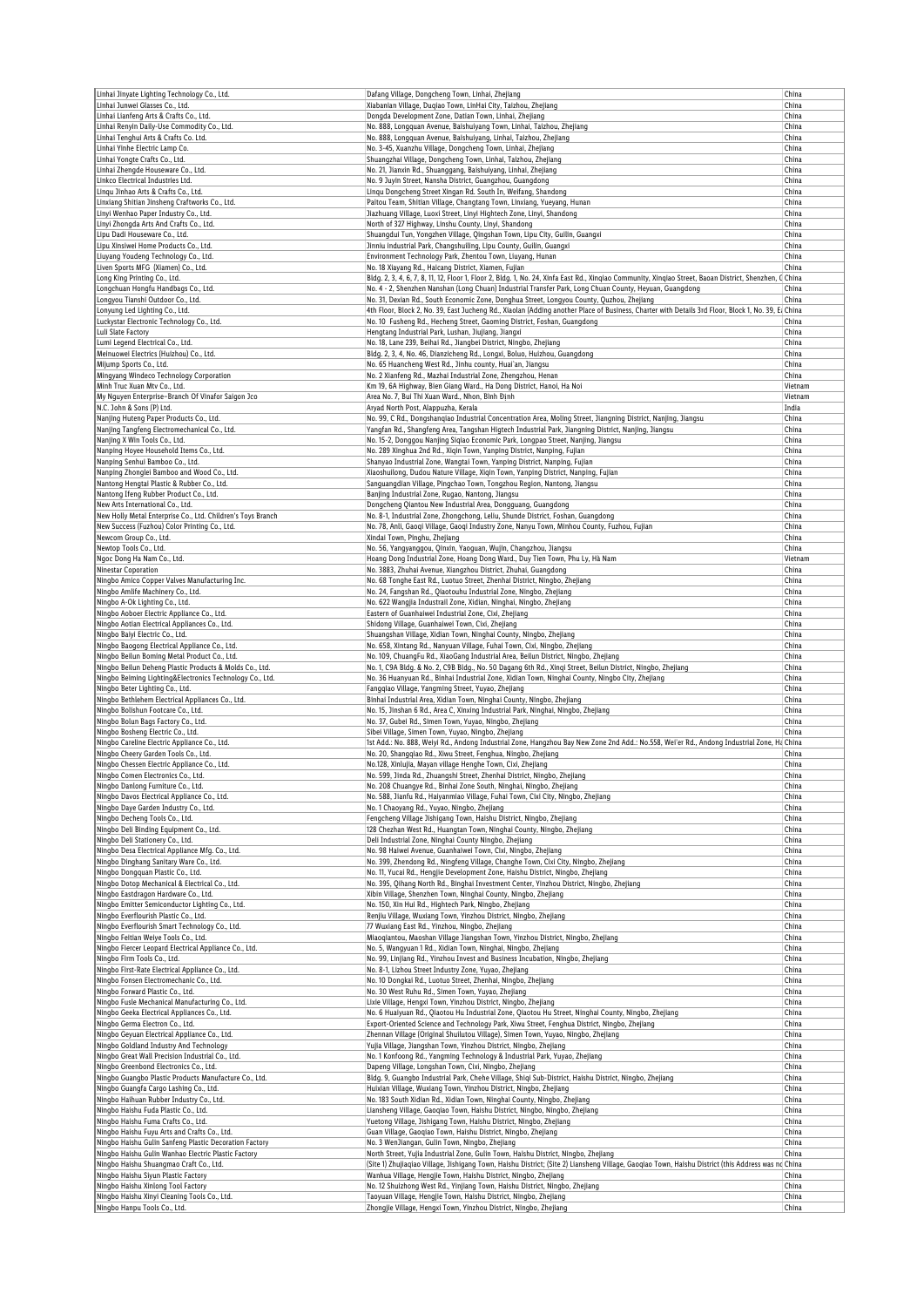| Ningbo Happy Arts & Crafts Co., Ltd.<br>Ningbo Hejia Ice Bag Co., Ltd.                                   | No. 805, Rongji Rd., Ningbo<br>No. 77, Xi Yun Yi Rd., Xie Pu Town, Zhen Hai District, Ningbo, Zhejiang                                                                                               | China<br>China |
|----------------------------------------------------------------------------------------------------------|------------------------------------------------------------------------------------------------------------------------------------------------------------------------------------------------------|----------------|
| Ningbo Hengteng Stationery Co., Ltd.                                                                     | No. 71-8, Jintong Rd., Xincheng Village, Wuxiang Town, Yinzhou District, Ningbo, Zhejiang                                                                                                            | China          |
| Ningbo Hongsheng Commodity Co.,                                                                          | No. 1058 Wangtong Rd., Hongxin Village, Haishu District, Ningbo, Gaoqiao Town, Zhejiang                                                                                                              | China          |
| Ningbo Hongxu Heating Co., Ltd.<br>Ningbo Hongyi Electrical Appliance Co., Ltd.                          | No. 38, East Longquan Rd., Henghe Town/No. 188, Huangjia Chetou, Henghe Town, Cixi, Zhejiang<br>Industrial Area East, Guanhaiwei Town, Cixi, Ningbo, Zhejiang                                        | China<br>China |
| Ningbo Hongyi Electronics Technology Co., Ltd.                                                           | Industrial Area East, Guanhaiwei Town, Cixi City, Ningbo, Zhejiang                                                                                                                                   | China          |
| Ningbo Huadi Electrical Plastic Factory                                                                  | Gaoqian Village, Dongqian Lake Tourist and Holiday Resort, Ningbo, Zhejiang                                                                                                                          | China          |
| Ningbo Huasheng Air Compressors Co., Ltd.<br>Ningbo Hywin Stationery Co., Ltd.                           | No. 55, Danshan Rd., Economic Development Park, Xiangshan County, Ningbo, Zhejiang<br>No. 1 Block 1, No. 58, Jiaxin Rd., Chaiqiao, Beilun, Ningbo, Zhejiang                                          | China<br>China |
| Ningbo J & S Leisure Products Co., Ltd.                                                                  | Yinzhou Industry zone, Jiangshan Town, Ningbo, Zhejiang                                                                                                                                              | China          |
| Ningbo JDP Tools Factory                                                                                 | Houlong Village, Longguan Town, Haishu District, Ningbo, Zhejiang<br>No. 2, Puji Rd., Cicheng Industrial Zone, Jiangbei Area, Ningbo, Zhejiang                                                       | China          |
| Ningbo Jiangbei Jia Bo Plastic Products Co., Ltd.<br>Ningbo Jianjie Daily & Cosmetics Co., Ltd.          | No. 18 Tongye Rd., East Industrial Zone, Guanhaiwei Town, Cixi, Zhejiang                                                                                                                             | China<br>China |
| Ningbo Jinchang Electronics Co., Ltd.                                                                    | Guangming Rd. 17, Ditang Street, Yuyao City, Ningbo, Zhejiang                                                                                                                                        | China          |
| Ningbo Jing Hui Opto-Electronic Co. Ltd.<br>Ningbo Jinjie Electronic Co., Ltd.                           | No. 616 Qinqqinq Rd., Zhenhai Economic Development Zone B, Ningbo, Zhejianq<br>No. 93 Station East Rd., Huangtan Town, Ninghai County, Ningbo, Zhejiang                                              | China<br>China |
| Ningbo Jinyuanhong Commodity Co., Ltd.                                                                   | No. 1488, Western Yincheng Rd., Dongqiao/No.36,Dongbei Rd., Dongqiao Town, Ningbo, Zhejiang                                                                                                          | China          |
| Ningbo Jufa Electric Appliance Co., Ltd.                                                                 | No. 588, Wei'er Rd., An Dong Industrial District, Hangzhou Bay Zone, Ningbo, Zhejiang                                                                                                                | China          |
| Ningbo Jumu Lighting Electric Appliance Co., Ltd.<br>Ningbo Kaibo Group Co., Ltd.                        | No. 28, Ruhu Rd. Industrial Area, Simen Town, Yuyao City, Ningbo, Zhejiang<br>The Northern Industrial Park of Zhouxiang, Cixi, Ningbo, Zhejiang                                                      | China<br>China |
| Ningbo Kaideli Electric Co., Ltd.                                                                        | Binhai Industrial Zone, Xidian Town, Ninghai County, Ningbo, Zhejiang                                                                                                                                | China          |
| Ningbo Kaifeng Electric Appliance Co., Ltd.<br>Ningbo Kaijie Commodity Co., Ltd.                         | No. 210-212, Gushi Rd., East Guanhaiwei Industry Zone, Cixi, Zhejiang<br>Gu'an Village, Gaogiao Town, Haishu District, Ningbo, Zhejiang                                                              | China<br>China |
| Ningbo Kaisheng Electrical Appliance Co., Ltd.                                                           | Oulangiao Village, Gaogiao Town, Haishu District, Ningbo, Zhejiang                                                                                                                                   | China          |
| Ningbo Kede Electrical Appliance Development Co., Ltd.                                                   | Xiaodong Industrial Park, Yuyao, Ningbo, Zhejiang                                                                                                                                                    | China          |
| Ningbo Kemp Sanitary Ware Co., Ltd.<br>Ningbo Kind Houseware Manufacturing Co., Ltd.                     | No. 210, Yu'an Rd., Zhouxiang Town, Cixi, Zhejiang<br>No. 7 Jinshaner Rd., Ninghai, Ningbo, Zhejiang                                                                                                 | China<br>China |
| Ningbo Kwung's Home Interior & Gift Co., Ltd.                                                            | Baojia Village, Gulin Town, Haishu District, Ningbo, Zhejiang                                                                                                                                        | China          |
| Ningbo Lanquan Electronics Tech. Co., Ltd.                                                               | No. 118 Zhenhai Rd., Fuhai Town, Cixi, Ningbo, Zhejiang                                                                                                                                              | China          |
| Ningbo Leyo Houseware Co., Ltd.<br>Ningbo Liangye Electric Appliances Co., Ltd.                          | No. 46, Shenxi New Village, Jishigang Town, Haishu District, Ningbo, Zhejiang<br>Qianhouchen Village, Yunlong Town, Yinzhou District, Ningbo, Zhejiang                                               | China<br>China |
| Ningbo Liberty Port Industry Co., Ltd.                                                                   | Chunhu Industrial Zone, Chunhu Town, Fenghua District, Ningbo, Zhejiang                                                                                                                              | China          |
| Ningbo Liming Metal Products Co., Ltd.                                                                   | Dali Village, Shenzhen Town, Ninghai County, Ningbo, Zhejiang<br>No. 299, Zongan Rd., Zonghan Street, Cixi, Ningbo, Zhejiang                                                                         | China          |
| Ningbo Longer Lighting Co., Ltd.<br>Ningbo Luotuo Electrical Appliance Factory                           | No. 98 Yanggang Rd., Luotuo Street, Zhenhai District, Ningbo, Zhejiang                                                                                                                               | China<br>China |
| Ningbo Luxson Lighting Co., Ltd.                                                                         | No. 616, Qingqing Rd., Zhenhai Economic Development Zone, Ningbo, Zhejiang                                                                                                                           | China          |
| Ningbo Maye Electric Appliance Technology Co., Ltd.<br>Ningbo Meiyu Electrical Appliance Co., Ltd.       | Industrial Zone, Hudi Village, Linshan Town, Yuyao, Ningbo, Zhejiang<br>No. 1 Yaobei Rd., Simen Town, Yuyao, Zhejiang                                                                                | China<br>China |
| Ningbo Mingpeng Industry and Trade                                                                       | Lugang Bridge, Hengxi Village, Hengxi Town, Yinzhou District, Ningbo, Zhejiang                                                                                                                       | China          |
| Ningbo Mingtong Hardware Tools Co., Ltd.                                                                 | Shanqqiao Xiahuomiao, Xiwu Street, Fenghua District, Ningbo, Zhejiang                                                                                                                                | China          |
| Ningbo Mingzhou Auto Accessories Co., Ltd.<br>Ningbo Naika Kitchenware Co., Ltd.                         | Tongjiaosi, Chunhu Town, Fenghua District, Ningbo, Zhejiang<br>The 2nd Bldg. No. 12, Haikou He Rd., Chunxiao, Beilun District, Ningbo, Zhejiang                                                      | China<br>China |
| Ningbo Nanfeng Shengdu Leisure Products Co., Ltd.                                                        | Xiaodong Industrial Zone, Lanjiang Street, Yuyao, Zhejiang                                                                                                                                           | China          |
| Ningbo Newbeauty Electrical Appliance Co, Ltd.                                                           | No. 23 Qianjin Village Xidian Town, Ninghai, Ningbo, Zhejiang                                                                                                                                        | China          |
| Ningbo Ofisline Stationery Co., Ltd.<br>Ningbo Ojia Intelligent Technology Co., Ltd.                     | No. 1-1, Block 2, No. 58, Jiaxing Rd., Chaiqiao, Beilun District, Ningbo, Zhejiang<br>No. 432, Jigu Rd., Jishigang, Haishu, Ningbo, Zhejiang                                                         | China<br>China |
| Ningbo Prince Toys Co., Ltd.                                                                             | No. 777 Taoyuan East Rd., Guanhaiwei Town, Cixi, Zhejiang                                                                                                                                            | China          |
| Ningbo Qiangbang Outdoor Leisure Articles Co., Ltd.<br>Ningbo Riwei Electrical Appliances Co., Ltd.      | No. 536, Binhai 5th Rd., Hangzhou Bay New Area, Ningbo, Zhejiang<br>Development Rd. No. 1000, Zhouxiang Town, Cixi, Zhejiang                                                                         | China<br>China |
| Ningbo Ruicong Electric Co., Ltd.                                                                        | No. 208 Xueyuan Rd., Gaoqiao Town, Haishu District, Ningbo, Zhejiang                                                                                                                                 | China          |
| Ningbo Ruixi Organo Silicon Technology Co., Ltd.                                                         | No. 268 Sujia Rd., Tongguang Village, Fengshan Street, Yuyao, Zhejiang                                                                                                                               | China          |
| Ningbo Runwe Electrical Appliance Co., Ltd.<br>Ningbo Senyuan Paper Co., Ltd.                            | No. 7, Yuan Qu Rd., Shangxinwu Industrial Park, Simen Town, Yuyao, Ningbo, Zhejiang<br>No. 428, Longfei Rd., Yunlong Industrial Park, Yinzhou Zone, Ningbo, Zhejiang                                 | China<br>China |
| Ningbo Shengmingli Communication Technology Co., Ltd.                                                    | No. 1, Hongfa Rd., Zone A, Hongtang Industrial Park, Jiangbei District, Ningbo, Zhejiang                                                                                                             | China          |
| Ningbo Shengrui Electrical Appliance Co., Ltd.                                                           | No. 78-90, No. 2 Industry & Trade Rd., Jishigang Industrial Park, Haishu District, Ningbo, Zhejiang                                                                                                  | China          |
| Ningbo Shengye Electric Appliance Co., Ltd.<br>Ningbo Shineluxe Lighting Co., Ltd.                       | No. 87, North Guangming Rd., Simen Town, Yuyao, Ningbo, Zhejiang<br>No. 69, Chaogong No. 1 Rd., Ningbo, Zhejiang                                                                                     | China<br>China |
| Ningbo Shuaixian Regulator Co., Ltd.                                                                     | No. 566 Jinshan Rd., Jiangbei District, Ningbo, Zhejiang                                                                                                                                             | China          |
| Ningbo Shunjie Tech Co., Ltd.<br>Ningbo Singfun Electric Appliance Co., Ltd.                             | No. 8, Keshan Industrial Zone, Xizheng Lane, Ditang Street, Yuyao, Zhejiang<br>Fuhai Develop Area, Cixi, Zhejiang                                                                                    | China<br>China |
| Ningbo Sino-Star Electric Appliance Co., Ltd.                                                            | No. 201, Donghanmen South Rd., Yuyao, Zhejiang                                                                                                                                                       | China          |
| Ningbo Smal Electrics Co., Ltd.                                                                          | No. 737-1, Xinjian North Rd., Yuyao, Ningbo, Zhejiang                                                                                                                                                | China          |
| Ningbo Steed Tools Co., Ltd.<br>Ningbo Sunpu Lea Co., Lta.                                               | Dongcheng Village, Zhanqi Town, Yinzhou District, Ningbo, Zhejiang<br>No. 150, Xinhui Rd., Hi-Tech Park, Ningbo, Zhejiang                                                                            | China<br>China |
| Ningbo Sunrise Plastic Co., Ltd.                                                                         | Shangwang Village, Shiqi Street, Haishu District, Ningbo, Zhejiang                                                                                                                                   | China          |
| Ningbo Suntech Lighting Technology Co., Ltd.                                                             | No. 23, Rongda Rd., Lizhou Street, Yuyao, Ningbo, Zhejiang                                                                                                                                           | China<br>China |
| Ningbo Taili Electric Appliance Co., Ltd.<br>Ningbo Tianhan Electrical Appliance Co., Ltd.               | Xiaxiang Village, Lanjiang Street, Yuyao City, Ningbo, Zhejiang<br>No. 100 Si hai da dao, Si bei industry zone, SimenTown, Yuyao, Zhejiang                                                           | China          |
| Ningbo Tianhe Electric Tools Co., Ltd.                                                                   | No. 169 Zhenjiang Rd., Jiangbei District, Ningbo, Zhejiang                                                                                                                                           | China          |
| Ningbo Tianhong Stationery Co., Ltd.<br>Ningbo Tianli Lantern Decorations Co., Ltd.                      | No. 8 Tianshan Rd., Changjie Town Industrial Area, Ninghai County, Ningbo, Zhejiang<br>No. 46 Gongji Rd., Sibei Village, Simen Town, Yuyao, Ningbo, Zhejiang                                         | China<br>China |
| Ningbo Tianren Appliances Co., Ltd.                                                                      | No. 8 Hengpeng Rd., Henghe Town, Cixi City, Ningbo, Zhejiang                                                                                                                                         | China          |
| Ningbo Tianxiang Electrical Appliances Co., Ltd. Cixi Zhouxiang Branch                                   | No. 888 Kaifa East Rd., Zhouxiang Town, Cixi, Ningbo, Zhejiang                                                                                                                                       | China          |
| Ningbo Trump Houseware Co., Ltd.<br>Ningbo Wande Tools Industrial Co., Ltd.                              | No. 77 Shanhai Rd., Wang Chun Industrial Park, Yinzhou District, Ningbo, Zhejiang<br>No. 48 Yanjiang East Rd., Andong Industrial Zone, Cixi, Zhejiang                                                | China<br>China |
| Ningbo Wangfu Plastic Co., Ltd.                                                                          | No.17 Lai Yan Rd., YuYao Economic, Ningbo, Zhejiang                                                                                                                                                  | China          |
| Ningbo Wantong Electron Co., Ltd.<br>Ningbo Weilder Electric Appliance Co., Ltd.                         | No. 2 South Mingguang Rd., Maoshan Industrial Zone, Jiangshan Town, Yinzhou District, Ningbo, Zhejiang<br>No. 199, Songlin West Rd., Shangqiao Technology Industrial Park, Fenghua, Ningbo, Zhejiang | China<br>China |
| Ningbo Welong Plastic Products Co., Ltd.                                                                 | 2F of Bldg. 69, Bldg. 67, 63-65, No.298, Jinshan Rd.and 1F and 2F of Bldg. 4, No. 235 Guangyuan Rd., Jiangbei District, Ningbo, Zhejiang China                                                       |                |
| Ningbo Wins Handicraft Co., Ltd.                                                                         | No. 258, Buzheng East Rd., Wangchun Industrial Zone, Haishu District, Ningbo, Zhejiang                                                                                                               | China          |
| Ningbo Worldtrack Import & Export Co., Ltd.<br>Ningbo Wuma Industry Co., Ltd.                            | No. 111, Dong da Rd., Yinzhou District, Yinzhou Investment & Business Incubation of Ningbo, Ningbo, Zhejiang<br>No. 278-282, Xinlang Rd., Langxia Street, YuYao, Ningbo, Zhejiang                    | China<br>China |
| Ningbo Xiangshan Wahsun Plastic & Rubber Products Co., Ltd.                                              | Xizhou Industrial Zone, Xiangshan County, Ningbo, Zhejiang                                                                                                                                           | China          |
| Ningbo Xiesheng Outdoor Products Co., Ltd.                                                               | No. 699 Xitou Village, Xidian Town, Ninghai County Ningbo, Ningbo, Zhejiang                                                                                                                          | China          |
| Ningbo Xinguo Electric Appliance Co., Ltd.<br>Ningbo Xinhai Aiduo Auto Wiper Blade Manufactory Co., Ltd. | No. 15, Haitong Rd., Guanhaiwei Industrial East Zone, Cixi, Zhejiang<br>No. 15, Lane 1696, South Cihai Rd., Luotuo Str. Zhenhai District, Ningbo, Zhejiang                                           | China<br>China |
| Ningbo Xinhailian Bags Co., Ltd.                                                                         | Xiufeng Village, Gaoqiao Town, Haishu District, Ningbo, Zhejiang                                                                                                                                     | China          |
| Ningbo Xinrong Electronic Co., Ltd.<br>Ningbo Xinrui Craft Co., Ltd.                                     | Bldg. 3, No. 228 Jing 11 Rd., Xiaogang Street, Beilun District, Ningbo, Zhejiang<br>West End, 1st Floor, No. 1 Buliding, No. 8 Chunxiao Rd., Beilun District, Ningbo, Zhejiang                       | China<br>China |
| Ningbo Xuyun Electrical Appliances Co., Ltd.                                                             | No. 69 Kuangshan Rd., Shaojia Village, Xidian Town, NinghaiCounty, Ningbo, Zhejiang                                                                                                                  | China          |
| Ningbo Yinrui Organo Silicon Technology Development Co., Ltd.                                            | No. 6 Jiahe Rd., East City Industrial Zone, Fengshan Street, Yuyao, Ningbo, Zhejiang                                                                                                                 | China          |
| Ningbo Yinzhou Jumbo Industry & Commerce Co., Ltd.<br>Ningbo Yinzhou Qiming Printing Co., Ltd.           | Baotong Village, Wuxiang Town, Yinzhou District, Ningbo, Zhejiang<br>No. 1856, Mingguang Rd., Jiangshan Town, Yinzhou District, Ningbo, Zhejiang                                                     | China<br>China |
| Ningbo Yinzhou Visking Tools Factory                                                                     | Maoshan Village, Jiangshan Town, Yinzhou District, Ningbo, Zhejiang                                                                                                                                  | China          |
| Ningbo Yinzhou Yuanshang Silicone Products Co., Ltd.                                                     | Baolin, Baotong Village, Wuxiang Town, Yinzhou District, Ningbo, Zhejiang                                                                                                                            | China          |
| Ningbo Yixincheng Electrical Appliances Co., Ltd.<br>Ningbo Yixun Electric Appliance Co., Ltd.           | Xiaoluxia Village, Simen Town, Yuyao, Ningbo, Zhejiang<br>Fuhai South Industrial Zone, Fuhai Town, Cixi City, Ningbo, Zhejiang                                                                       | China<br>China |
| Ningbo Ylk Electrical Co., Ltd.                                                                          | Minle Village, Gaoqiao Town, Yinzhou District, Ningbo, Zhejiang                                                                                                                                      | China          |
| Ningbo Yongfeite Electrical & Science Co., Ltd.<br>Ningbo Youngsun Enterprise Co., Ltd.                  | Dalin Village, Huangbiao Town, Xiangshan County, Ningbo, Zhejiang<br>No. 11, Lane 776, East YuFan Rd., Jiaochuan Street, Zhenhai District, Ningbo, Zhejiang                                          | China<br>China |
| Ningbo Younth Electric Appliance Co., Ltd.                                                               | No. 500, Fengshan West Rd., Yuyao, Ningbo, Zhejiang                                                                                                                                                  | China          |
| Ningbo Yubang Electrical Appliance Co., Ltd.                                                             | No. 168 Xiangtong Rd., Zhouxiang Town, Cixi City and No. 8 Xiongjia, Zhouxiang Town, Cixi City, Ningbo, Zhejiang                                                                                     | China          |
| Ningbo Yuhao Plastic & Trade Co., Ltd.                                                                   | No. 158, Ganxin Rd., Hongxin Village, Gaoqiao Town, Haishu District, Ningbo, Zhejiang                                                                                                                | China          |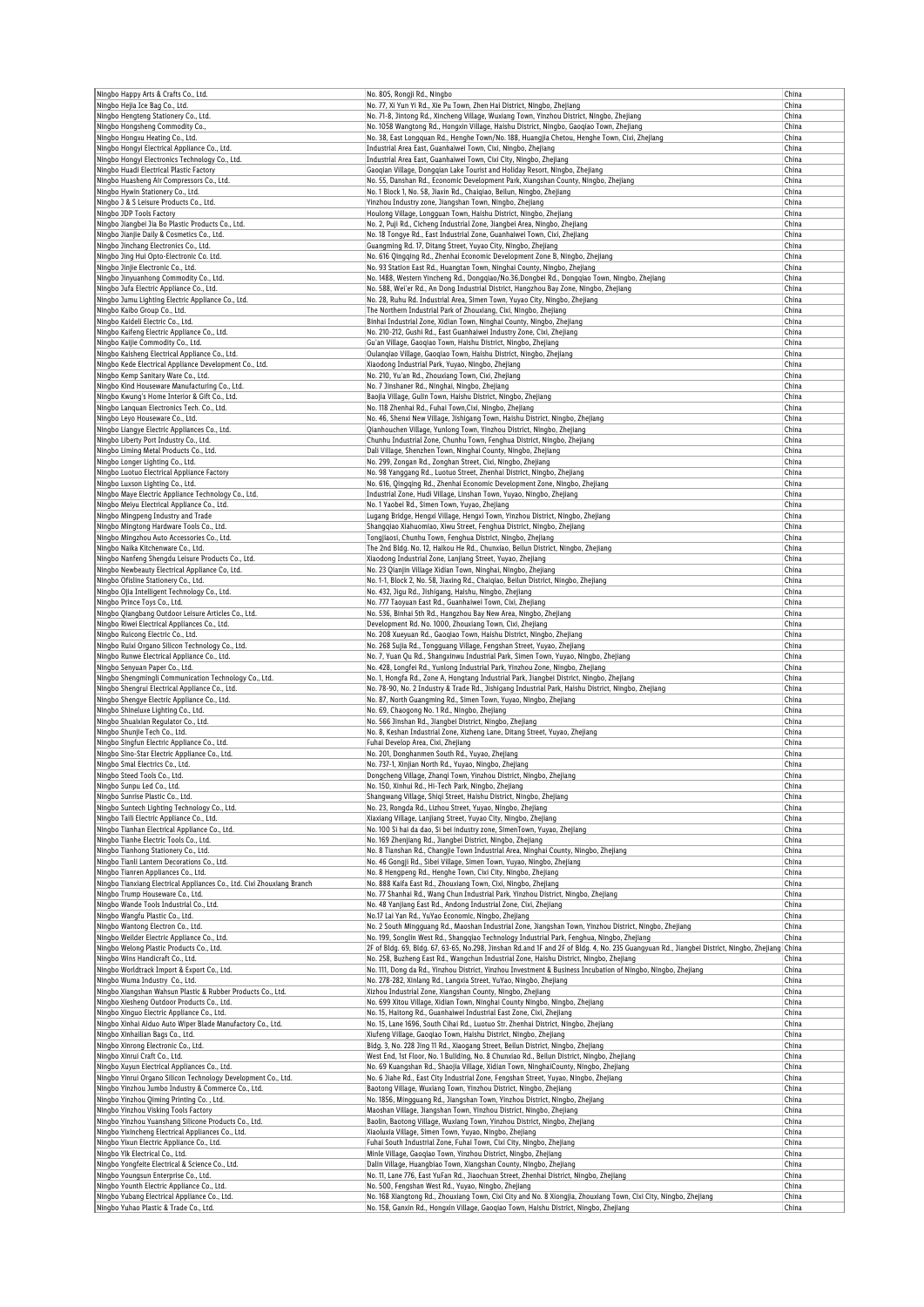| Ningbo Yuli Electrical Appliance Co., Ltd.                                  | No. 30, Jinshan Rd., Taoyuan Street, Ninghai County, Ningbo, Zhejiang                                                                                           | China          |
|-----------------------------------------------------------------------------|-----------------------------------------------------------------------------------------------------------------------------------------------------------------|----------------|
| Ningbo Zhaoyang Electric Appliance Co., Ltd.                                | Xidian Industrial Park, Xidian Industrial Zone, Ninghai, Ningbo, Zhejiang                                                                                       | China          |
| Ningbo Zhengfeng Electric Tools Co., Ltd.                                   | No. 10, One Rd., Lubu West Industrial Park, Yuyao, Ningbo, Zhejiang                                                                                             | China          |
| Ningbo Zhenhai Honghai Stationery Co., Ltd.                                 | No. 5999 Zhenpu Rd., Xiepu Town, Zhenhai District, Ningbo, Zhejiang                                                                                             | China          |
| Ningbo Zhenhai Maike Tools Co., Ltd.                                        | No. 98 Yanggang Rd., Luotuo Street, Zhenhai District, Ningbo, Zhejiang                                                                                          | China          |
| Ningbo Zhenhai Weizhi Electronic Co., Ltd.                                  | No. 35, Huihu Rd., Luotuo Street, Zhenhai District Ningbo, Zhejiang                                                                                             | China          |
| Ningbo Zhongyuan Alljoy Fishing Tackle Co., Ltd.                            | No. 416 Binhai Rd. Hangzhou Bay New Zone, Ningbo, Zhejiang                                                                                                      | China          |
| Ningbo Zhuoyuan Craft Co., Ltd.                                             | Tiantongzhuang Village, Wuxiang Town, Yinzhou District, Ningbo, Zhejiang                                                                                        | China          |
| Ningbo Zonghua Plastic Products Co., Ltd.                                   | No. 1, XinJian East Rd., FangQiao, Jiangkou Street, FengHua District, Ningbo, Zhejiang                                                                          | China          |
| Ninghai Beizhan Stationery Co., Ltd.                                        | Northeast of Wenzheng Village, Liyang Town, Ninghai, Zhejiang                                                                                                   | China          |
| Ninghai Hongchen Rubber Co., Ltd.                                           | No. 101, Meilin Industrial Zone, Meilin Street, Ninghai County, Ningbo, Zhejiang                                                                                | China          |
| Ninghai Jiadi Electrical Appliance Co., Ltd.                                | Cuijia Village, Xidian Town, Ninghai County, Ningbo, Zhejiang                                                                                                   | China          |
| Ninghai Jianfeng Travelling Products Co., Ltd.                              | No. 308, North Dongsheng Rd., Shenzhen Town, Ninghai County, Ningbo, Zhejiang                                                                                   | China          |
| Ninghai Jifeng Plastic Industry Co., Ltd.                                   | Binhai Industry Area, Xidian Town, Ninghai County, Ningbo, Zhejiang                                                                                             | China          |
| Ninghai Jk Electric Co., Ltd.                                               | No. 1 Cuijia Village, Xidian, Ninghai, Ningbo, Zhejiang                                                                                                         | China          |
| Ninghai Kaichuang Mechanical Tools Co., Ltd.                                | No. 9 Hongyan North Rd., Meilin Street, Ninghai County, Ningbo, Zhejiang                                                                                        |                |
| Ninghai Meikai Commodity Co., Ltd.                                          | Xiangshi Village, Xidian Town, Ninghai County, Ningbo, Zhejiang                                                                                                 | China          |
|                                                                             |                                                                                                                                                                 | China          |
| Ninghai Minle Molding Co., Ltd.                                             | No. 9, Fachang Rd., Meilin Street, Ninghai County, Ningbo, Zhejiang                                                                                             | China          |
| Ninghai Nade Commodity Ltd. Co., Ltd.                                       | North Rd. 1208 Xidian, Ningbo, Zhejiang                                                                                                                         | China          |
| Ninghai Tiger Wolf Electrical Co., Ltd.                                     | 4th Floor, Bldg. 14, Wanghai Industrial Zone, Xidian Town, Ningbo, Zhejiang                                                                                     | China          |
| Ninghai Yisen Daily Use Co., Ltd.                                           | Qiaopeng Village, Xidian Town, Ninghai, Ningbo, Zhejiang                                                                                                        | China          |
| Ninghai Zongjie Brush Co., Ltd.                                             | Tuanchuan, Xidian, Ninghai, Ningbo, Zhejiang                                                                                                                    | China          |
| Ningjin County Jinshengyuan Casting                                         | Nangianshan Village, Sizhilan Town                                                                                                                              | China          |
| Ntl Manufacturing Shenzhen Ltd.                                             | 3/F, Bldg. A, No. 207 Xingye 2nd Rd., Fenghuang Community, Fuyong Town, Bao An District, Shenzhen, Guangdong                                                    | China          |
| Ones Industry Co., Ltd.                                                     | Light Textile Industrial Park No. 6 Bldg., Pucheng Town, Nanping, Fujian                                                                                        | China          |
| Oriental Commerce Vina Ltd. Co.                                             | Lot C2, Tam Thang Industrial Zone, Tam Thang Commune, Tan Ky, Quảng Nam                                                                                         | Vietnam        |
| Paladin China Co., Ltd. Lingang Branch                                      | No. 111-1 Weiquan Rd., Lingang Economic Technological Development Zone, Weihai, Shandong                                                                        | China          |
| Pan'An County Huasheng Arts Crafts Factory                                  | Industrial Zone, Shanghu Town, Panan County, Jinhua, Zhejiang                                                                                                   | China          |
| Pan'An Jiahua Arts And Crafts Co., Ltd.                                     | No. 10, Xingong Rd., Xinwo Street, Pan'an County, Jinhua, Zhejiang                                                                                              | China          |
| Perfect Seeking Sports Product Ltd.                                         | Room 101, No. 66, Xixi Jiianmin Rd., Liaobu Town, Dongguan, Guangdong                                                                                           | China          |
| Pharmaplast S. A. E.                                                        | Amria Free Zone, Alexandria, Al Iskandarīyah                                                                                                                    | Egypt          |
| Picnic Plast Industrial Co., Ltd.                                           | 69 Moo 1, Bangsai, Phra Nakhon Si Ayutt                                                                                                                         | Thailand       |
| Pincheng Household Goods Factory                                            | Shibu Industrial Zone of Siqian Town, Xinhui Zone, Jiangmen, Guangdong                                                                                          | China          |
| Pinghu Sitong Luggage & Bag Co., Ltd.                                       | No. 2588 Xinggong Rd., Pinghu Economic Development Zone, Jiaxing, Zhejiang                                                                                      | China          |
| Pinghu Xinyu Bag & Luggage Co., Ltd.                                        | Yuqitang East, Xindai Town, Pinghu, Zhejiang                                                                                                                    | China          |
| Powerbeauty (Dongguan) Industrial Co., Ltd.                                 | No. 1, Eastern Industry Park, Shujiu Village, Changping Town, Dongguan, Guangdong                                                                               | China          |
| Precision Star (Foshan) Co., Ltd.                                           | 2/F, Bldg. A, No. 18, Shishan Avenue, Zone A, Shishan Science and Technology Industrial Park, Nanhai District, Foshan, Guangdong                                | China          |
| Pro Electric & Hardware Co., Ltd.                                           | 2nd Part of Floor 5, No. 2 Bldg. of Huanya Industrial Zone, No. 105 National Rd., Yuanzhougang Village, Taiping Town, Conghua District, China                   |                |
| Proxima Steel Forge Pvt. Ltd.                                               | B-14-15, Focal Point Extn., Jalandhar, Jalandharl, Punjab                                                                                                       | India          |
| PT Adi Satria Abadi                                                         | Ds. Sidokerto RT. 03 RW. 01 Purwomartani, Kalasan Yogyakarta, Yogyakarta                                                                                        | Indonesia      |
| PT Giken Precision Indonesia                                                | Citra Buana Industrial Park II Lot 2, JL Yos Sudarso, Batu Ampar, Batam                                                                                         | Indonesia      |
| Pujiang Xinrui Industry and Trade Co., Ltd.                                 | No. 66 Huawei Rd., Huangzhai Industrial Zone, Pujiang County, Jinhua, Zhejiang                                                                                  | China          |
| Putian Chaowei Electronic Technology Co., Ltd.                              | Chigang Huaqiao Economic Development Zone, Hanjiang District, Putian, Fujian                                                                                    | China          |
| Putian Dior Industrial Co., Ltd.                                            | Linan Industrial Area, Xianyou County, Putian, Fujian                                                                                                           | China          |
| Putian Joko Electronic Co., Ltd.                                            | No. 4099, Guohuan East Rd., Shixi Village, Jiangkou Town, Hanjiang District, Putian, Fujian                                                                     | China          |
| Putian Yijia Electronic Co., Ltd.                                           | The West of Lihan Avenue (Within Putian City Jiali Electronic Industry Co., Ltd.), Hanjiang District, Putian, Fujian                                            | China          |
| Qidong Joyson Toys Co., Ltd.                                                | No. 1388, Nanyuan Rd. (W), Qidong, Jiangsu                                                                                                                      | China          |
|                                                                             |                                                                                                                                                                 |                |
| Qingdao Ducheng Metal Products Co., Ltd.                                    | East of Yuquan Rd., North of Juhuashan Rd., Tieshan Office, Huangdao District, Qingdao, Shandong                                                                | China          |
| Qingdao Guolei Handicrafts Co., Ltd.                                        | No. 19 Changjiang Rd., Economic Development Zone, Pingdu, Qingdao, Shandong                                                                                     | China          |
| Qingdao Huawei Tools & Hardware Co., Ltd.                                   | No. 11-2, Guangzhou Rd., Economy Development Zone, Pingdu City, Qingdao, Shandong                                                                               | China          |
| Qingdao Kinglight Craft Co., Ltd.                                           | No. 5 Guangzhoubei Rd., Shuiji Street, Laixi City Qingdao, Shandong                                                                                             | China          |
| Qingdao Newsinwon Plastic Co., Ltd.                                         | Gudao Village, Jihongtan Street, Chengyang District, Qingdao, Shandong                                                                                          | China          |
| Qingdao Tianhaoxin Material Science And Technology Co., Ltd.                | Anhe Second Rd., Houbeige Village, Longshan Street, Jimo District, Qingdao, Shandong                                                                            | China          |
| Qingyuan Haofeng Industry And Trade Co., Ltd.                               | Bldg. 17, No. 1, Incubation Park Rd., Pingdu Comprehensive New District, Qingyuan County, Lishui, Zhejiang                                                      | China          |
| Quangong Tools Co., Ltd.                                                    | No. 8, North Sanhe Rd., Industrial Park, Nanhe County, Hebei                                                                                                    | China          |
|                                                                             |                                                                                                                                                                 | China          |
| Quanzhou Dabao Light Industry Products Co, Ltd.                             | Chengbei Industrial Zone, Luocheng Town, Huian County Quanzhou, Luocheng, Fujian                                                                                |                |
| Quanzhou Fengtai Electronics Co., Ltd.                                      | No. 8 Fengshun Rd., Beifeng Industrial Park, Fengze District, Quanzhou, Fujian                                                                                  | China          |
| Quanzhou Fudali Bag Co., Ltd.                                               | Bldg. 1 & 2, No. 7 Yuan'an Nan Rd., Jiangnan Hightech Zone, Licheng District, Quanzhou, Fujian                                                                  | China          |
| Quanzhou Kaili Bag Factory                                                  | No. 27, Hongyuanyi Street, Jiangnan Hightech Industrial Zone, Licheng District, Quanzhou, Fujian                                                                | China          |
| Quanzhou Luojiang Cynice Craft Co., Ltd.                                    | No. 191, Tiandang, Xiaxi Village, Heshi Town, Luojiang District / Extra Warehouse Address: Bldg. 1, Phase 1, Fujian Branch Park, National U China               |                |
| Quanzhou Luojiang Kuobu Bag Co., Ltd.                                       | No. 2 Section, Shuangyang Overseas Chinese Economic Development Zone, Quanzhou, Fujian                                                                          | China          |
| Quanzhou Mainchance Technology Co., Ltd.                                    | No. 15 Yangguang Rd., Optoelectronic Information Industrial Base, Xiamei Town, Nan'an, Quanzhou, Fujian                                                         | China          |
| Quanzhou Rijia Art & Craft Co., Ltd.                                        |                                                                                                                                                                 | China          |
| Quanzhou Sender Bags Co., Ltd.                                              | Taishang Pioneer Park, Huangtang, Huian County, Quanzhou, Fujian                                                                                                | China          |
|                                                                             | Huidong Industrial Area, Dongling Town, Hui'an County, Quanzhou, Fujian<br>No. 238, Zhitai Rd., Qinqmenq Economic & Technical Industrial Area, Quanzhou, Fujian | China          |
| Quanzhou Twinkling Star Handbag Co., Ltd.                                   |                                                                                                                                                                 |                |
| Quanzhou Weidong Crafts Co., Ltd.                                           | No. 71, Fuqiao Village, Luojiang District Quanzhou                                                                                                              | China          |
| Quanzhou Zhongtai Bags Co., Ltd.                                            | Chengnan Industrial Zone, Huian County, Quanzhou, Fujian                                                                                                        | China          |
| Quzhou Happy Electrical Equipment Co., Ltd.                                 | Xing Hang Rd., Hangbu Industrial Zone, Quzhou, Zhejiang                                                                                                         | China          |
| Race & Range Sports                                                         | Bismillah Chowk, Pasrur Rd., Sialkot, Panjāb                                                                                                                    | Pakistan       |
| Raycraft Co., Ltd.                                                          | Bldg. 5D, No. 8, Xihu Rd., WuJin Hightech Industry Development Zone, Changzhou, Jiangsu                                                                         | China          |
| Raytool Manufacturing Co., Ltd.                                             | Songshan Rd., C Area, Economic Development Zone, Qixia, Shandong                                                                                                | China          |
| Rileys Pvt Ltd.                                                             | B 28, Divulapitiya Rd., Dissagewatta, Katana, Mel Mākāņam                                                                                                       | Sri Lanka      |
| Ropenet Group Co., Ltd.                                                     | No. 67 Leigushi Street, Taishan District, Taian, Shandong                                                                                                       | China          |
| Runfund Houseware Co., Ltd.                                                 | Rd. 2, Yuyuan Yangdong Industry, Yangjiang, Guangdong                                                                                                           | China          |
| Sanmen Lito Auto Accessoires Co., Ltd.                                      | No. 474 Ninghe Rd., Tingpang Town, Sanmen County, Taizhou, Zhejiang                                                                                             | China          |
| Sanmen Xinlan Auto Parts Co., Ltd.                                          | Xianghe Village, Haiyou Street, Sanmen Couty, Taizhou, Zhejiang                                                                                                 | China          |
| Sanwall Electric Products (Huiyang) Co., Ltd.                               | 57, Chang An 3 Rd., Shatian, Huiyang, Huizhou, Guangdong                                                                                                        | China          |
| Sedo Vinako Co., Ltd.                                                       | Thon Dong Yen XA Duy Trinh, Huyen Duy Xuyen Tinh, Dai Loc, Quảng Nam                                                                                            | Vietnam        |
| Shahe Zhuoyu Armored Glass Production Factory                               | West of Xifeng Village, Shahe City, Xingtai, Hebei                                                                                                              | China          |
| Shandong Caoxian Luxiang Household Products Co., Ltd.                       | Cuihe Village, Niji Town, Cao County, Heze, Shandong                                                                                                            | China          |
| Shandong Fumao Art & Craft Co, Ltd.                                         | North Section West Side of Shandong Rd., Qinghe Jiedao Office, Cao County, Heze, Shandong                                                                       | China          |
| Shandong Intrue Houseware Co., Ltd.                                         | No. 320, Taiping Village, Guoli Town, Huantai County, Zibo, Shandong                                                                                            | China          |
| Shandong Jiaye General Merchandise Co., Ltd.                                | Jiahuang Town, National 309th Rd., Zhoucun District, Zibo, Shandong                                                                                             | China          |
| Shandong Jinguan Net Co., Ltd.                                              | Lizhuang Town, Huimin County, Binzhou, Shandong                                                                                                                 | China          |
| Shandong Jinpeng Grinding Material and Tools Co., Ltd.                      | Dadian Town, Junan County, Linyi, Shandong                                                                                                                      | China          |
| Shandong Linuo Technical Glass Co., Ltd.                                    | Yuhuangmiao Government Resident, Yuhuangmiao Town, Shanghe, Jinan, Shandong                                                                                     | China          |
| Shandong Sanhe Toy Co., Ltd.                                                | East Section of Zhenxing Rd., Yinan County, Linyi, Shandong                                                                                                     | China          |
| Shandong Teli Rope Twine Co., Ltd.                                          | No. 9, Xiangyang Rd., Houcun Town, Donggang District, Rizhao, Shandong                                                                                          | China          |
| Shandong Xingnuo Industry And Trade Co., Ltd.                               | No. 1 Rd. 2, Development Area, Yangdian Town, Wenshang County, Jining, Shandong                                                                                 | China          |
| Shandong Yashangmingpin Household Co., Ltd.                                 | No. 6 Kunlunshan Rd., Qinghe Street, Cao County, Heze, Shandong                                                                                                 | China          |
| Shandong Yongjia Power Co., Ltd.                                            | South Part of Kunming Rd., Economic & Technology Development District, Shandong                                                                                 | China          |
| Shandong Zhaoding Porcelain Co., Ltd.                                       | High & Tech Industry Development Zone Linyi, Linyi, Shandong                                                                                                    | China          |
| Shanghai 4Space Digital Graphic Co., Ltd.                                   | No. 2588 Tingwei Rd., Jinshan District, Shanghai                                                                                                                | China          |
|                                                                             |                                                                                                                                                                 |                |
| Shanghai Allvitality Travel Products Co., Ltd.                              | 13th Bldg. No. 3158, TinFeng Rd., ZhuJin Town, JinShan District, Shanghai                                                                                       | China<br>China |
| Shanghai Dongwei Electric Appliance Co., Ltd.                               | No. 1, Lane 202, Maosheng Rd., Dongjing Town, Songjiang District, Shanghai                                                                                      |                |
| Shanghai Fali Electronic Box & Cabinet Co., Ltd.                            | No. 100 Wanyong Rd., Langxia Town, Jinshan District, Shanghai                                                                                                   | China          |
| Shanghai Hailian Electric Tools Co., Ltd.                                   | No. 50, Caoli Rd., Fengjing Town, Jinshan District, Shanghai                                                                                                    | China          |
| Shanghai Jinyi Self Adhesive Material Co., Ltd.                             | No. 7168, Daye Highway, Jinhui Town, Fengxian District, Shanghai                                                                                                | China          |
| Shanghai Kenda Industrial Co., Ltd.                                         | No. 7325, Caolang High Rd., Langxia Town, Jinshan District, Shanghai                                                                                            | China          |
| Shanghai Lees Mfg Co., Ltd.                                                 | Bldg. 35/38, No. 6 Jin Ying Rd.(South), Jin Ze Town, Qing Pu district, Shanghai                                                                                 | China          |
| Shanghai Merion Industrial Co., Ltd.                                        | No. 931, Xingfang Rd., Fengjing Town, Jinshan District, Shanghai                                                                                                | China          |
| Shanghai Niansheng Packaging Printing Co., Ltd.                             | No. 128, Deli West Rd., Shanghai                                                                                                                                | China          |
| Shanghai Power Station Co., Ltd.<br>Shanghai Qinying Travel Goods Co., Ltd. | 18th, No. 4916, South Hongmei Rd., Minhang District, Shanghai<br>3rd Bldg., No. 1439, Xinlin Rd., Zhelin Town, Fengxian District, Shanghai                      | China<br>China |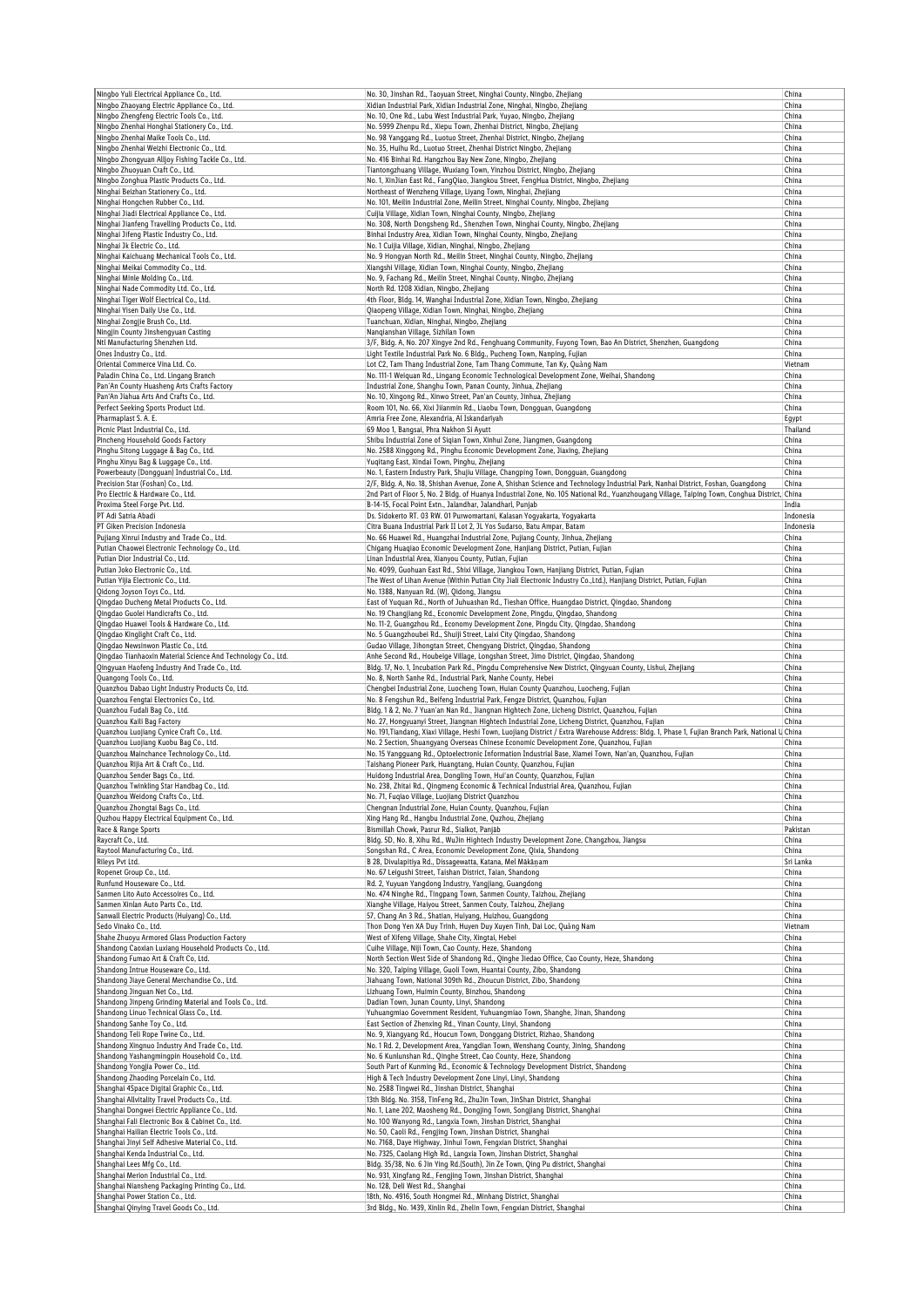| Shanghai Quanjia Plastic Hardware Co., Ltd.                                                         | Bldg. 1, No. 88 Jinju Rd., Fengxian District, Shanghai                                                                                                                                                | China            |
|-----------------------------------------------------------------------------------------------------|-------------------------------------------------------------------------------------------------------------------------------------------------------------------------------------------------------|------------------|
| Shanghai Sursoft Technology Co., Ltd. Jiashan Branch                                                | No. 133 Huili Rd., Huimin Town, Jiashan County, Jiaxing, Zhejiang                                                                                                                                     | China            |
| Shanghai Tairui Machinery & Equipment Co., Ltd.                                                     | 2nd Floor, No. 1369, East of Kangqiao Rd., Pudong New Zone, Shanghai                                                                                                                                  | China            |
| Shanghai Yao Xing Bags Co., Ltd.                                                                    | Floor 2, Floor 3, Floor 4 of Bldg. 16, Bldg. 6, Bldg. 10, Bldg. 11, No. 2433 Songzheng Rd., Shihudang Town, Songjiang District, Shanghai                                                              | China            |
| Shanghai Yingdu Industrial Co., Ltd. Taizhou Branch                                                 | Group 7, Weixing Village, Dalun Town, Jiangyan District, Taizhou, Jiangsu                                                                                                                             | China            |
| Shanghai Zhanxing Industry Co., Ltd.                                                                | No. 709 Pinxing Rd. Qingcun Town Fengxian District, Shanghai                                                                                                                                          | China<br>China   |
| Shantou Chenghai Xiangtai Crafts Factory                                                            | Xiongsheng Bldg., Angian Rd., Guanlong Village, Lianxia, Shantou, Guangdong                                                                                                                           |                  |
| Shantou City Chenghai Area Huada Toy Co., Ltd.<br>Shantou City Chenghai District Feisu Toys Factory | Guangfeng Industrial Park, Dengfeng Rd., Guangyi Street, Chenghai District, Shantou, Guangdong<br>Nanwan Industrial Area, Liannan Rd., Lianxia Town, Chenghai District, Shantou, Guangdong            | China<br>China   |
| Shantou City Chenghai Xiongsen Toys Co., Ltd.                                                       | West of Cross of Dengfeng Rd. and Huancui Rd., Guanyi Street, Chenghai, Shantou, Guangdong                                                                                                            | China            |
| Shantou Fanxin Science and Education Industry Co., Ltd.                                             | Shangcun, Liandong Rd., Lianxia Town, Chenghai District, Shantou, Guangdong                                                                                                                           | China            |
| Shantou Fudaer Toys Industry Co., Ltd.                                                              | Shangcun Industrial Area, Lianxia Town, Chenghai District, Shantou, Guangdong                                                                                                                         | China            |
| Shantou Wingfull Cutlery Co., Ltd.                                                                  | No. 7, Jinsheng 8th Rd., Shengping Industrial Park, University Rd., Shantou, Guangdong                                                                                                                | China            |
| Shaoxin Shangyu Emax Lighting Electric Appliance Co., Ltd.                                          | Xinhe Village, Gaibei Town, Shangyu District, Shaoxing, Zhejiang                                                                                                                                      | China            |
| Shaoxing Chaoyue Kitchenware Co., Ltd.                                                              | Tianjia Village, Shangyu Area, Xiaoyue Town, Shaoxing, Zhejiang                                                                                                                                       | China            |
| Shaoxing Huanzhou Tools Co., Ltd.                                                                   | Side of Baifeng Rd., Fenghui Industrial Park, Shangyu District, Shaoxing, Zhejiang                                                                                                                    | China            |
| Shaoxing Keqiao Fangteng Knitting And Textile Co., Ltd.                                             | Miaoloudi, Qixian Town, Keqiao District, Shaoxing, Zhejiang                                                                                                                                           | China            |
| Shaoxing Lianlian Nail Industry Co., Ltd.                                                           | 1st Floor, 1 Bldg., Front of Xihugiao Village, Pingshui Town, Kegiao District, Shaoxing, Zhejiang                                                                                                     | China            |
| Shaoxing Shangyu Best Manufacturing Auto Accessory Co., Ltd.                                        | Yuebei Village, Xiaoyue Town, Shangyu District Shaoxing, Shaoxing, Zhejiang                                                                                                                           | China            |
| Shaoxing Shangyu Iger Leisure Products Co., Ltd.                                                    | Industrial Zone, Songixa Town, Shangyu Area, Shaoxing, Zhejiang                                                                                                                                       | China            |
| Shaoxing Shangyu Xiaoyue Bosen Art Work Factory                                                     | Tianjia Village, Shangyu District, Shaoxing, Zhejiang                                                                                                                                                 | China            |
| Shaoxing Yejun Outdoor Products Co., Ltd.                                                           | Industrial Park Taoyan Town, Shaoxing, Zhejiang                                                                                                                                                       | China            |
| Shen Zhen Jalet Technology Co., Ltd.                                                                | 201, Bldg. 11, No. 93 The First Industrial Zone, Li Songlang Community, Gongming Street, Guangming District, Shenzhen, Guangdong                                                                      | China            |
| Shengye Refractory Material Co., Ltd.                                                               | BaishuiKeng, Shakeng Industrial Area of Luocun, Shishan, Nanhai District, Foshan, Guangdong                                                                                                           | China            |
| Shenyangshi Liaozhongqu Bangming Arta & Crafts Factory                                              | Masanjiazi Village, Liujianfang Town, Liazhong District, Shenyang, Liaoning                                                                                                                           | China            |
| Shenzhen Aimax Innovation Co., Ltd.                                                                 | 3/F, No. 1 Bldg., No. 3 XinfaWestRd., Xinqiao, Shajing Town, Bao'an District, Shenzhen, Guangdong                                                                                                     | China            |
| Shenzhen Autolion Electrical Appliances Technology Co., Ltd.                                        | No. 18-1, 2, Luowu Rd., Liulian Community, Pingdi, Longgang District, Shenzhen, Guangdong                                                                                                             | China            |
| Shenzhen Baoan District Fuyong Hongxing Handbags Factory                                            | 1-2/F, No. 19, Rifu Rd., Baishixia East Area, Fuyong Street, Baoan District, Shenzhen, Guangdong                                                                                                      | China            |
| Shenzhen Comfort Technology Co., Ltd.                                                               | Block 3, Nan Mei Rd., Xin Er Village Industry District, Sha Jing Town, Bao An District, Shenzhen, Guangdong                                                                                           | China            |
| Shenzhen Do Intelligent Technology Co., Ltd.                                                        | Floor 11, Bldg. 3, Changyi Industrial Factory, No. 1 Lirong Rd., Xinshi Community, Dalang Sub-District, Longhua District, Shenzhen, Guang China                                                       |                  |
| Shenzhen Dxr Electronic Technology Co., Ltd. (Dongguan Branch)                                      | 402, No. 5 Bldg., No. 1, Fengshen Street, Fenggang Town, Dongguan, Guangdong                                                                                                                          | China            |
| Shenzhen Ebull Technology Co., Ltd. Huizhou Branch                                                  | Floor 1-5, Bldg. B, No. 19, Zhengda Rd., Chenjiang Street, Zhongkai Hightech Zone, Huizhou, Huizhou, Guangdong                                                                                        | China            |
| Shenzhen Feihe Electronics Co., Ltd.                                                                | 101, 1/F, 2/F, 3/F and West Side of 4/F, Bldg . 2, Hongfa Innovative Park, Lezhujiao, Jiu'wie, Hangcheng Avenue, Shenzhen, Guangdong                                                                  | China            |
| Shenzhen Feng Jing Sheng Electronics Technology Co., Ltd.                                           | 5 Tung-5FL, No. 36 DaFu Industrial Area Rd., Zhangge Community, Fucheng Subdistrict, Longhua District, Shenzhen, Guangdong                                                                            | China            |
| Shenzhen Gospell Smarthome Electronic Co., Ltd.                                                     | 101, 201, 311, Bldg. B28, West Industrial Park, Tantou Community, Songgang Street, Bao'an District, Shenzhen, Guangdong                                                                               | China            |
|                                                                                                     | Shenzhen Healthcare Electronic Technology Co., Ltd. Electronic Product Assembly Facto Block 46 & 48, Changxing Industrial Zone, Changzhen, Gongming Town, Guangming New District, Shenzhen, Guangdong | China            |
| Shenzhen Heiman Technology Co., Ltd.                                                                | 101, No. 4, Dafu Industrial, Kukeng Community, Guanlan Street, Longhua District, Shenzhen, Guangdong                                                                                                  | China            |
| Shenzhen Highpower Technology Co., Ltd.                                                             | No. 68 Xinxia Rd., Pinghu Town, Longgang District, Shenzhen, Guangdong                                                                                                                                | China            |
| Shenzhen Istar Smart                                                                                | Room 301, 3rd Floor No. 1 Bldg., Seastar Jinlong Factory, No. 10 Jinlong 1st Rd., Baolong Community, Baolong Street, Longgang District,                                                               | China            |
| Shenzhen Jia Hua Li Dian Zi You Xian Gong Si                                                        | No. 101, 201, Bldg. E, New Industrial Zone, Shenzhu Rd., Liuyue Shenkeng Village, Henggang District, Shenzhen, Guangdong                                                                              | China            |
| Shenzhen Jiadungaoshi Network Technology Co., Ltd.                                                  | Room 401-01, No. 634, Shajing Rd., Shajing Street, Baoan District, Shenzhen, Guangdong                                                                                                                | China            |
| Shenzhen Jianyuanda Mirror Technology Co., Ltd.                                                     | 37 Bldg., 5th Zone, Huaide Cuigang Industrial Park, Fu Yong Town, Bao'an District, Shenzhen, Guangdong                                                                                                | China            |
| Shenzhen Karina Makeup Tools Ltd.                                                                   | Bldg. A and 3rd Floor of Bldg. B, Lianrongda Estate, No. A Dashuitian Industrial Estate, Guanlan Town, Longhua District, Shenzhen, Guan China                                                         |                  |
| Shenzhen Letsolar Technology Co,. Ltd.                                                              | 1st, 2nd, 3rd, 6th Floor, Bldg. D, Sanlian Industrial, Tangtou community, Shiyan Sub- District, Baoan District, Shenzhen, Guangdong                                                                   | China            |
| Shenzhen Lianhe Electric Co., Ltd.                                                                  | 401 (4th-5th Floors) Bldg. No. 3, Lianchuang Factory, No. 23 Heping Rd., Qinghua Community, Longhua Street, Longhua District, Shenzhe China                                                           |                  |
| Shenzhen Lisaier Tronics Co., Ltd.                                                                  | No. 22, Xihu industrial Park, Henggang Town, Longgang District, Shenzhen, Guangdong                                                                                                                   | China            |
| Shenzhen Maniway Electronics Ltd.                                                                   | Floor 1-4, Bldg., 8 Hualian Hebei Industrial Estate, Longhua Street, Longhua District, Shenzhen, Guangdong                                                                                            | China            |
| Shenzhen Maxsmart Electronics Co., Ltd.                                                             | No. 501, Bldg. B1, Zhongwu Fumiao Hengfeng Industrial City, Huangtian Community, Xixiang Sub-District, Bao'an District, Shenzhen, Gua China                                                           |                  |
| Shenzhen New Sinca Technology Co., Ltd.                                                             | Bld. B, No. 1 South Liyuan Rd., Kengzi STR., New Pingshan District, Shenzhen, Guangdong                                                                                                               | China            |
| Shenzhen Reanson Products Co., Ltd.                                                                 | No. 16, 3rd Ind Zone, Xia Village, Gongming Town, Baoan, Shenzhen, Guangdong                                                                                                                          | China            |
| Shenzhen Shangmeixin Digital Electrical Appliance Co., Ltd.                                         | Bldg. 1, No. 9 Longhui Rd., Tangxiayong Community, Yanluo Street, Baoan District, Shenzhen, Guangdong                                                                                                 | China            |
| Shenzhen Shike Kam Wah Electronic Co., Ltd.                                                         | 1st Floor, No. 36, Langkou Industrial Park, Langkou Community, Dalang, Longhua District, Shenzhen, Guangdong                                                                                          | China            |
| Shenzhen Swetz Sound Technology Co., Ltd.                                                           | No. 18, Xiantian Rd., Longgang Central, Shenzhen, Guangdong                                                                                                                                           | China            |
|                                                                                                     |                                                                                                                                                                                                       |                  |
| Shenzhen Yaleader Digital Printing Co., Ltd.                                                        | Bldg. B of No. A4, Bldg. B of No. A2, Factory Bldg. of No. A3, Bao'e Industrial Zone, Egongling Community, Pinghu Street, Longgang Dist China                                                         |                  |
| Shenzhen Zhiyi Technology Co., Ltd.                                                                 | 3rd Floor, Bld B, Hytera Technology Park, No. 3, 4th of Baolong Rd., Longgang, Shenzhen, Guangdong                                                                                                    | China            |
| Shijiazhuang Wangfeng Technology Co., Ltd.                                                          | No. 6, Chuangye Street, Shijiazhuang, Xinle City, Hebei                                                                                                                                               | China            |
| Shinegold Industrial & Trading Co., Ltd.                                                            | Chicheng 7th Rd., Wanxiang Industrial Park, Yangdong District, Yangjiang, Guangdong                                                                                                                   | China            |
| Shixia Holding Co., Ltd.                                                                            | No. 19 Beiyuan Rd., Huangyan Economic Development Zone, Taizhou, Zhejiang                                                                                                                             | China            |
| Sihui Top Hardware, Ltd.                                                                            | No. 10 Gongye Avenue (Workshop 2), Nanjiang Industrial Park, Dasha Town, Sihui, Guangdong                                                                                                             | China            |
| Simple Top-Grade Jiangxi Storage Manufacturing Corporation Co., Ltd.                                | 3rd Bldg., East of Yunling Industrial Zone, Suichuan County, Ji'an, Jiangxi                                                                                                                           | China            |
| Sino Path Stationery (Huizhou) Ltd.                                                                 | Science and Technology Park, West Zone, Dayawan District, Huizhou, Guangdong                                                                                                                          | China            |
| Sinsion Technology Industrial Co., Ltd.                                                             | No. 11, Tongle Rd., Tangxia Town, Pengjiang District, Jiangmen, Guangdong                                                                                                                             | China            |
| Skybest Electric Appliance (Suzhou) Co., Ltd.                                                       | No. 18 Hua Hong Street, Suzhou Industrial Park, Suzhou, Jiangsu                                                                                                                                       | China            |
| Smart Home Branch Of Zhangzhou Easepal Industrial Corporation                                       | 1F-5F, Bldg. 5, No. 228 Jiaosong Rd., Taiwanese Investment Zone, Zhangzhou, Fujian                                                                                                                    | China            |
| Soleil Ribbon Ltd.                                                                                  | S-11 i-Land Industrial Estate, Naung Kwan Kwin, Kwin. No. 1393, Baw Nat Kyee Village Tract, Bago                                                                                                      | Myanmar          |
| SP Matpol Pvt. Ltd.                                                                                 | Panirendawa Junction Land, Lot 2, Weerakodiyana Ihala, Weerakodiyana, Vatamel Mākāņam                                                                                                                 | Sri Lanka        |
| Strategic Sports Ltd.                                                                               | Liuhuang 3rd Industrial Zone, Chashan Town, Dongguan, Guangdong                                                                                                                                       | China            |
| Suichuan Ce Link Ltd.<br>Suixi Baishijia Electrical Appliances Co., Ltd.                            | Suichuan County Industrial Park East Zone, Ji'an, Jiangxi                                                                                                                                             | China            |
| Sun Jade Metal Co., Ltd.                                                                            | Part 2, No. 6, Guodao 207 South, Lingbei Town, Suixi County, Zhanjiang, Guangdong                                                                                                                     | China            |
| Sun Light Garden Furniture Co., Ltd.                                                                | Lot A 5B2 Cn, NA3 Street, My Phuoc 3 Industrial Zone, ChanhPhu Hoa Ward., Ben Cat, Bình Durong                                                                                                        | Vietnam<br>China |
| Sunway Electric Manufacture (He Shan) Co., Ltd.                                                     | Weibu Village, Qiuchang Town, Huiyang District, Huizhou, Guangdong<br>No. 31-1, 3rd Street, Sanlian, Gulao Town, Heshan, Guangdong                                                                    | China            |
| Super Duper Cellular Co., Ltd.                                                                      | No. 8th, Da-Jing 1st Rd., Shi Tanbu, Tangxia Town, Dongguan, Guangdong                                                                                                                                | China            |
| Suzhou Boji Tools Co., Ltd.                                                                         | Bldg. 3, No. 1, Shiheshan Rd., Dongshan Town, Wuzhong District, Suzhou, Jiangsu                                                                                                                       | China            |
| Suzhou Easicare Electric Co., Ltd.                                                                  | Bldg. 5, No. 20 Guangdian Rd., Science and Tech. Industry Park, Guangfu, Wuzhong District, Suzhou, Jiangsu                                                                                            | China            |
| Suzhou East Bridge Tools Co.Ltd.                                                                    | Chunqui Rd. 3, Pan Yang Industrial Park, Huangdai, Xiangcheng District, Suzhou, Jiangsu                                                                                                               | China            |
| Suzhou Fuyougang Can Products Co., Ltd.                                                             | No. 28-9, Shuangma Rd., Dianshanhu Town, Kunshan, Suzhou, Jiangsu                                                                                                                                     | China            |
| Suzhou Gantai Precision Machinery Co., Ltd.                                                         | 2nd Floor, No. 7 Workshop, Tianduoli Rd., Yangchenghu Town, Xiangcheng District, Suzhou, Jiangsu                                                                                                      | China            |
| Suzhou Hengtese Hardware Co., Ltd.                                                                  | Room 101, 1st Floor, Bldg. 1, No. 6 Jingmin Rd., Dongqiao Huangdai Town, Xiangcheng District, Suzhou, Jiangsu                                                                                         | China            |
| Suzhou Jiabaohui Decorative New Materials Co., Ltd.                                                 | No. 26 Changsheng Rd., Zhitang Town, Changshu, Jiangsu                                                                                                                                                | China            |
| Suzhou Maihao Electric Co., Ltd.                                                                    | 2 Floor, 2 Bldg., No. 2588, Swan Dang Rd., Wuzhong Economic Development, Suzhou, Jiangsu                                                                                                              | China            |
| Suzhou Shiny Home Appliance Co., Ltd.                                                               | No. 39 Zhongan Rd., Linhu Town, Wuzhong District, Suzhou, Jiangsu                                                                                                                                     | China            |
| Suzhou Ying-Jie Hardware Co., Ltd.                                                                  | No. 268 Middle Xingang Rd., Shaxi Town, Taicang, Jiangsu                                                                                                                                              | China            |
| Suzhou Yongjiuxing Filtrate Ware Co., Ltd.                                                          | No. 133, Zhiying Rd., Hi-Tech Industrial Development Zone, Suzhou, Jiangsu                                                                                                                            | China            |
| Suzhou Youheng Rubber And Plastic Products Co., Ltd.                                                | Haiba Rd., Xinkai Village, Daxin Town, Zhangjiagang City, Suzhou, Jiangsu                                                                                                                             | China            |
| SY-Kitchenware Co., Ltd.                                                                            | Xinchongmei (Office Bldg.), Xiangxi Villagers Group, Kunlun Village Committee, Siqian Town, Xinhui District, Niunantian, Tianbian Villag China                                                        |                  |
| SZ Nuo Wei Te Electronic Manufactory                                                                | 2/F, 3/F, 4/F, No. 200-1, Lianxin Rd., Zhugushi Village, Wulian, Long Gang Street, Long Gang District, Shenzhen, Guangdong                                                                            | China            |
| Tai Shan Sun Lok Plastic & Electronic Manufacture Co., Ltd.                                         | Block A, No. 3 Industrial Zone of Sanba, Baisha Town Taishan, Taishan, Guangdong                                                                                                                      | China            |
| Taishun Xiaomulang Houseware Co., Ltd.                                                              | Jiaoyang Industry Zone, Luoyang Town Taishun County, Wenzhou, Zhejiang                                                                                                                                | China            |
| Taixing Shenzhou Iron Cans Manufacturing Factory                                                    | Jidai Group, Dasheng Village, Jichuan Street, Taizhou, Jiangsu                                                                                                                                        | China            |
| Taizhou Chaotong Electronic Lighting Co., Ltd.                                                      | Baling Village, Huaqiao Town, Sanmen County, Taizhou, Zhejiang                                                                                                                                        | China            |
| Taizhou City Dadi Light Decorations Co., Ltd.                                                       | Yangyu Village, Hengjie Town, Luqiao District, Taizhou, Zhejiang                                                                                                                                      | China            |
| Taizhou City Huangyan Zuoxin Gift Co., Ltd.                                                         | No. 28, Qinfeng Avenue, Beicheng Industrial Zone, Huangyan District, Taizhou, Zhejiang                                                                                                                | China            |
| Taizhou Fulong Plastic & Rubber Co., Ltd.                                                           | Longitude 2 Rd., Western Industrial Area, Huangyan District, Taizhou, Zhejiang                                                                                                                        | China            |
| Taizhou Hongji Lighting Co., Ltd.                                                                   | Yanghong Industrial Zone, Lubei Street, Luqiao District, Taizhou, Zhejiang                                                                                                                            | China            |
| Taizhou Hongji Machinery Co., Ltd.                                                                  | No. 1 Qinjiang Rd., Jiantiao Town, San men, Taizhou, Zhejiang                                                                                                                                         | China            |
| Taizhou Hongwei Glasses Co., Ltd.                                                                   | No. 3, Banyang Industrial, Dafen, Duqiao Town, Linhai City, Taizhou, Zhejiang                                                                                                                         | China            |
| Taizhou Hongzhou Lighting Co., Ltd.                                                                 | No. 190-1, Binhai Rd., Sanjia Street, Jiaojiang District, Taizhou, Zhejiang                                                                                                                           | China            |
| Taizhou Huangyan Aotong Pet Products Co., Ltd.                                                      | No. 218 Houyao, Zhennan New Village, Beiyang Town, Huangyan, Taizhou, Zhejiang                                                                                                                        | China            |
| Taizhou Huangyan Chuangxi Plastic Co., Ltd.                                                         | Shantoujin Village, Jiangkou Street, Huangyan District, Taizhou, Zhejiang                                                                                                                             | China            |
| Taizhou Huangyan Huayu Toy Co., Ltd.                                                                | No. 10 Xiangguang Rd., Western Industrial Zone, Huangyan, Taizhou, Zhejiang                                                                                                                           | China            |
| Taizhou Huangyan Kadi Electric Co., Ltd.                                                            | No. 88, Chunfu Rd., Wubu Industrial Park, Ningxi Town, Huangyan District, Taizhou, Zhejiang                                                                                                           | China            |
| Taizhou Huangyan Mingyu Plastic Factory<br>Taizhou Huangyan Xuding Hand Craft Co., Ltd.             | No. 5, Kangzhuang Rd., Beicheng Economic Development Zone, Huangyan District, Taizhou, Zhejiang<br>Fan Er Village, Shabu Town, Huangyan District, Taizhou, Zhejiang                                   | China<br>China   |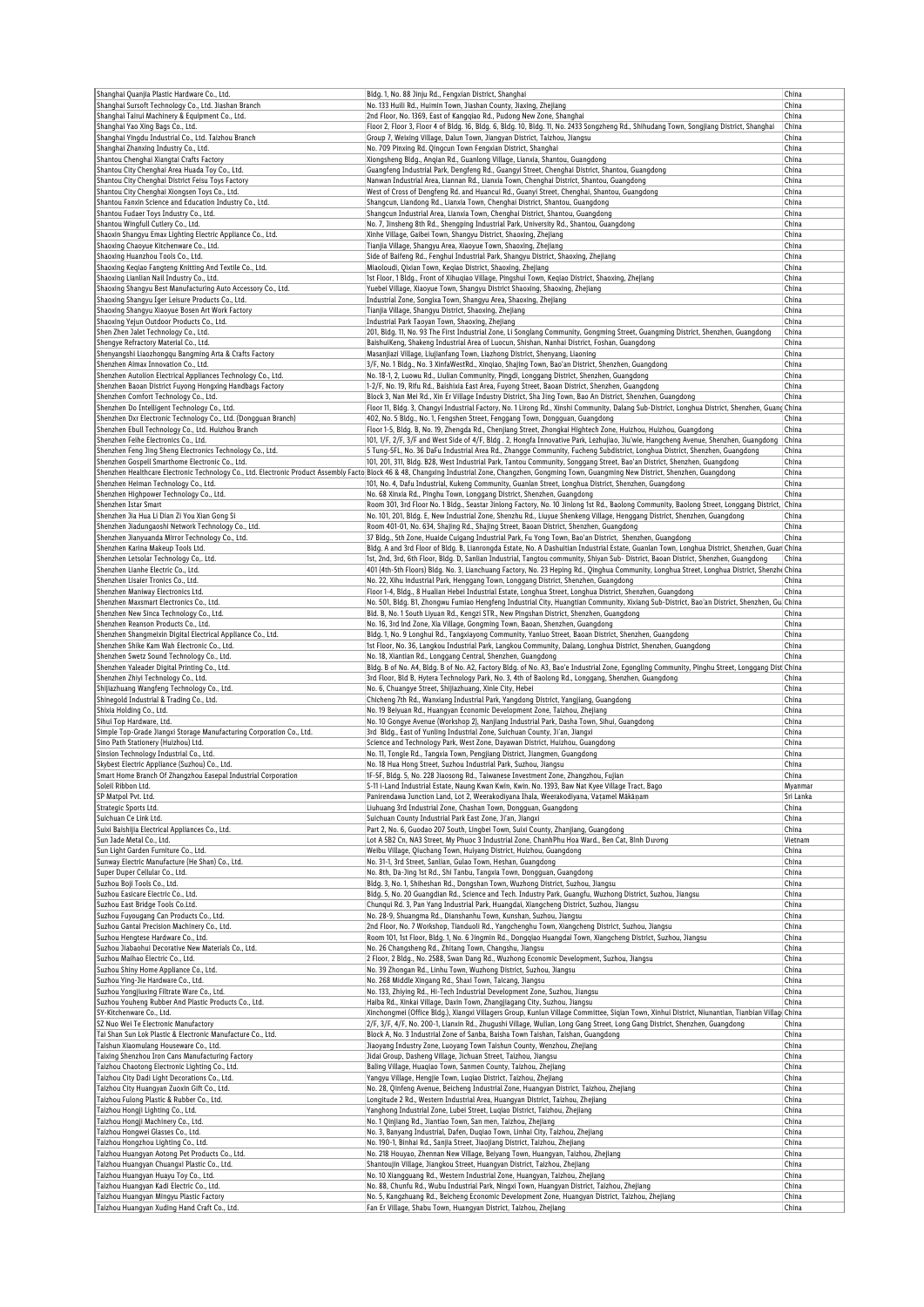| Taizhou Huangyan Yongda Crafts Factory                                                                                                                                                                                                                     |                                                                                                                                                        | Site 1: No. 66-67 Xinzhai Village, Beicheng, Huangyan Site 2: Xia Zheng Village, Shang Zheng Town, Huangyan, Taizhou, Zhejiang                                                                                                                                                                                                 | China            |
|------------------------------------------------------------------------------------------------------------------------------------------------------------------------------------------------------------------------------------------------------------|--------------------------------------------------------------------------------------------------------------------------------------------------------|--------------------------------------------------------------------------------------------------------------------------------------------------------------------------------------------------------------------------------------------------------------------------------------------------------------------------------|------------------|
| Taizhou Jinyin Lighting & Electrical Co., Ltd.<br>Taizhou Lugiao Lite Air Tools Co., Ltd.                                                                                                                                                                  | Xiajie Village, Dongcheng Town, Linhai, Zhejiang                                                                                                       | No. 29, Area 2, Jinhua Village, Pengjie Town, Luqiao District, (Warehouse: Floor 1, Bldg. 3, 24th Street, Jintang North Rd., Wenling City), 1 China                                                                                                                                                                            | China            |
| Taizhou Luxi Tools Co., Ltd.                                                                                                                                                                                                                               |                                                                                                                                                        | No. 2 Research Plant, District B, SME Incubation Park, Jintang North Rd., East New Development Zone, Wenling & Shicangxia Village, Ch. China                                                                                                                                                                                   |                  |
| Taizhou Meixin Plastic Co., Ltd.<br>Faizhou Qiangbao Tools Co., Ltd.                                                                                                                                                                                       | No. 128, Juming Rd., Sanjia Street, Jiaojiang District, Taizhou, Zhejiang<br>No. 5, Keji Rd., Chengdong Street, Wenling, Zhejiang                      |                                                                                                                                                                                                                                                                                                                                | China<br>China   |
| Taizhou Sanding Mould & Plastic Co., Ltd.                                                                                                                                                                                                                  | No. 1188 Qihang Rd., Jiaojiang, Taizhou, Zhejiang                                                                                                      |                                                                                                                                                                                                                                                                                                                                | China            |
| Taizhou Shule Plastic Co., Ltd.                                                                                                                                                                                                                            | Shuijiao Village, Jiangkou Street, Huangyan District, Taizhou, Zhejiang                                                                                |                                                                                                                                                                                                                                                                                                                                | China            |
| Faizhou Starshining Electronics Co., Ltd.                                                                                                                                                                                                                  |                                                                                                                                                        | No. 992-1, Donghai East Rd., Jiaojiang No.4 Chuangye Rd. Sanjia Street, Jiaojiang, Taizhou, Zhejiang                                                                                                                                                                                                                           | China            |
| Taizhou Teamwin Arts & Crafts Co., Ltd.<br>Taizhou Wanli Lighting Manufacturing Co., Ltd.                                                                                                                                                                  | No. 36, Kangzhuang Rd., West Industrial Park, Huangyan District, Taizhou, Zhejiang<br>Shuangzhai Village, Dongcheng Town, Linhai, Taizhou, Zhejiang    |                                                                                                                                                                                                                                                                                                                                | China<br>China   |
| Faizhou Xinhong Lighting Co., Ltd.                                                                                                                                                                                                                         | No. 1288-11, Linhai Avenue (East), Datian Street, Linhai City, Taizhou, Zhejiang                                                                       |                                                                                                                                                                                                                                                                                                                                | China            |
| Taizhou Yituo Nursing Equipment Co., Ltd.                                                                                                                                                                                                                  | E' yuan Industrial Area, Fuxi Street, Tiantai County, Taizhou, Zhejiang                                                                                |                                                                                                                                                                                                                                                                                                                                | China            |
| Faizhou Yuanda Sporting Goods Co., Ltd.<br>Taizhou Zhengda Decoration Lights Co., Ltd.                                                                                                                                                                     | Huanxi Rd., East Industrial Park, Shilidian, Yaowang Town, Taixing, Jiangsu<br>No. 258 Airport Shusan Rd., Hengjie, Luqiao, Taizhou, Zhejiang          |                                                                                                                                                                                                                                                                                                                                | China<br>China   |
| Tam Phu Ltd. Co.                                                                                                                                                                                                                                           | Canh Vinh Industrial Park, Canh Vinh Commune, Van Canh District, Binh Dinh                                                                             |                                                                                                                                                                                                                                                                                                                                | Vietnam          |
| Tam Van Nhan Co., Ltd.                                                                                                                                                                                                                                     | Lot F4, Thanh Phu Industrial Zone, Vinh Cuu District, Nil, Đồng Nai                                                                                    |                                                                                                                                                                                                                                                                                                                                | Vietnam          |
| Tangshan Changzhi Agricultural Tools Designing & Manufacturing Co., Ltd.<br>Tangshan Huidong Arts And Crafts Co., Ltd.                                                                                                                                     | South of Dutu Village, Songdaokou Town, Luannan County, Tangshan, Hebei<br>Luobuwo Village, Chaoluowo Town, Yutian County, Tangshan, Hebei             |                                                                                                                                                                                                                                                                                                                                | China<br>China   |
| Fech-Link Silicones (Vietnam) Co., Ltd.                                                                                                                                                                                                                    |                                                                                                                                                        | Lot Va. 05b-07a, Lot Va. 01c-02d-03b-05a, Rd. 15, Tan Thuan Export Processing Zone, Tan Thuan Dong Ward., District 7, Ho Chi Minh                                                                                                                                                                                              | Vietnam          |
| Techxin Electric Appliance Manufacture Co., Ltd.                                                                                                                                                                                                           | Bldg. 8 No. 36, Haitanwei Industrial Area, Zhoujun, Tangxia, Jiangmen, Guangdong                                                                       |                                                                                                                                                                                                                                                                                                                                | China            |
| Thai Duong Development And Investment Joint Stock Co. - Factory No.2<br>Tianchang Fuding Gift & Toy Co., Ltd.                                                                                                                                              | Cat Lu Village, Chi Dao Commue, Van Lam District, Hung Yen<br>Xinzhuang, Fusheng Village, Yeshan Town, Tianchang, Anhui                                |                                                                                                                                                                                                                                                                                                                                | Vietnam<br>China |
| Tianchang Jiafeng Painting Material Co., Ltd.                                                                                                                                                                                                              | Shizhuang Village, Zhengji Town, Tianchang, Anhui                                                                                                      |                                                                                                                                                                                                                                                                                                                                | China            |
| Tianchang Kangsen Gifts Co., Ltd.                                                                                                                                                                                                                          | Fusheng Industrial Park, Tianye Rd., Yeshan Town, Tianchang, Anhui                                                                                     |                                                                                                                                                                                                                                                                                                                                | China            |
| Tianchang Shuangfeng Stationery Co., Ltd.                                                                                                                                                                                                                  | Shizhuang Village, Zhengji Town, Tianchang, Anhui                                                                                                      |                                                                                                                                                                                                                                                                                                                                | China            |
| Tianjin Changze Tableware Manufacture Co., Ltd.<br>Tianrui Energy Technology Co., Ltd.                                                                                                                                                                     | Liu ZhuangVillage, Yanzhuang Town, Jinghai District, Tianjin<br>Tianqiu Industrial Park, Xinji Industrial Zone, Machong, Dongguan, Guangdong           |                                                                                                                                                                                                                                                                                                                                | China<br>China   |
| Tiantai Xieli Industry & Trade Co., Ltd.                                                                                                                                                                                                                   | No. 1, Wenxi North Rd., Chicheng, Tiantai, Taizhou, Zhejiang                                                                                           |                                                                                                                                                                                                                                                                                                                                | China            |
| Timco Aero Fasteners Manufactory Ltd.                                                                                                                                                                                                                      |                                                                                                                                                        | No. 222, Zhong Xing Si Rd., Xinwu Economic Development Zone, Wuhu County Wuhu, Anhui                                                                                                                                                                                                                                           | China            |
| Ting Ray Joint Stock Co.                                                                                                                                                                                                                                   |                                                                                                                                                        | VI-2 Block, My Xuan A2 Industrial Zone, My Xuan Ward., Phu My, Vung Tau, Bà Rịa - Vũng Tàu                                                                                                                                                                                                                                     | Vietnam          |
| Tongxiang Yitong Pet Products Co., Ltd.<br>Topbright Animation Corporation Yunhe Branch                                                                                                                                                                    | Zone 22, 399 Penghui Avenue, Chongfu Town, Tongxiang City, Joaxing, Zhejiang<br>No. 5, Yangfan Rd., Bailongshan Street, Yunhe County, Lishui, Zhejiang |                                                                                                                                                                                                                                                                                                                                | China<br>China   |
| Frango Electronic Technology (Shenzhen) Co., Ltd.                                                                                                                                                                                                          |                                                                                                                                                        | 301, No. 2200161, Laoer Village, Niuhu Community, Guanlan Street, Longhua, Shenzhen, Guangdong                                                                                                                                                                                                                                 | China            |
| Travelwell Sportsware Co., Ltd.                                                                                                                                                                                                                            | Huangcang Industrial Zone, Zhangpu County, Zhangzhou, Fujian                                                                                           |                                                                                                                                                                                                                                                                                                                                | China            |
| Tsann Kuen (Zhangzhou) Enterprise Co., Ltd.                                                                                                                                                                                                                | Tsann Kuen Industrial Park, Taiwanese Investment Zone, Zhangzhou, Fujian                                                                               |                                                                                                                                                                                                                                                                                                                                | China            |
| Umbrex Umbrella (Shenzhen) Ltd.                                                                                                                                                                                                                            |                                                                                                                                                        | 103 Gaoshanqing, 3 Hong Kan Rd., Yan Chuan Village, Yan Luo Town, Bao An, Shenzhen, Guangdong                                                                                                                                                                                                                                  | China            |
| United Jumbo Co., Ltd.<br>UTS Sport Co., Ltd.                                                                                                                                                                                                              | Rd. 10, Suoi Tre Industrial Zone, Suoi Tre Ward., Long Khanh, Đồng Nai                                                                                 | No. 139, 2nd Jiangren Rd., Xihu Village, RenheTown, Baiyun District, Guangzhou, Guangdong                                                                                                                                                                                                                                      | Vietnam<br>China |
| Varindera Tools Pvt. Ltd.                                                                                                                                                                                                                                  | Vill Waryana, Sangal Sohal Rd. Leather Complex, Jalandhar, Punjab                                                                                      |                                                                                                                                                                                                                                                                                                                                | India            |
| Victor Forgings                                                                                                                                                                                                                                            | A-3 & 4 Focal Point, 144012, Jalandhar, Punjab                                                                                                         |                                                                                                                                                                                                                                                                                                                                | India            |
| Vietnam Fortress Tools Joint Stock Co.<br>Wa Fai Printing & Paper Product (Shenzhen) Ltd.                                                                                                                                                                  | Lot B8, B9, B10, Phuc Khanh IZ, Phu Khanh Ward., Thai Binh City, Thái Bình                                                                             | Plant 1, Plant 2, Plant 3, Plant 4 (101/301/401) No. 4 ChangYe Rd., Long Village, Da Kang Community, Heng Gang Street, Long Gang, Sher China                                                                                                                                                                                   | Vietnam          |
| Wah Tung (Heyuan) Toys Products Ltd.                                                                                                                                                                                                                       |                                                                                                                                                        | Minying Industrial Park(in Gaotang Village), Yuancheng District, Heyuan, Guangdong                                                                                                                                                                                                                                             | China            |
| Wanlin-Zongheng (Cambodia) Garment Factory Co., Ltd.                                                                                                                                                                                                       |                                                                                                                                                        | Street Betong 15, Group 6, Phum Toul Sangke, Sangkat Toul Sangke, Russey Keo, Phnom Penh                                                                                                                                                                                                                                       | Cambodia         |
| Wapa Tables Manufacturing Co., Ltd.                                                                                                                                                                                                                        | Langya Industrial Park, Wucheng Area, Jinhua, Zhejiang                                                                                                 |                                                                                                                                                                                                                                                                                                                                | China            |
| Weifang Legge Machinery Manufacturing Co., Ltd.                                                                                                                                                                                                            | No. 387 North Outer Ring Street, Changle County, Weifang City, Shandong                                                                                |                                                                                                                                                                                                                                                                                                                                | China            |
| Weihai Allwin Electrical & Mechanical Tech. Co., Ltd.<br>Weihai Dongnuo Sporting Goods Co., Ltd.                                                                                                                                                           | No. 15-1 Sichan Rd., Wendeng Economic Development Zone, Weihai, Shandong                                                                               | No. 12, Zaobu Industrial Park, Gushan Town, Economic and Technology Development Zone, Weihai, Shandong                                                                                                                                                                                                                         | China<br>China   |
| Weihai Maxpower Advanced Tool Co., Ltd.                                                                                                                                                                                                                    |                                                                                                                                                        | No. 8-21, 8-22, Huizhou Rd., Wendeng Economic Development Zone, Weihai, Shandong                                                                                                                                                                                                                                               | China            |
| Wellfit Hantronic Mfg Co.Ltd.                                                                                                                                                                                                                              | Nuo Jin Wu Rd., Nuo Huo Industrial District, Yangdong, Yangjiang, Guangdong                                                                            |                                                                                                                                                                                                                                                                                                                                | China            |
| Wenzhou Anzhong Lock Technology Co., Ltd.                                                                                                                                                                                                                  | Sanjiang Village, NanTang Town, Yueqing City, Wenzhou, Zhejiang                                                                                        |                                                                                                                                                                                                                                                                                                                                | China            |
| Wenzhou Chongkun Printing Co., Ltd.<br>Wenzhou Gemu Stationary Co., Ltd.                                                                                                                                                                                   |                                                                                                                                                        | No. 8 Yongjin Rd., Cangnan Industrial Zone, Lingxi Town, Cangnan, Wenzhou, Zhejiang<br>1600-1662, Longjin Avenue, Longgang City (1F and 2F, Bldg. 5, Inside Zhejiang Feifan Printing Co., Ltd.), Wenzhou, Zhejiang                                                                                                             | China<br>China   |
| Wenzhou Hongcheng Lock Co., Ltd.                                                                                                                                                                                                                           |                                                                                                                                                        | Waiyang Industrial Park, Yan'er Village, Xianyan Street, Ouhai District, Wenzhou, Zhejiang                                                                                                                                                                                                                                     | China            |
| Wenzhou Honglu Light Industry Co., Ltd.                                                                                                                                                                                                                    |                                                                                                                                                        | 4th Floor, Bldg. 21, Zhixin, Xiaoweiyuan No. 16 Binhai 2nd Rd., Yongxing Street, Longwan Wenzhou                                                                                                                                                                                                                               | China            |
| Wenzhou Pacific Light Industry Co., Ltd.                                                                                                                                                                                                                   | 882, No. 9 Binhai Rd., Wenzhou Economic and Technology Deve, Wenzhou, Zhejiang                                                                         |                                                                                                                                                                                                                                                                                                                                | China            |
| Wenzhou Porpoise Optical Co Ltd.<br>Wenzhou Pritech Electric Appliance Co., Ltd.                                                                                                                                                                           | No. 10 Beiwei 1st Rd., Ouhai District, Wenzhou, Zhejiang                                                                                               | Site 1: No. 29 Yucang West Rd., Longwan, Site 2: No. 99-5, Yandang Rd. East, Wenzhou Economic Technology Development Zone, Wenzh China                                                                                                                                                                                         | China            |
| Wenzhou Ruideda Intelligent Technology Co., Ltd.                                                                                                                                                                                                           | South FL5. No.6 Haoxin Rd., Lougiao Street, Wenzhou, Zhejiang                                                                                          |                                                                                                                                                                                                                                                                                                                                | China            |
| Wenzhou Tuocheng Stationery Gift Co., Ltd.                                                                                                                                                                                                                 | Bldg. B, No.8 Jingyi Rd., Jinxiang Town, Cangnan, Wenzhou, Zhejiang                                                                                    |                                                                                                                                                                                                                                                                                                                                | China            |
| Wenzhou Xinfeng Composite Material Co., Ltd.                                                                                                                                                                                                               |                                                                                                                                                        | No. 3 Industrial Zone, Longjin Rd., Jinxiang Town, Cangnan County, Wenzhou, Zhejiang                                                                                                                                                                                                                                           | China            |
| Wenzhou Yizheng Smoking Set Co., Ltd.<br>Wenzhou Yuanfei Pet Toy Products Co., Ltd.                                                                                                                                                                        | Fl. 5 No. 6 Haoxin Rd., Louqiao Industrial Zone Ouhai, Wenzhou, Zhejiang                                                                               | No. 1 Chongle Rd., StandaRd. Park, Shuitou Town, Pingyang County, Wenzhou, Zhejiang                                                                                                                                                                                                                                            | China<br>China   |
| Venzhou Zhongsheng Hardware Co., Ltd.                                                                                                                                                                                                                      |                                                                                                                                                        | No. 716 Binhai Ten Rd., Binhai Zone, Economic Technology Development Zone, Wenzhou, Zhejiang                                                                                                                                                                                                                                   | China            |
| Worldfa Exports Pvt. Ltd.                                                                                                                                                                                                                                  |                                                                                                                                                        | 449-450, HSIIDC, EPIP, Kundli Sonepat - 131 028 Warehouse: Plot No. 45, Sec - 53, Phase - V HSIIDC, Kundli Industrial Area, Sonepat, India                                                                                                                                                                                     |                  |
| Wright Housewares Co., Ltd. Foshan                                                                                                                                                                                                                         | Anli Industrial District, Daliang, Shunde, Foshan, Guangdong                                                                                           |                                                                                                                                                                                                                                                                                                                                | China            |
| Wujiang Tianshun Machinery Co., Ltd.<br>Wujiang Tianwu Anbao Machinery Co., Ltd.                                                                                                                                                                           | No. 222, Fuxin Rd., Shenta, Lili Town, Wujiang, Suzhou, Jiangsu<br>No. 1155, Hubei Rd., Suzhou, Jiangsu                                                |                                                                                                                                                                                                                                                                                                                                | China            |
| Wuxi Authen Houseware Co., Ltd.                                                                                                                                                                                                                            | No. 3 Jingshi Rd., Xibei Town, Xishan District, Wuxi, Jiangsu                                                                                          |                                                                                                                                                                                                                                                                                                                                | China<br>China   |
| Wuxi Home Furnishing Co., Ltd.                                                                                                                                                                                                                             | Shunqi Rd., Yuqi Town, Huishan District, Wuxi, Jiangsu                                                                                                 |                                                                                                                                                                                                                                                                                                                                | China            |
| Wuxi Housetex Industries Co., Ltd.                                                                                                                                                                                                                         | No. 9, Shungi Rd., Yugi Town, Wuxi, Jiangsu                                                                                                            |                                                                                                                                                                                                                                                                                                                                | China            |
| Wuxi Idea Cleaning Co., Ltd.                                                                                                                                                                                                                               | Huayuan Rd., Gushan Town, Jiangyin, Jiangsu                                                                                                            |                                                                                                                                                                                                                                                                                                                                | China            |
| Wuxi Leiming Tools Co., Ltd.<br>Wuxi Pengtian Tool Co., Ltd.                                                                                                                                                                                               | Huangtutang Industrial Park, Donggang Town, Xishan District, Wuxi, Jiangsu<br>No. 803, Shanshui East Rd., Binhu District, Wuxi, Jiangsu                |                                                                                                                                                                                                                                                                                                                                | China<br>China   |
| Wuyi Instinct Outdoor Products Co., Ltd.                                                                                                                                                                                                                   | Fenghuangshan Industrial Zone, Tongqin Town, Wuyi County, Jinhua, Zhejiang                                                                             |                                                                                                                                                                                                                                                                                                                                | China            |
| Wuyi Lagr Electric Appliance Co., Ltd.                                                                                                                                                                                                                     | Feng Huang Shang Industrial Zone, Jinhua, Zhejiang                                                                                                     |                                                                                                                                                                                                                                                                                                                                | China            |
| Wuyi Langjian Electric Tools Co., Ltd.                                                                                                                                                                                                                     | Maoiiao Industrial Area, Guanxi Town, Wuvi, Jinhua, Zheiiang                                                                                           |                                                                                                                                                                                                                                                                                                                                | China            |
| Wuyi Longshun Industry & Trade Co., Ltd.<br>Wuyi Qie Industry & Trade Co., Ltd.                                                                                                                                                                            | Wuyitang Chengxi Industry Zone, Wuyi, Jinhua, Zhejiang                                                                                                 | Baihuashan Industrial Park, Economic Development Zone, Wuyi County, Jinhua, Zhejiang                                                                                                                                                                                                                                           | China<br>China   |
| Wuyi Ritian Tools Co., Ltd.                                                                                                                                                                                                                                | No. 188, Wuyong Rd., Quanxi Town, Wuyi County, Jinhua, Quanxi Town, Zhejiang                                                                           |                                                                                                                                                                                                                                                                                                                                | China            |
| Wuyi Weier Industry And Trade Co., Ltd.                                                                                                                                                                                                                    | Jinyanshan Industrial Area, Quanxi Town, Wuyi County, Jinhua, Zhejiang                                                                                 |                                                                                                                                                                                                                                                                                                                                | China            |
| Xiamen Ching Song Optical Industrial Co., Ltd.                                                                                                                                                                                                             | No. 38, Xingbei Rd., Jimei District, Xiamen, Fujian                                                                                                    |                                                                                                                                                                                                                                                                                                                                | China            |
| Xiamen Darius Intelligent Technology Co., Ltd.<br>Xiamen Juntai Zhengxing Gifts & Decorations Ltd.                                                                                                                                                         |                                                                                                                                                        | 3rd Floor, No. 1058-2 Bldg., Ji Cheng Rd., Hu Li Park, Tong An District, Xiamen, Fujian<br>The 5th Floor, No. 1 Bldg., No. 9, South Yanghe Rd., Xinyang Street, Haicang District, Xiamen, Fujian                                                                                                                               | China<br>China   |
| Xiamen Kingqueen Industrial Co., Ltd.                                                                                                                                                                                                                      | No. 59 Bldg., Siming Park, Tong'an Industrial Central Zone, Xiamen, Fujian                                                                             |                                                                                                                                                                                                                                                                                                                                | China            |
| Xiamen Rewinning Metal Products Co., Ltd.                                                                                                                                                                                                                  | Unit D of 1/F and 2/F, No. 1 Fuming Rd., Xike Town, Tong'anDistrict, Xiamen, Fujian                                                                    |                                                                                                                                                                                                                                                                                                                                | China            |
| Xiamen Tongan Hexin Umbrella Ind. Co., Ltd.                                                                                                                                                                                                                | No. 88, Sucuo Rd., Hongtang Town, Tong'an District, Xiamen, Fujian                                                                                     |                                                                                                                                                                                                                                                                                                                                | China            |
| Xiamen Vork Health Industry Co., Ltd.<br>Xiamen Welcare Children's Products Co., Ltd.                                                                                                                                                                      | 4F and 5F, No. 2 Bldg., No. 236, Chiping Rd., TongAn Dis, Xiamen, Fujian                                                                               | Address 1: 102 & 202, Xianghong Rd. 16th, Torch Hi-tech Industrial Area, Xiangan; Address 2: 2F and 3F, Chunguang Rd. 1170, Torch Hi-te China                                                                                                                                                                                  | China            |
| Xiamen Youo Intelligent Technology Co., Ltd.                                                                                                                                                                                                               | No. 293 Tong'an Yuan, Tong'an Central Industrial Zone, Xiamen, Fujian                                                                                  |                                                                                                                                                                                                                                                                                                                                | China            |
| Xianfeng Stainless Steel Production Ltd. Dongcheng Branch                                                                                                                                                                                                  |                                                                                                                                                        | Duoping Industrial District, Dongyao Shili Village, Dongcheng Town, Xinxing County, Yunfu, Guangdong                                                                                                                                                                                                                           | China            |
| Xianju Dawang Crafts Factory                                                                                                                                                                                                                               | No. 182, Xiangshishan Rd., Nanfeng Street, Taizhou, Zhejiang                                                                                           |                                                                                                                                                                                                                                                                                                                                | China            |
| Xianju Kangtai Garden Products Factory                                                                                                                                                                                                                     | Butou Town Industrial Zone, Xianju County, Taizhou, Zhejiang                                                                                           |                                                                                                                                                                                                                                                                                                                                | China            |
| Xianju Tianshi Arts And Crafts Co., Ltd.<br>Xianju Tuopu Crafts Factory                                                                                                                                                                                    | Xiajie Cun, Tianshi Town, Xianju County, Taizhou, Zhejiang<br>No. 202 Jingfeng Rd., Nanfeng Street, XianJu County, Taizhou, Zhejiang                   |                                                                                                                                                                                                                                                                                                                                | China<br>China   |
| Xinlei Compressor Co., Ltd.                                                                                                                                                                                                                                | Industrial City, Wenling, Zhejiang                                                                                                                     |                                                                                                                                                                                                                                                                                                                                | China            |
| Xinshun Jinwang Luggage Travel Products (Kunshan) Co., Ltd.                                                                                                                                                                                                |                                                                                                                                                        | No. 10 Workshop, No. 188 Jiguang North Rd., Qiandeng ShipuTown, Kunshan, Jiangsu                                                                                                                                                                                                                                               | China            |
| Xinxing Xianfeng Stainless Steel Product Manufacturer Co., Ltd., Xincheng Branch                                                                                                                                                                           |                                                                                                                                                        |                                                                                                                                                                                                                                                                                                                                |                  |
|                                                                                                                                                                                                                                                            | West Second Ring Rd., Xincheng Industrial Park, Xinxing County, Yunfu, Guangdong                                                                       |                                                                                                                                                                                                                                                                                                                                | China            |
|                                                                                                                                                                                                                                                            |                                                                                                                                                        | No. 28, Hongyue Rd., Economic and Technological Development Zone, Xuancheng, Anhui                                                                                                                                                                                                                                             | China            |
|                                                                                                                                                                                                                                                            |                                                                                                                                                        | No. 8, Jingiao Rd., Gold Dam Industrial Park, Xucheng Economic Development Zone, Xuancheng, Anhui                                                                                                                                                                                                                              | China<br>China   |
| Xuancheng City Duschy Electronic & Electrical Appliances Co., Ltd.<br>Xuancheng Longhua Electron Co., Ltd.<br>Yancheng Baoding Electrical Tools Co., Ltd.<br>Yancheng Jiahe Hardware Manufacturing Co., Ltd.<br>Yancheng Senfu Decorative Carpet Co., Ltd. |                                                                                                                                                        | Between South of Century Avenue and West of Longcheng Rd., Yandu District, Yancheng, Jiangsu<br>No. 3 Shuguang Avenue, Shuguang Industrial Park, Nanyang Town, Tinghu District, Yancheng, Jiangsu<br>No. 8 Weisi Rd., Yannan Mechanical & Electrical Industrial Park, Gangzhong Subdistrict, Yandu District, Yancheng, Jiangsu | China<br>China   |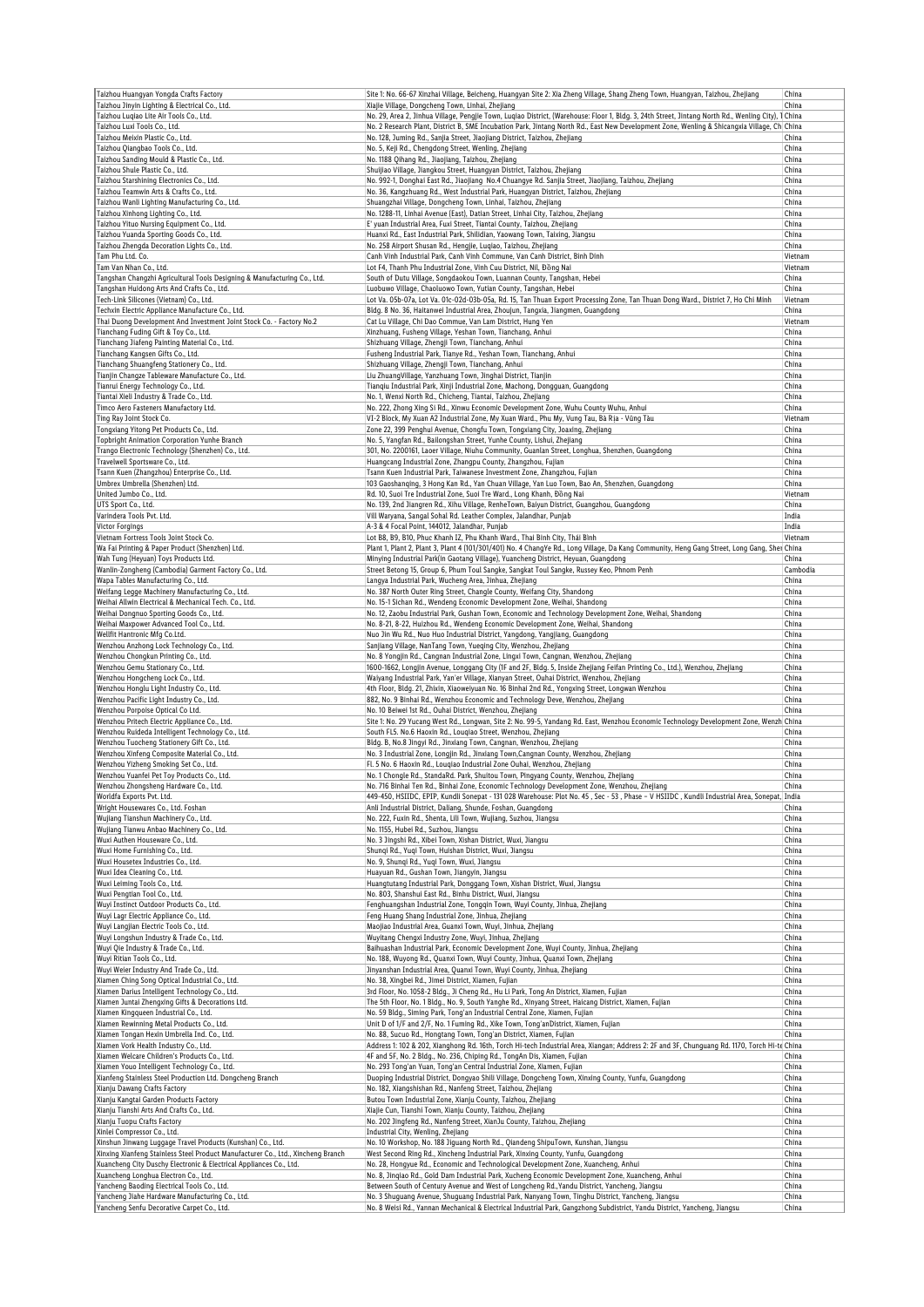| Yancheng Yiyuan Stationery Co., Ltd.                                                                                                                                                                                                                                                                                                                                                                                                                                                                                                                                                                                                                                                                                                                                                                                                                                                                                                                                                                                                                                                                                                                                                                                                                                                                                                                                                                                                                                                                                                                                                                                                                                                                                                                                                                                                                                                                  | Jinchen Village, Biancang Town, Tinghu District, Yancheng, Jiangsu                                                                                                                           | China          |
|-------------------------------------------------------------------------------------------------------------------------------------------------------------------------------------------------------------------------------------------------------------------------------------------------------------------------------------------------------------------------------------------------------------------------------------------------------------------------------------------------------------------------------------------------------------------------------------------------------------------------------------------------------------------------------------------------------------------------------------------------------------------------------------------------------------------------------------------------------------------------------------------------------------------------------------------------------------------------------------------------------------------------------------------------------------------------------------------------------------------------------------------------------------------------------------------------------------------------------------------------------------------------------------------------------------------------------------------------------------------------------------------------------------------------------------------------------------------------------------------------------------------------------------------------------------------------------------------------------------------------------------------------------------------------------------------------------------------------------------------------------------------------------------------------------------------------------------------------------------------------------------------------------|----------------------------------------------------------------------------------------------------------------------------------------------------------------------------------------------|----------------|
| Yangdong Tryatt Industrial Co., Ltd.                                                                                                                                                                                                                                                                                                                                                                                                                                                                                                                                                                                                                                                                                                                                                                                                                                                                                                                                                                                                                                                                                                                                                                                                                                                                                                                                                                                                                                                                                                                                                                                                                                                                                                                                                                                                                                                                  | The Area of New Industrial Avenue North and Chicheng Shi Rd. West, Foshan Chancheng (Yangdong Wanxiang) Transfered Industrial Pal China                                                      | China          |
| Yangdong Xinlong Hardware Product Factory<br>Yangjiang Aoda Industrial Co., Ltd.                                                                                                                                                                                                                                                                                                                                                                                                                                                                                                                                                                                                                                                                                                                                                                                                                                                                                                                                                                                                                                                                                                                                                                                                                                                                                                                                                                                                                                                                                                                                                                                                                                                                                                                                                                                                                      | Jintian 6th Rd., Longtoushan Industrial District, Yangdong, Guangdong<br>4th Keji Rd., Fugang Industrial Park, Hi-tech Industrial Di, Yangjiang, Guangdong                                   | China          |
| Yangjiang Baisha Huaqiang Hardware Factory                                                                                                                                                                                                                                                                                                                                                                                                                                                                                                                                                                                                                                                                                                                                                                                                                                                                                                                                                                                                                                                                                                                                                                                                                                                                                                                                                                                                                                                                                                                                                                                                                                                                                                                                                                                                                                                            | 18-8, Beihuan North Rd., Baisha, Jiangcheng, Yangjiang, Guangdong                                                                                                                            | China          |
| Yangjiang City Jiangcheng District Zhuo Yu Industry & Trading Co., Ltd.                                                                                                                                                                                                                                                                                                                                                                                                                                                                                                                                                                                                                                                                                                                                                                                                                                                                                                                                                                                                                                                                                                                                                                                                                                                                                                                                                                                                                                                                                                                                                                                                                                                                                                                                                                                                                               | No. M-6, Longwan Industry Zone, Jiangcheng District, Nil, Yangjiang, Guangdong                                                                                                               | China          |
| Yangjiang City Yangdong District Xin De Kitchenware Co., Ltd.<br>Yangjiang Honghong Hardware Product Co., Ltd.                                                                                                                                                                                                                                                                                                                                                                                                                                                                                                                                                                                                                                                                                                                                                                                                                                                                                                                                                                                                                                                                                                                                                                                                                                                                                                                                                                                                                                                                                                                                                                                                                                                                                                                                                                                        | Huoda Middle Rd., Nawei Industrial Park, Dongcheng Town, Yangdong District, Yangjiang, Guangdong                                                                                             | China          |
| Yangjiang Huaquan Industry Product Co., Ltd.                                                                                                                                                                                                                                                                                                                                                                                                                                                                                                                                                                                                                                                                                                                                                                                                                                                                                                                                                                                                                                                                                                                                                                                                                                                                                                                                                                                                                                                                                                                                                                                                                                                                                                                                                                                                                                                          | No. 1, The 1st Rd., Mayan Industrial Park, Jiangcheng District, Yangjiang, Guangdong<br>No. 7, Najin Four Rd., Nahuo Industrial District, Yangdong, Yangjiang, Guangdong                     | China<br>China |
| Yangjiang Jianxin Plastic Co., Ltd.                                                                                                                                                                                                                                                                                                                                                                                                                                                                                                                                                                                                                                                                                                                                                                                                                                                                                                                                                                                                                                                                                                                                                                                                                                                                                                                                                                                                                                                                                                                                                                                                                                                                                                                                                                                                                                                                   | No. 2, Southern Side 325 Rd., Nahuo Industrial Zone, Yangdong, Yangjiang, Guangdong                                                                                                          | China          |
| Yangjiang Jisheng Industrial And Trading Co., Ltd.                                                                                                                                                                                                                                                                                                                                                                                                                                                                                                                                                                                                                                                                                                                                                                                                                                                                                                                                                                                                                                                                                                                                                                                                                                                                                                                                                                                                                                                                                                                                                                                                                                                                                                                                                                                                                                                    | 3rd Huoda Rd., Longtoushan Industrial Zone, Beiguan Town, Yangdong District, Yangjiang, Guangdong                                                                                            | China          |
| Yangjiang Kingmars Industrial Co., Ltd.                                                                                                                                                                                                                                                                                                                                                                                                                                                                                                                                                                                                                                                                                                                                                                                                                                                                                                                                                                                                                                                                                                                                                                                                                                                                                                                                                                                                                                                                                                                                                                                                                                                                                                                                                                                                                                                               | No. 139, the 5th Yuyuan Rd., Dongcheng Town, Yangdong District, Yangjiang, Guangdong                                                                                                         | China          |
| Yangjiang Penghui Hardware Products Co., Ltd.                                                                                                                                                                                                                                                                                                                                                                                                                                                                                                                                                                                                                                                                                                                                                                                                                                                                                                                                                                                                                                                                                                                                                                                                                                                                                                                                                                                                                                                                                                                                                                                                                                                                                                                                                                                                                                                         | Dongbo Industrial Area, Chengxi, Jiangcheng, Yangjiang, Guangdong                                                                                                                            | China<br>China |
| Yangjiang Suisen Industry & Trade Co., Ltd.<br>Yangjiang Sunfield Industrial Co., Ltd.                                                                                                                                                                                                                                                                                                                                                                                                                                                                                                                                                                                                                                                                                                                                                                                                                                                                                                                                                                                                                                                                                                                                                                                                                                                                                                                                                                                                                                                                                                                                                                                                                                                                                                                                                                                                                | No. 18, Yanjiang Nanxiqi Rd., Jiangcheng District, Yangjiang, Guangdong<br>North Area, South No. 6-1, Nahuo Industrial District, Yangdong County, Yangjiang, Guangdong                       | China          |
| Yangjiang Wanchang Crafts Products Co Ltd.                                                                                                                                                                                                                                                                                                                                                                                                                                                                                                                                                                                                                                                                                                                                                                                                                                                                                                                                                                                                                                                                                                                                                                                                                                                                                                                                                                                                                                                                                                                                                                                                                                                                                                                                                                                                                                                            | No. 8, GuangYang Street, Jiang Zha Dong Bo Rd., Cheng Xi, Jiang Cheng, Yangjiang, Guangdong                                                                                                  | China          |
| Yangjiang Wayshing Industry & Trade Co., Ltd.                                                                                                                                                                                                                                                                                                                                                                                                                                                                                                                                                                                                                                                                                                                                                                                                                                                                                                                                                                                                                                                                                                                                                                                                                                                                                                                                                                                                                                                                                                                                                                                                                                                                                                                                                                                                                                                         | E11, 4th Najin Rd., Dongcheng Town, Yangdong, Yangjiang, Guangdong                                                                                                                           | China          |
| Yangjiang Xiangtian Industry Co., Ltd.                                                                                                                                                                                                                                                                                                                                                                                                                                                                                                                                                                                                                                                                                                                                                                                                                                                                                                                                                                                                                                                                                                                                                                                                                                                                                                                                                                                                                                                                                                                                                                                                                                                                                                                                                                                                                                                                | No. 2, Zhuzigang Industrial Zone, Tangwei village committee, Hongfeng Town, Yangdong District, Yangjiang, Guangdong                                                                          | China          |
| Yangjiang Yangdong Fukeng Hardware Co., Ltd.                                                                                                                                                                                                                                                                                                                                                                                                                                                                                                                                                                                                                                                                                                                                                                                                                                                                                                                                                                                                                                                                                                                                                                                                                                                                                                                                                                                                                                                                                                                                                                                                                                                                                                                                                                                                                                                          | No. L3, 3rd Rd., Nawei Industrial Zone, Dongcheng Town, Yangdong District, Yangjiang, Guangdong                                                                                              | China          |
| Yangjiang Yangdong Jinhe Packing Material Co., Ltd.                                                                                                                                                                                                                                                                                                                                                                                                                                                                                                                                                                                                                                                                                                                                                                                                                                                                                                                                                                                                                                                                                                                                                                                                                                                                                                                                                                                                                                                                                                                                                                                                                                                                                                                                                                                                                                                   | Hd2, Najin No. 3 Rd., Yangdong District, Yangjiang, Guangdong                                                                                                                                | China          |
| Yangjiang Yangdong Limin Hardware Co., Ltd.<br>Yangjiang Yangdong Yishun Silicone Products Factory                                                                                                                                                                                                                                                                                                                                                                                                                                                                                                                                                                                                                                                                                                                                                                                                                                                                                                                                                                                                                                                                                                                                                                                                                                                                                                                                                                                                                                                                                                                                                                                                                                                                                                                                                                                                    | No.1, 2nd Rd., Huoda, Nahuo Industrial Park, Yangdong County, Yangjiang, Guangdong<br>No. 2 of Nahuo Industrial Zone, Beiguan Town, Yangdong District, Yangjiang, Guangdong                  | China<br>China |
| Yangjiang Yongjin Stainless Steel Products Factory                                                                                                                                                                                                                                                                                                                                                                                                                                                                                                                                                                                                                                                                                                                                                                                                                                                                                                                                                                                                                                                                                                                                                                                                                                                                                                                                                                                                                                                                                                                                                                                                                                                                                                                                                                                                                                                    | No. 13 Majin Rd., Mayan Industry District, Yangjiang, Guangdong                                                                                                                              | China          |
| Yangjiang Zhongli Industrial Co., Ltd.                                                                                                                                                                                                                                                                                                                                                                                                                                                                                                                                                                                                                                                                                                                                                                                                                                                                                                                                                                                                                                                                                                                                                                                                                                                                                                                                                                                                                                                                                                                                                                                                                                                                                                                                                                                                                                                                | Area 3, Shi Li Industrial District, Yangdong District, Yangjiang, Guangdong                                                                                                                  | China          |
| Yangjiangshi Jinze Industrial Co., Ltd.                                                                                                                                                                                                                                                                                                                                                                                                                                                                                                                                                                                                                                                                                                                                                                                                                                                                                                                                                                                                                                                                                                                                                                                                                                                                                                                                                                                                                                                                                                                                                                                                                                                                                                                                                                                                                                                               | No. 19, 4th Yongxing Rd., Yangdong Industrial Area, Yangjiang, Guangdong                                                                                                                     | China          |
| Yangzhou City Lituo Shears Factory                                                                                                                                                                                                                                                                                                                                                                                                                                                                                                                                                                                                                                                                                                                                                                                                                                                                                                                                                                                                                                                                                                                                                                                                                                                                                                                                                                                                                                                                                                                                                                                                                                                                                                                                                                                                                                                                    | No. 5 Bldg., Lidian Village Lidian Town, Hanjiang District, Yangzhou, Jiangsu                                                                                                                | China          |
| Yangzhou Gaoxin Toys Fittings Co., Ltd.                                                                                                                                                                                                                                                                                                                                                                                                                                                                                                                                                                                                                                                                                                                                                                                                                                                                                                                                                                                                                                                                                                                                                                                                                                                                                                                                                                                                                                                                                                                                                                                                                                                                                                                                                                                                                                                               | Zhaoguan Pvt. Industrial Park, Shaobo Town, Jiangdu District, Yangzhou, Jiangsu                                                                                                              | China          |
| Yangzhou Juli Sports Articles Co., Ltd.<br>Yangzhou Ruifeng Glassware Co., Ltd.                                                                                                                                                                                                                                                                                                                                                                                                                                                                                                                                                                                                                                                                                                                                                                                                                                                                                                                                                                                                                                                                                                                                                                                                                                                                                                                                                                                                                                                                                                                                                                                                                                                                                                                                                                                                                       | Fudong Village, Xiaoji Town, Jiangdu District, Yangzhou, Jiangsu<br>No. 72, East Taishan Rd., Baoying Economic Development Zone, Yangzhou, Jiangsu                                           | China<br>China |
| Yangzhou Shengya Gifts Co., Ltd.                                                                                                                                                                                                                                                                                                                                                                                                                                                                                                                                                                                                                                                                                                                                                                                                                                                                                                                                                                                                                                                                                                                                                                                                                                                                                                                                                                                                                                                                                                                                                                                                                                                                                                                                                                                                                                                                      | Longhe Industry Concentration Park, Fanshui Town, Baoying County, Yangzhou, Jiangsu                                                                                                          | China          |
| Yangzhou Xinghan Glass Art Co., Ltd.                                                                                                                                                                                                                                                                                                                                                                                                                                                                                                                                                                                                                                                                                                                                                                                                                                                                                                                                                                                                                                                                                                                                                                                                                                                                                                                                                                                                                                                                                                                                                                                                                                                                                                                                                                                                                                                                  | No. 208 Dongyang Rd., Economic Development Zone, Baoying County, Yangzhou, Jiangsu                                                                                                           | China          |
| Yangzhou Zhongmao Pet Thing Co., Ltd.                                                                                                                                                                                                                                                                                                                                                                                                                                                                                                                                                                                                                                                                                                                                                                                                                                                                                                                                                                                                                                                                                                                                                                                                                                                                                                                                                                                                                                                                                                                                                                                                                                                                                                                                                                                                                                                                 | Changsheng Village, Lidian Town, Guangling District, Yangzhou, Jiangsu                                                                                                                       | China          |
| Yangzhou Zhongyi Stationery Co., Ltd.                                                                                                                                                                                                                                                                                                                                                                                                                                                                                                                                                                                                                                                                                                                                                                                                                                                                                                                                                                                                                                                                                                                                                                                                                                                                                                                                                                                                                                                                                                                                                                                                                                                                                                                                                                                                                                                                 | Chezhanxi Rd., Daqiao Town, Jiangdu, Yangzhou, Jiangsu                                                                                                                                       | China          |
| Yapei Jewellery Co., Ltd.                                                                                                                                                                                                                                                                                                                                                                                                                                                                                                                                                                                                                                                                                                                                                                                                                                                                                                                                                                                                                                                                                                                                                                                                                                                                                                                                                                                                                                                                                                                                                                                                                                                                                                                                                                                                                                                                             | 603, Fuping Rd., Shatou Street, Guangzhou, Guangdong                                                                                                                                         | China          |
| Yeh Team Household Co., Ltd.                                                                                                                                                                                                                                                                                                                                                                                                                                                                                                                                                                                                                                                                                                                                                                                                                                                                                                                                                                                                                                                                                                                                                                                                                                                                                                                                                                                                                                                                                                                                                                                                                                                                                                                                                                                                                                                                          | North Nanya Rd., Second Liboshui Industrial Zone, Shiwan Town, Boluo County, Huizhou, Guangdong                                                                                              | China          |
| Yejen Industries Ltd.                                                                                                                                                                                                                                                                                                                                                                                                                                                                                                                                                                                                                                                                                                                                                                                                                                                                                                                                                                                                                                                                                                                                                                                                                                                                                                                                                                                                                                                                                                                                                                                                                                                                                                                                                                                                                                                                                 | No. 110, Changzhen Rd., Changzhen Community, Yutang Street, Guangming District, Shenzhen, Guangdong                                                                                          | China          |
| Yi Ji Toys (Huizhou) Ltd.<br>Yihui Optical Lens Manufacturing Co., Ltd.                                                                                                                                                                                                                                                                                                                                                                                                                                                                                                                                                                                                                                                                                                                                                                                                                                                                                                                                                                                                                                                                                                                                                                                                                                                                                                                                                                                                                                                                                                                                                                                                                                                                                                                                                                                                                               | Huangnitou Section, Lingkou Group, Matian Village, Futian Town, Boluo County, Huizhou, Guangdong<br>11th Community, Jinpen Village, Zhongluotan, Baiyun Area, Guangzhou, Guangdong           | China<br>China |
| Yinan Farah Toys Co., Ltd                                                                                                                                                                                                                                                                                                                                                                                                                                                                                                                                                                                                                                                                                                                                                                                                                                                                                                                                                                                                                                                                                                                                                                                                                                                                                                                                                                                                                                                                                                                                                                                                                                                                                                                                                                                                                                                                             | The North of Jinfoyuan Village, Yinan County, Linyi, Shandong                                                                                                                                | China          |
| Yishui Royalpet Co., Ltd.                                                                                                                                                                                                                                                                                                                                                                                                                                                                                                                                                                                                                                                                                                                                                                                                                                                                                                                                                                                                                                                                                                                                                                                                                                                                                                                                                                                                                                                                                                                                                                                                                                                                                                                                                                                                                                                                             | Shilipu, Xujiahu, Yishui, Linyi, Shandong                                                                                                                                                    | China          |
| Yiwu Jiebao Stationery Co., Ltd.                                                                                                                                                                                                                                                                                                                                                                                                                                                                                                                                                                                                                                                                                                                                                                                                                                                                                                                                                                                                                                                                                                                                                                                                                                                                                                                                                                                                                                                                                                                                                                                                                                                                                                                                                                                                                                                                      | No. 2, Xinpan Rd., Shanqxi Town Yiwu, Zhejianq                                                                                                                                               | China          |
| Yiwu Jinman Jewelry Co., Ltd.                                                                                                                                                                                                                                                                                                                                                                                                                                                                                                                                                                                                                                                                                                                                                                                                                                                                                                                                                                                                                                                                                                                                                                                                                                                                                                                                                                                                                                                                                                                                                                                                                                                                                                                                                                                                                                                                         | No. 719, Chengdian Rd., Choujiang Street, Yiwu, Zhejiang                                                                                                                                     | China          |
| Yiwu Ledun Silicone Products Co., Ltd.                                                                                                                                                                                                                                                                                                                                                                                                                                                                                                                                                                                                                                                                                                                                                                                                                                                                                                                                                                                                                                                                                                                                                                                                                                                                                                                                                                                                                                                                                                                                                                                                                                                                                                                                                                                                                                                                | No. 7 Beiyuan Rd., Beiyuan Street, Yiwu, Jinhua, Zhejiang                                                                                                                                    | China          |
| Yiwu Rucheng Plastic Products Co., Ltd.                                                                                                                                                                                                                                                                                                                                                                                                                                                                                                                                                                                                                                                                                                                                                                                                                                                                                                                                                                                                                                                                                                                                                                                                                                                                                                                                                                                                                                                                                                                                                                                                                                                                                                                                                                                                                                                               | No. 99 Xiaohuang Rd., Yixi Industrial District, Shangxi Town, Yiwu, Zhejiang                                                                                                                 | China<br>China |
| Yiwu Shouchun Plastic Manufacturing Co., Ltd.<br>Yiwu Weibo Artificial Plants Co., Ltd.                                                                                                                                                                                                                                                                                                                                                                                                                                                                                                                                                                                                                                                                                                                                                                                                                                                                                                                                                                                                                                                                                                                                                                                                                                                                                                                                                                                                                                                                                                                                                                                                                                                                                                                                                                                                               | No. 56 BaiMa Rd., Fotang Industry Zone, Yiwu, Zhejiang<br>No. 11 Tianxiang Rd., Yinan Industry Zone, Yiwu, Zhejiang                                                                          | China          |
| Yixing MCD Oven Co., Ltd.                                                                                                                                                                                                                                                                                                                                                                                                                                                                                                                                                                                                                                                                                                                                                                                                                                                                                                                                                                                                                                                                                                                                                                                                                                                                                                                                                                                                                                                                                                                                                                                                                                                                                                                                                                                                                                                                             | Luojian Industrial Zone, Dingshu Town, Yixing, Jiangsu                                                                                                                                       | China          |
| Yixing Top Plastic Products Co., Ltd.                                                                                                                                                                                                                                                                                                                                                                                                                                                                                                                                                                                                                                                                                                                                                                                                                                                                                                                                                                                                                                                                                                                                                                                                                                                                                                                                                                                                                                                                                                                                                                                                                                                                                                                                                                                                                                                                 | Nanyuan Village, Yicheng Street, Yixing, Jiangsu                                                                                                                                             | China          |
| Yong Fu Xing (SZ) Watch Co., Ltd.                                                                                                                                                                                                                                                                                                                                                                                                                                                                                                                                                                                                                                                                                                                                                                                                                                                                                                                                                                                                                                                                                                                                                                                                                                                                                                                                                                                                                                                                                                                                                                                                                                                                                                                                                                                                                                                                     | 8/F, A1 Bldg., New Century Gongrong Industrial Park, No. 2 Shihuan Rd., Shinlong Community, Shiyan Street, Shenzhen, Guangdong                                                               | China          |
| Yong Kang Wanyu Industry Trade Co., Ltd.                                                                                                                                                                                                                                                                                                                                                                                                                                                                                                                                                                                                                                                                                                                                                                                                                                                                                                                                                                                                                                                                                                                                                                                                                                                                                                                                                                                                                                                                                                                                                                                                                                                                                                                                                                                                                                                              | No. 189 WanYu Rd., Zhiying 2nd Industry Zone, YongKang, Zhejiang                                                                                                                             | China          |
| Yongan Yutai Umbrella Co., Ltd.                                                                                                                                                                                                                                                                                                                                                                                                                                                                                                                                                                                                                                                                                                                                                                                                                                                                                                                                                                                                                                                                                                                                                                                                                                                                                                                                                                                                                                                                                                                                                                                                                                                                                                                                                                                                                                                                       | No. 1288, South Nige Industrial District, Yongan, Yongan, Fujian                                                                                                                             | China          |
| Yongkang Chenao Gas Appliance Co., Ltd.                                                                                                                                                                                                                                                                                                                                                                                                                                                                                                                                                                                                                                                                                                                                                                                                                                                                                                                                                                                                                                                                                                                                                                                                                                                                                                                                                                                                                                                                                                                                                                                                                                                                                                                                                                                                                                                               | No. 165, Keyuan Rd., Economic Development Area, Yongkang<br>West Side of 2nd Floor No. 2 Bldg. No. 123 Lingshi Rd., Xicheng, Yongkang, Zhejiang                                              | China<br>China |
| Yongkang Deheng Industry & Trade Co., Ltd.<br>Yongkang Fengfa Hardware Products Co., Ltd.                                                                                                                                                                                                                                                                                                                                                                                                                                                                                                                                                                                                                                                                                                                                                                                                                                                                                                                                                                                                                                                                                                                                                                                                                                                                                                                                                                                                                                                                                                                                                                                                                                                                                                                                                                                                             | Bldg. 3, Tongtai Rd. No.2-1, Industrial Functional District, Zhiying Town, Yongkang City, Jinhua, Zhejiang                                                                                   | China          |
| Yongkang Gold Arrow Metal Products Co., Ltd.                                                                                                                                                                                                                                                                                                                                                                                                                                                                                                                                                                                                                                                                                                                                                                                                                                                                                                                                                                                                                                                                                                                                                                                                                                                                                                                                                                                                                                                                                                                                                                                                                                                                                                                                                                                                                                                          | No. 9, South Guanshan Rd., Tangxian Town, Yongkang City, Jinhua, Zhejiang                                                                                                                    | China          |
| Yongkang Haili Industrial Co., Ltd.                                                                                                                                                                                                                                                                                                                                                                                                                                                                                                                                                                                                                                                                                                                                                                                                                                                                                                                                                                                                                                                                                                                                                                                                                                                                                                                                                                                                                                                                                                                                                                                                                                                                                                                                                                                                                                                                   | No. 78, Yuegui South Rd., Xicheng Street, Yongkang, Jinhua, Zhejiang                                                                                                                         | China          |
| Yongkang Haomai Tools Co., Ltd.                                                                                                                                                                                                                                                                                                                                                                                                                                                                                                                                                                                                                                                                                                                                                                                                                                                                                                                                                                                                                                                                                                                                                                                                                                                                                                                                                                                                                                                                                                                                                                                                                                                                                                                                                                                                                                                                       | No. 887, North Huangcheng Rd., Economic Development Zone, Yongkang, Zhejiang                                                                                                                 | China          |
| Yongkang Jelawat Tools Co., Ltd.                                                                                                                                                                                                                                                                                                                                                                                                                                                                                                                                                                                                                                                                                                                                                                                                                                                                                                                                                                                                                                                                                                                                                                                                                                                                                                                                                                                                                                                                                                                                                                                                                                                                                                                                                                                                                                                                      | No. 25, Ming Yuan South Avenue, Economic Development Zone, Yongkang, Zhejiang                                                                                                                | China          |
| Yongkang Jinding Industrial Co., Ltd.                                                                                                                                                                                                                                                                                                                                                                                                                                                                                                                                                                                                                                                                                                                                                                                                                                                                                                                                                                                                                                                                                                                                                                                                                                                                                                                                                                                                                                                                                                                                                                                                                                                                                                                                                                                                                                                                 | Linkengchen Village, Gushan Town, YongKang, Zhejiang                                                                                                                                         | China          |
|                                                                                                                                                                                                                                                                                                                                                                                                                                                                                                                                                                                                                                                                                                                                                                                                                                                                                                                                                                                                                                                                                                                                                                                                                                                                                                                                                                                                                                                                                                                                                                                                                                                                                                                                                                                                                                                                                                       | No. 116, Jiuding Rd., Economic Development Zone, YongKang, Zhejiang                                                                                                                          |                |
|                                                                                                                                                                                                                                                                                                                                                                                                                                                                                                                                                                                                                                                                                                                                                                                                                                                                                                                                                                                                                                                                                                                                                                                                                                                                                                                                                                                                                                                                                                                                                                                                                                                                                                                                                                                                                                                                                                       |                                                                                                                                                                                              | China          |
|                                                                                                                                                                                                                                                                                                                                                                                                                                                                                                                                                                                                                                                                                                                                                                                                                                                                                                                                                                                                                                                                                                                                                                                                                                                                                                                                                                                                                                                                                                                                                                                                                                                                                                                                                                                                                                                                                                       | Zheshang Entrepreneurial Innovation Park, Silushang Villagelongshan Town, YongKang, Zhejiang                                                                                                 | China          |
|                                                                                                                                                                                                                                                                                                                                                                                                                                                                                                                                                                                                                                                                                                                                                                                                                                                                                                                                                                                                                                                                                                                                                                                                                                                                                                                                                                                                                                                                                                                                                                                                                                                                                                                                                                                                                                                                                                       | The First Floor, No. 190, Wanjin Rd., Industrial Functional District, Zhiying Town, Yongkang, Jinhua, Zhejiang<br>No. 2 Xingan Rd., Xialixi Industrial Area, Shizhu Town, YongKang, Zhejiang | China<br>China |
|                                                                                                                                                                                                                                                                                                                                                                                                                                                                                                                                                                                                                                                                                                                                                                                                                                                                                                                                                                                                                                                                                                                                                                                                                                                                                                                                                                                                                                                                                                                                                                                                                                                                                                                                                                                                                                                                                                       | No. 218, Boging Mid Rd., San Village, Gushan Town, Yongkang, Zhejiang                                                                                                                        | China          |
|                                                                                                                                                                                                                                                                                                                                                                                                                                                                                                                                                                                                                                                                                                                                                                                                                                                                                                                                                                                                                                                                                                                                                                                                                                                                                                                                                                                                                                                                                                                                                                                                                                                                                                                                                                                                                                                                                                       | Fourth Village Industrial Park, Xiangzhu Town, Yongkang, Zhejiang                                                                                                                            | China          |
|                                                                                                                                                                                                                                                                                                                                                                                                                                                                                                                                                                                                                                                                                                                                                                                                                                                                                                                                                                                                                                                                                                                                                                                                                                                                                                                                                                                                                                                                                                                                                                                                                                                                                                                                                                                                                                                                                                       | No. 99, Huanhu Rd., East City Street, YongKang, Zhejiang                                                                                                                                     | China          |
|                                                                                                                                                                                                                                                                                                                                                                                                                                                                                                                                                                                                                                                                                                                                                                                                                                                                                                                                                                                                                                                                                                                                                                                                                                                                                                                                                                                                                                                                                                                                                                                                                                                                                                                                                                                                                                                                                                       | No. 2 Plant, No. 25 Innovative Industrial Zone, Longshan Town, Yongkang, Zhejiang                                                                                                            | China          |
|                                                                                                                                                                                                                                                                                                                                                                                                                                                                                                                                                                                                                                                                                                                                                                                                                                                                                                                                                                                                                                                                                                                                                                                                                                                                                                                                                                                                                                                                                                                                                                                                                                                                                                                                                                                                                                                                                                       | No. 7, Da Tong Rd., Sikou Village, Xixi Town, Yongkang City, Jinhua, Zhejiang                                                                                                                | China          |
|                                                                                                                                                                                                                                                                                                                                                                                                                                                                                                                                                                                                                                                                                                                                                                                                                                                                                                                                                                                                                                                                                                                                                                                                                                                                                                                                                                                                                                                                                                                                                                                                                                                                                                                                                                                                                                                                                                       | No. 299, Quanhu Industrial Zone, Shizhu Town, Jin Hua, Zhejiang                                                                                                                              | China          |
|                                                                                                                                                                                                                                                                                                                                                                                                                                                                                                                                                                                                                                                                                                                                                                                                                                                                                                                                                                                                                                                                                                                                                                                                                                                                                                                                                                                                                                                                                                                                                                                                                                                                                                                                                                                                                                                                                                       | No. 158 Gushan Rd., Gushan Industry Area, Gushantown, YongKang, Zhejiang<br>Xiaozhuzhuang, Sanshengkou Town, Yongqing County, Langfang, Hebei                                                | China<br>China |
|                                                                                                                                                                                                                                                                                                                                                                                                                                                                                                                                                                                                                                                                                                                                                                                                                                                                                                                                                                                                                                                                                                                                                                                                                                                                                                                                                                                                                                                                                                                                                                                                                                                                                                                                                                                                                                                                                                       | No. 1 Qianjiang South Rd., Linhai, Zhejiang                                                                                                                                                  | China          |
|                                                                                                                                                                                                                                                                                                                                                                                                                                                                                                                                                                                                                                                                                                                                                                                                                                                                                                                                                                                                                                                                                                                                                                                                                                                                                                                                                                                                                                                                                                                                                                                                                                                                                                                                                                                                                                                                                                       | Shuiyuntang Village, Gucheng Street, Linhai, Zhejiang                                                                                                                                        | China          |
|                                                                                                                                                                                                                                                                                                                                                                                                                                                                                                                                                                                                                                                                                                                                                                                                                                                                                                                                                                                                                                                                                                                                                                                                                                                                                                                                                                                                                                                                                                                                                                                                                                                                                                                                                                                                                                                                                                       | No. 88 Dongdu Rd., Shao Jia Du, Linhai, Zhejiang                                                                                                                                             | China          |
|                                                                                                                                                                                                                                                                                                                                                                                                                                                                                                                                                                                                                                                                                                                                                                                                                                                                                                                                                                                                                                                                                                                                                                                                                                                                                                                                                                                                                                                                                                                                                                                                                                                                                                                                                                                                                                                                                                       | Zhexi Village, Dayang Street, Linhai, Taizhou, Zhejiang                                                                                                                                      | China          |
|                                                                                                                                                                                                                                                                                                                                                                                                                                                                                                                                                                                                                                                                                                                                                                                                                                                                                                                                                                                                                                                                                                                                                                                                                                                                                                                                                                                                                                                                                                                                                                                                                                                                                                                                                                                                                                                                                                       | No. 289 North Yindong Rd., Binhai Investment and Venture Center (Zhangi Town), Yinzhou District, Ningbo, Zhejiang                                                                            | China          |
|                                                                                                                                                                                                                                                                                                                                                                                                                                                                                                                                                                                                                                                                                                                                                                                                                                                                                                                                                                                                                                                                                                                                                                                                                                                                                                                                                                                                                                                                                                                                                                                                                                                                                                                                                                                                                                                                                                       | No. 86, Xiayang, Yangzhong Crossroads, Pingzhai Village, Meixian Town, Youxi County, Sanming, Fujian<br>No. 999 Kaifa East Rd., Zhouxiang Town, Cixi City, Ningbo, Zhejiang                  | China<br>China |
|                                                                                                                                                                                                                                                                                                                                                                                                                                                                                                                                                                                                                                                                                                                                                                                                                                                                                                                                                                                                                                                                                                                                                                                                                                                                                                                                                                                                                                                                                                                                                                                                                                                                                                                                                                                                                                                                                                       | No. 2 Industrial Zone, Wangiao, Tiancheng, Yueging, Zhejiang                                                                                                                                 | China          |
|                                                                                                                                                                                                                                                                                                                                                                                                                                                                                                                                                                                                                                                                                                                                                                                                                                                                                                                                                                                                                                                                                                                                                                                                                                                                                                                                                                                                                                                                                                                                                                                                                                                                                                                                                                                                                                                                                                       | No. 1127, NingKang East Rd., Chengdong Street, Yueguing, Zhejiang                                                                                                                            | China          |
|                                                                                                                                                                                                                                                                                                                                                                                                                                                                                                                                                                                                                                                                                                                                                                                                                                                                                                                                                                                                                                                                                                                                                                                                                                                                                                                                                                                                                                                                                                                                                                                                                                                                                                                                                                                                                                                                                                       | No. 268 Jinhai Rd. Yuhuan Xuanmen Industrial City EconomicDevelopment Zone, Taizhou, Zhejiang                                                                                                | China          |
|                                                                                                                                                                                                                                                                                                                                                                                                                                                                                                                                                                                                                                                                                                                                                                                                                                                                                                                                                                                                                                                                                                                                                                                                                                                                                                                                                                                                                                                                                                                                                                                                                                                                                                                                                                                                                                                                                                       | No. 88 Chennanxi Rd., Bailongshan Street, Yunhe, Lishui, Zhejiang                                                                                                                            | China          |
|                                                                                                                                                                                                                                                                                                                                                                                                                                                                                                                                                                                                                                                                                                                                                                                                                                                                                                                                                                                                                                                                                                                                                                                                                                                                                                                                                                                                                                                                                                                                                                                                                                                                                                                                                                                                                                                                                                       | No. 18, West of Jiefang Rd., Fenghuangshan Street IndustryZone, Yunhe County, Lishui, Zhejiang                                                                                               | China          |
|                                                                                                                                                                                                                                                                                                                                                                                                                                                                                                                                                                                                                                                                                                                                                                                                                                                                                                                                                                                                                                                                                                                                                                                                                                                                                                                                                                                                                                                                                                                                                                                                                                                                                                                                                                                                                                                                                                       | No. 269-271, Xinhua Street, Fenghuangshan Street, Yunhe County, Lishui, Zhejiang                                                                                                             | China          |
|                                                                                                                                                                                                                                                                                                                                                                                                                                                                                                                                                                                                                                                                                                                                                                                                                                                                                                                                                                                                                                                                                                                                                                                                                                                                                                                                                                                                                                                                                                                                                                                                                                                                                                                                                                                                                                                                                                       | No. 8 Xiangyun Rd., Bailongshan Street, Yunhe County, Lishui, Zhejiang<br>No. 1 Tongtai Rd., Bailongshan Street, Yunhe County, Lishui, Zhejiang                                              | China<br>China |
|                                                                                                                                                                                                                                                                                                                                                                                                                                                                                                                                                                                                                                                                                                                                                                                                                                                                                                                                                                                                                                                                                                                                                                                                                                                                                                                                                                                                                                                                                                                                                                                                                                                                                                                                                                                                                                                                                                       | No. 18 Chaoyang Rd., Bailongshan Street, Yunhe County, Lishui, Zhejiang                                                                                                                      | China          |
|                                                                                                                                                                                                                                                                                                                                                                                                                                                                                                                                                                                                                                                                                                                                                                                                                                                                                                                                                                                                                                                                                                                                                                                                                                                                                                                                                                                                                                                                                                                                                                                                                                                                                                                                                                                                                                                                                                       | No. 98, Chengnan West Rd., Bailongshan Street, Yunhe County, Lishui, Zhejiang                                                                                                                | China          |
|                                                                                                                                                                                                                                                                                                                                                                                                                                                                                                                                                                                                                                                                                                                                                                                                                                                                                                                                                                                                                                                                                                                                                                                                                                                                                                                                                                                                                                                                                                                                                                                                                                                                                                                                                                                                                                                                                                       | No. 16 Chaoyang Rd., Bailongshan Street, Yunhe County, Lishui, Zhejiang                                                                                                                      | China          |
|                                                                                                                                                                                                                                                                                                                                                                                                                                                                                                                                                                                                                                                                                                                                                                                                                                                                                                                                                                                                                                                                                                                                                                                                                                                                                                                                                                                                                                                                                                                                                                                                                                                                                                                                                                                                                                                                                                       | No. 5, Phase I, Wanwei Air Logistics Park, Yangwang Street, Dabanqiao Sub-District Office, Kunming, Yunnan                                                                                   | China          |
|                                                                                                                                                                                                                                                                                                                                                                                                                                                                                                                                                                                                                                                                                                                                                                                                                                                                                                                                                                                                                                                                                                                                                                                                                                                                                                                                                                                                                                                                                                                                                                                                                                                                                                                                                                                                                                                                                                       | Shangxinwu Village, Simen Town, Yuyao, Zhejiang                                                                                                                                              | China          |
|                                                                                                                                                                                                                                                                                                                                                                                                                                                                                                                                                                                                                                                                                                                                                                                                                                                                                                                                                                                                                                                                                                                                                                                                                                                                                                                                                                                                                                                                                                                                                                                                                                                                                                                                                                                                                                                                                                       | Tongguang Village, Fengshan Street, Yuyao City, Ningbo, Zhejiang                                                                                                                             | China          |
|                                                                                                                                                                                                                                                                                                                                                                                                                                                                                                                                                                                                                                                                                                                                                                                                                                                                                                                                                                                                                                                                                                                                                                                                                                                                                                                                                                                                                                                                                                                                                                                                                                                                                                                                                                                                                                                                                                       | No. 17 Double Line 329 Rd., Sibei Village, Simen Town, Yuyao, Zhejiang                                                                                                                       | China          |
|                                                                                                                                                                                                                                                                                                                                                                                                                                                                                                                                                                                                                                                                                                                                                                                                                                                                                                                                                                                                                                                                                                                                                                                                                                                                                                                                                                                                                                                                                                                                                                                                                                                                                                                                                                                                                                                                                                       | No. 57 Fengyi Rd., Economic Development Zone, Yuyao, Zhejiang<br>No. 30, West Rd. of Zhubei, Mazhu Town, Yuyao, Ningbo, Zhejiang                                                             | China<br>China |
|                                                                                                                                                                                                                                                                                                                                                                                                                                                                                                                                                                                                                                                                                                                                                                                                                                                                                                                                                                                                                                                                                                                                                                                                                                                                                                                                                                                                                                                                                                                                                                                                                                                                                                                                                                                                                                                                                                       | No. 128 Xinyang Rd., Muhu Village, Ditang Street, Yuyao, Ningbo, Zhejiang                                                                                                                    | China          |
|                                                                                                                                                                                                                                                                                                                                                                                                                                                                                                                                                                                                                                                                                                                                                                                                                                                                                                                                                                                                                                                                                                                                                                                                                                                                                                                                                                                                                                                                                                                                                                                                                                                                                                                                                                                                                                                                                                       | Xiaxiang Lanjiang Street, 315400, Yuyao, Zhejiang                                                                                                                                            | China          |
|                                                                                                                                                                                                                                                                                                                                                                                                                                                                                                                                                                                                                                                                                                                                                                                                                                                                                                                                                                                                                                                                                                                                                                                                                                                                                                                                                                                                                                                                                                                                                                                                                                                                                                                                                                                                                                                                                                       | Sibei Industrial Zone, Simen Town, Yuyao, Zhejiang                                                                                                                                           | China          |
|                                                                                                                                                                                                                                                                                                                                                                                                                                                                                                                                                                                                                                                                                                                                                                                                                                                                                                                                                                                                                                                                                                                                                                                                                                                                                                                                                                                                                                                                                                                                                                                                                                                                                                                                                                                                                                                                                                       | No. 16, Xiejia Rd., Simen Town, Yuyao, Zhejiang                                                                                                                                              | China          |
|                                                                                                                                                                                                                                                                                                                                                                                                                                                                                                                                                                                                                                                                                                                                                                                                                                                                                                                                                                                                                                                                                                                                                                                                                                                                                                                                                                                                                                                                                                                                                                                                                                                                                                                                                                                                                                                                                                       | No. 1 Shichang Rd., Jingpuan, Luojiang Village, Hemudu Town, Yuyao, Zhejiang                                                                                                                 | China          |
|                                                                                                                                                                                                                                                                                                                                                                                                                                                                                                                                                                                                                                                                                                                                                                                                                                                                                                                                                                                                                                                                                                                                                                                                                                                                                                                                                                                                                                                                                                                                                                                                                                                                                                                                                                                                                                                                                                       | No. 168, Shungeng Rd., Lishan Village, Ditang Town, Yuyao, Ningbo, Zhejiang                                                                                                                  | China          |
| Yongkang Jinying Technology Co., Ltd.<br>Yongkang Kaiya Industry & Trade Co., Ltd.<br>Yongkang Maihu Tools Co., Ltd.<br>Yongkang Naiboen Industrial & Trading Co., Ltd.<br>Yongkang New Power Industry And Trade Co., Ltd.<br>rongkang Pump Factory<br>Yongkang Sanqianke Industry & Trade Co., Ltd.<br>Yongkang Sunreach Outdoor Co., Ltd.<br>Yongkang Xi Er Li Industry And Trade Co., Ltd.<br>Yongkang Yangxi Precision Screw Factory<br>Yongkang Y-Shine Metalware Co., Ltd.<br>Yongqing Meiyate Musical Instrument Factory<br>Yotrio Group Co., Ltd.<br>Yotrio Group Co., Ltd. (Linhai Gucheng Branch)<br>Yotrio Group Co., Ltd. Linhai Shaojiadu Branch<br>Yotrio Group Co., Ltd. Linhai Zhexi Branch<br>Yotrio Ningbo Outdoor Articles Co., Ltd.<br>You Xi Xian Xing Yu Bamboo And Wood Products Co., Ltd.<br>Yueli Group Co., Ltd.<br>Yueqing Huaheng Lighting Co., Ltd.<br>Yueqing Jingchang Arts & Crafts Co., Ltd.<br>Yuhuan Zoni Metal Products Co., Ltd.<br>Yunhe Jincheng Art & Craft Factory<br>Yunhe Kidmerry Toys Co., Ltd.<br>Yunhe Kingmo Arts & Crafts Co., Ltd.<br>Yunhe Mingrui Craft Factory<br>Yunhe Shengde Toys Co., Ltd.<br>Yunhe Xinbang Toys Co., Ltd.<br>Yunhe Yi Dian Toy Ltd. Co.<br>Yunhe Yungu Toys Co., Ltd.<br>Yunnan Iron Land Metal Products Co., Ltd.<br>Yuyao City Hualing Electric Co., Ltd.<br>Yuyao Dardon Garden Tools Factory<br>Yuyao Enjoy Electrical Enterprises Co., Ltd.<br>Yuyao Feifan Leisure & Entertainment Goods Co., Ltd.<br>Yuyao Huayu Flexible Pipe Sanitation Utensils Co., Ltd.<br>Yuyao Hushun Tools Co., Ltd.<br>Yuyao Jiahui Lighting Co., Ltd.<br>Yuyao Liujia Window Coverings Co., Ltd.<br>Yuyao Mingyi Electronic Technological Co., Ltd.<br>Yuyao Shichang Craftwork Brush Factory<br>Yuyao Shunjia Color Printing & Packing Co., Ltd.<br>Yuyao Tailian Lighting Electric Co., Ltd.<br>Yuyao Unicorn Tools Technology Co., Ltd. | No. 2 Zhi Yuan Rd., Ditang Town, Yuyao, Ningbo, Anhui<br>No. 8 Lu'an Rd., Lucheng Village Ditang Street, Yuyao, Zhejiang                                                                     | China<br>China |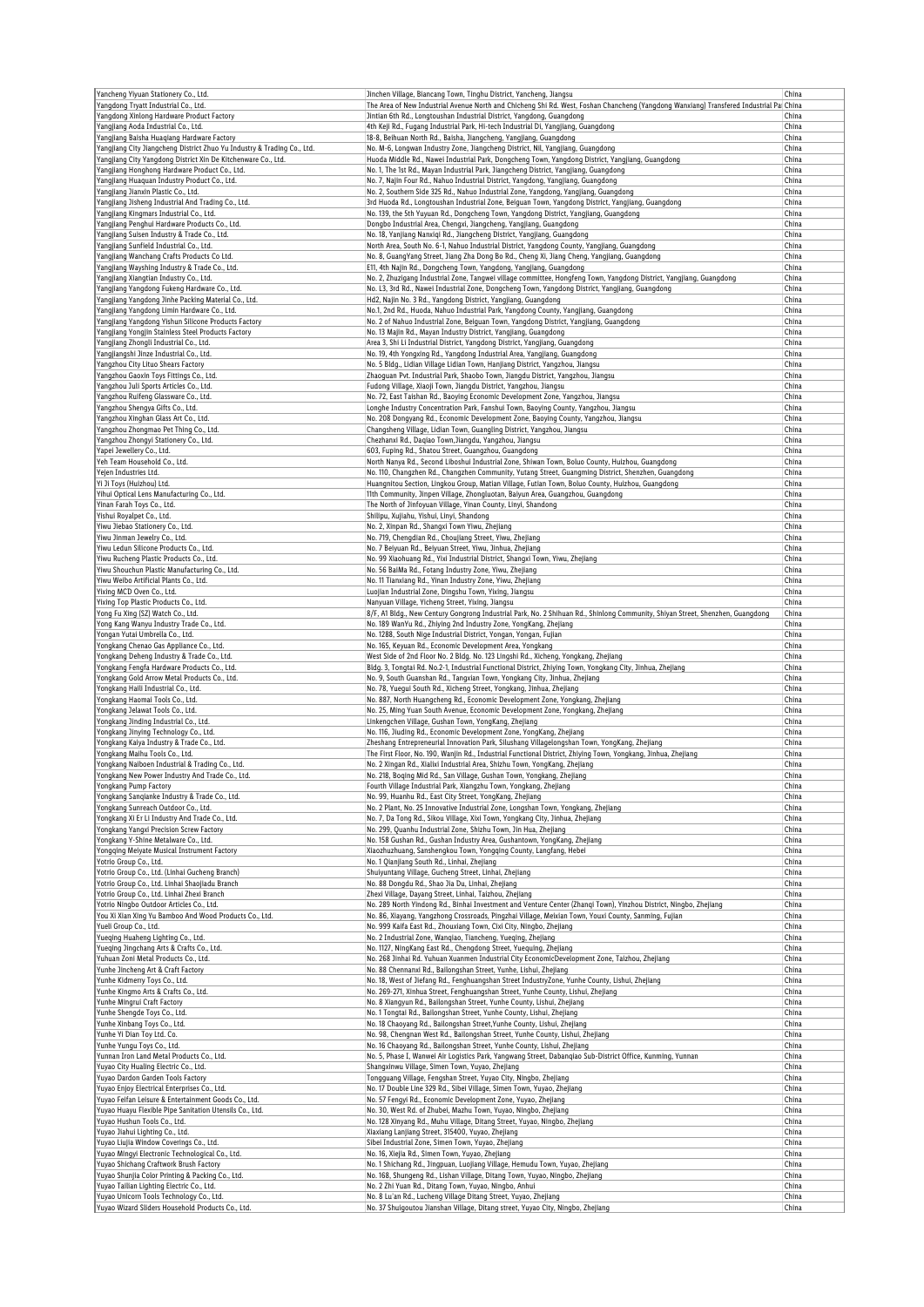| Yuyao Xiakang Electrical Appliance Factory                                                                                           | Huiqiao, Langxia Village, Langxia Street, Ningbo, Zhejiang                                                                                                                                                                 | China          |
|--------------------------------------------------------------------------------------------------------------------------------------|----------------------------------------------------------------------------------------------------------------------------------------------------------------------------------------------------------------------------|----------------|
| Zaidtek Electronic Technology Xiamen Co., Ltd.                                                                                       | No. 285, Wengjiao Rd., Xinyang Street, Haicang District, Xiamen, Fujian                                                                                                                                                    | China          |
| Zeng Hsing Industrial Co., Ltd.                                                                                                      | 20A, Vsip Street 6, Vietnam Singapore Industrial Park, Thuan An, Bình Dương                                                                                                                                                | Vietnam        |
| Zhan Jiang Kang Nian Rubber Product Co., Ltd.                                                                                        | No. 85 Middle Shen Chuan Rd., Zhanjiang, Guangdong                                                                                                                                                                         | China<br>China |
| Zhangjiagang Chuangji Machinery Manufacturing Co., Ltd.<br>Zhangjiagang Dasheng Precision Tools Co., Ltd.                            | No. 35 Jiangong Rd. Nanfeng Town, Zhangjiagang, Jiangsu<br>Chaodongwei Gang, Daxin Town, Zhangjiagang, Jiangsu                                                                                                             | China          |
| Zhangjiagang Yongfeng Tools Co., Ltd.                                                                                                | No. 15 Lehong Rd., Leyu Town, Zhangjiagang, Jiangsu                                                                                                                                                                        | China          |
| Zhangzhou Chuangli Electronics Trading Co., Ltd.                                                                                     | Xiazhuang Industrial Park, Xiazhuang Village, Chengxi Town, Longhai City, Zhangzhou, Fujian                                                                                                                                | China          |
| Zhangzhou Eastern Intelligent Meter Co., Ltd.                                                                                        | 2F & 3F of No. 2 Bldg., Dongfang Technology Industrial Park, Jintang Rd., Jinfeng Economical Development Zone, Xiangcheng District, Z  China                                                                               |                |
| Zhangzhou Fengcheng Electronic Co., Ltd.                                                                                             | Fl. 1, Bldg. 1, No.2 Beidou Rd., Beidou Industrial Zone, Jinfeng Economic Development District, Xiangcheng, Zhangzhou, Fujian                                                                                              | China          |
| Zhangzhou Hengli Electronic Co., Ltd.                                                                                                | Longwen Industrial Development Zone, Zhangzhou, Fujian                                                                                                                                                                     | China          |
| Zhangzhou Lejia Furniture Co., Ltd.                                                                                                  | No. 1, Chaoyangzhoug Rd., Chaoyang Town, Longwen District, Zhangzhou, Fujian                                                                                                                                               | China          |
| Zhangzhou Silite Furniture Co., Ltd.<br>Zhangzhou Top Brite Industry Trade Co., Ltd.                                                 | No. 1008, Beixing Village, Shiting Town, Xiangcheng District, Zhangzhou, Fujian<br>No. 23-5 Longchi Street, Jiao Mei Town, Zhangzhou TaiwaneseInvestment Zone, Zhangzhou, Fujian                                           | China<br>China |
| Zhangzhou Xiangcheng Fengbaoshi Watch Co., Ltd.                                                                                      | Beidou Rd., Jinfeng Economic Development District, Xiangcheng, Zhangzhou, Fujian                                                                                                                                           | China          |
| Zhangzhou Yushan Electronics Co., Ltd.                                                                                               | The Second Floor, No. 1 Bldg., Science and Technology Park, Jintang Rd., Jinfeng Economic Development Zone, Zhangzhou, Fujian                                                                                              | China          |
| Zhe Jiang Shuaishuai Technologies Co., Ltd.                                                                                          | Wanquan Industrial Zone, Pingyang County, Wenzhou, Zhejiang                                                                                                                                                                | China          |
| Zhejiang Aibot Tableware Co., Ltd.                                                                                                   | No. 3 Fudebao Rd., Gaoxiang Industry Zone, Xingiao Town, Wenzhou, Zhejiang                                                                                                                                                 | China          |
| Zhejiang Arcana Power Sports Tech. Co., Ltd.                                                                                         | No. 618 Xinxing Avenue, Zonghan, Emerging Industrial Area, Cixi, Ningbo, Zhejiang                                                                                                                                          | China          |
| Zhejiang Asweets Kids Product Co., Ltd.                                                                                              | Industrial Park of Shangpu Town, Shangyu, Shaoxing, Zhejiang                                                                                                                                                               | China          |
| Zhejiang Bairun Kitchenware Co., Ltd.                                                                                                | No. 21, Quanxiduan, Yongwu 2nd Rd., Wuyi County, Jinhua, Zhejiang                                                                                                                                                          | China          |
| Zhejiang Bairun Technology Co., Ltd.<br>Zhejiang Beauty And Health Electrical Appliance Co., Ltd.                                    | Bldg. 2 & 3, No. 42 Cuntong Rd., Dongxiao Sub-District, Jinhua, Zhejiang<br>No. 339, 19th Rd., Binhai Economic and Technical Development Zone, Wenzhou, Zhejiang                                                           | China<br>China |
| Zhejiang Beisheng Industry & Trading Co., Ltd.                                                                                       | No. 8 Qingxi South Rd., Wangshantou Industrial Area, QuanxiTown, Wuyi County, Jinhua                                                                                                                                       | China          |
| Zhejiang Benyu Tools Co., Ltd.                                                                                                       | No. 188, Haichang Rd., Taizhou, Zhejiang                                                                                                                                                                                   | China          |
| Zhejiang Better Plastic Co., Ltd.                                                                                                    | Jiangkou Economic Development Zone, Huangyan / Warehouse Address: No. 89, JingGong Rd., JiangKou Street, Huangyan District, Taiz China                                                                                     |                |
| Zhejiang Biyi Electric Appliance Co., Ltd.                                                                                           | No. 88, Yuzhaojiang Rd., Chengdong Development Area / No. 9, Tanjialing East Rd., Yuyao, Zhejiang                                                                                                                          | China          |
| Zhejiang Boke Industry & Trade Co., Ltd.                                                                                             | No. 7, Jinlong Rd., Gangtou Industry Zone, Wuyi County, Jinhua, Zhejiang                                                                                                                                                   | China          |
| Zhejiang Bozhe Machine & Electronic Co., Ltd.                                                                                        | In the 3rd Factory Bldg. of Zhejiang Wuyi Gongli Electric Appliance Co., Ltd Donggao Fenghuangshan Industrial Zone, Tongqin, Wuyi Co China                                                                                 |                |
| Zhejiang Burley Tools Co., Ltd.                                                                                                      | South-Eastern Industrial Zone, Shuxi Street, Wuyi County, Jinhua, Zhejiang                                                                                                                                                 | China          |
| Zhejiang Chanyo Kitchen Articles Co., Ltd.                                                                                           | No. 2, Zhiyin Rd., Baiyang Industrial Zone, Baiyang Sub-District, Wuyi County, Jinhua, Zhejiang                                                                                                                            | China          |
| Zhejiang Charming Sports Industrial & Trading Co., Ltd.<br>Zhejiang Chengkang Machinery & Electrical Product Manufacturing Co., Ltd. | Huzhailong, Jiaodao Town, Wuyi County, Jinhua, Zhejiang                                                                                                                                                                    | China<br>China |
| Zhejiang Chenyi Photoelectric Technology Co., Ltd.                                                                                   | Shengpan Rd., Hi-Tech Park, Zhongxin Avenue, Wenling, Zhejiang<br>Industry Zone, Chongren Town, Shengzhou, Shaoxing, Zhejiang                                                                                              | China          |
| Zhejiang Chunzhou Aluminium Industry Co., Ltd.                                                                                       | No. 899, Huangcheng Rd. (North), Economic Development Zone, Yongkang, Zhejiang                                                                                                                                             | China          |
| Zhejiang Cody Leisure Products Co., Ltd.                                                                                             | Jiangnan Industrial Function Zone, Wangzhai Village, Wangzhai Town, Wuyi County, Jinhua, Zhejiang                                                                                                                          | China          |
| Zhejiang Dechuang Intelligent-Technology Co., Ltd.                                                                                   | Tongqin Hardware Machinery Industrial Zone, Wuyi County, Jinhua, Zhejiang                                                                                                                                                  | China          |
| Zhejiang Deshuo Electric Appliance Co., Ltd.                                                                                         | No. 111, Jingui South Rd., Chengxi New Area, Yongkang, Jinhua, Zhejiang                                                                                                                                                    | China          |
| Zhejiang Dongyi Magnetic Co., Ltd.                                                                                                   | No. 18, Cangling Rd., Huzhen Town, Jinyun County, Lishui, Zhejiang                                                                                                                                                         | China          |
| Zhejiang Dongyuan Tools Corporation Ltd.                                                                                             | No. 28, Dongyuan Rd., Huxi Town, Dongyang, Zhejiang                                                                                                                                                                        | China          |
| Zhejiang Ecowin Cookware Manufactory Co., Ltd.                                                                                       | No. 18, Yinchuan East Rd., Economic Development Zone, Yong kang, Zhejiang                                                                                                                                                  | China          |
| Zhejiang Fengyuan Industrial Co Ltd.                                                                                                 | No. 66, 2nd Rd. Damaiwu, Xinwo Town, Pan'an, Zhejiang                                                                                                                                                                      | China          |
| Zhejiang Finder Industry Co., Ltd.<br>Zhejiang Gaoao Sanitary Ware Co., Ltd.                                                         | No. 999 Haiyan Rd., Wanghai Street, Haiyan County, Jiaxing, Zhejiang<br>No. 22 Huimin Rd., Beicheng Industry Area, Huangyan District, Taizhou, Zhejiang                                                                    | China<br>China |
| Zhejiang Goldmonkey Stationery Co., Ltd.                                                                                             | No. 588, Dongseheng East Rd., Wuyi, Jinhua, Zhejiang                                                                                                                                                                       | China          |
| Zhejiang Good Partner Travelling Products Co., Ltd.                                                                                  | No. 3, Fengyuan Rd., New City Zone, Panan County, Jinhua, Zhejiang                                                                                                                                                         | China          |
| Zhejiang Greatstar Industrial Co., Ltd.                                                                                              | No. 11-1 Qihui Rd., ChangAn Town Agriculture Development Zone, Haining, Zhejiang                                                                                                                                           | China          |
| Zhejiang Guanghui Stationery Co., Ltd.                                                                                               | No. 280, Longqing Rd., Nanmingshan Street, Liandu District, Lishui, Zhejiang                                                                                                                                               | China          |
| Zhejiang Guangwei Electric & Tools Co., Ltd.                                                                                         | 7th Bldg., No. 55 Lingxiu Rd., Luoxing Street, Jiashan, Zhejiang                                                                                                                                                           | China          |
| Zhejiang Guantai Toys Co., Ltd.                                                                                                      | 2nd Floor of Bldg. 3, No. 25, Chaoyang Rd.; Bldg. 26, 15, 8, No. 19, Chaoyang Rd., Bailongshan Street, Yunhe County, Lishui, Zhejiang                                                                                      | China          |
| Zhejiang Guanyi Toys Co., Ltd.                                                                                                       | No. 129, Yangliuhe Rd., Bailongshan Street, Yunhe County, Lishui, Zhejiang                                                                                                                                                 | China          |
| Zhejiang Haoda Electrical Appliance Co., Ltd.<br>Zhejiang Hengfeng Technology Co., Ltd.                                              | Address 1: No. 69, Linjiang Rd., Gaobu Street, Yuecheng District, Address 2: Taoyan Industrial Zone, Yuecheng District, Shaoxing, Zhejial China<br>No. 68 North YongPing Rd., Wukang Town, Deqing County, Huzhou, Zhejiang | China          |
| Zhejiang Hengfeng Top Leisure Co., Ltd.                                                                                              | No. 860 Beihu East Street, Wukang Town, Deging County, Huzhou, Zhejiang                                                                                                                                                    | China          |
| Zhejiang Hengyuan Sanitary Ware Co., Ltd.                                                                                            | Dongdu Rd., Economic Development Zone, Linhai, Zhejiang                                                                                                                                                                    | China          |
| Zhejiang Honeyee Tools Co., Ltd.                                                                                                     | No. 5 Bldg., No. 8 Shangying Rd., Xinbi Street, Jinyun Town, Lishui, Zhejiang                                                                                                                                              | China          |
| Zhejiang Hongfan Industry & Trade Co., Ltd.                                                                                          | No. 66, Phoenix Mountain Industry Area, Wuyi County, Jinhua, Zhejiang                                                                                                                                                      | China          |
| Zhejiang Hongyou Air Compressor Manufacturing Co., Ltd.                                                                              | Zeguo Air Compressor Industrial Zone, Wenling, Taizhou, Zhejiang                                                                                                                                                           | China          |
| Zhejiang Huangtai Kitchen Co., Ltd.                                                                                                  | No. 5, No. 998, Jindu Rd., Economic Development Zone, Yongkang, Jinhua, Zhejiang                                                                                                                                           | China          |
| Zhejiang Huangyan Huari Artware Factory                                                                                              | Xialu Village Industrial Zone, Toutuo Town, Huangyan District, Taizhou, Zhejiang                                                                                                                                           | China          |
| Zhejiang Hug Leisure Products Co., Ltd.<br>Zhejiang Intbright Technology Co., Ltd.                                                   | Bldg. 1-7, No. 1-1, Qingyong Village, Dongcheng Town, Linhai, Zhejiang<br>Yonghe Industrial Zone, Shangyu District, Shaoxing                                                                                               | China<br>China |
| Zhejiang Jaslight Luggages And Bags Manufacturing Co., Ltd.                                                                          | Cross Pingxing Rd. and Shixin Rd., Xindai Town, Pinghu, Zhejiang                                                                                                                                                           | China          |
| Zhejiang Jeetee Cookware Co., Ltd.                                                                                                   | Dongnan Industrial Area, Shuxi Sub-District, Wuyi County, Jinhua, Zhejiang                                                                                                                                                 | China          |
| Zhejiang Jiahong Sports Equipment Co., Ltd.                                                                                          | No. 2, Xinzhongdong Rd., Xinbi Street, Jinyun County, Lishui, Zhejiang                                                                                                                                                     | China          |
| Zhejiang Jiahong Tools Manufacture Co., Ltd.                                                                                         | No. 2-1, Xinzhongdong Rd., Xinbi Street, Jinyun County, Lishui, Zhejiang                                                                                                                                                   | China          |
| Zhejiang Jiajie Plastic Co., Ltd.                                                                                                    | North Kaiyuan Street, Niansanli Town, Yiwu, Zhejiang                                                                                                                                                                       | China          |
| Zhejiang Jiaruihua Industry & Trade Co., Ltd.                                                                                        | No. 30, Huabao Rd., Zhiying Industrial & Function Zone, Zhiying Town, Yongkang, Zhejiang                                                                                                                                   | China          |
| Zhejiang Jinertai Toys Co., Ltd.<br>Zhejiang Jinrui Hardware Rigging Co., Ltd.                                                       | No. 318, Hexin Rd., Bailong Shan Street, Yunhe County, Lishui, Zhejiang<br>No. 58, Shengfa Rd., Lucheng District, Wenzhou, Anhui                                                                                           | China          |
| Zhejiang Kangyi Sanitary Ware Co., Ltd.                                                                                              | Oinggang Industry Gathering Area, Yuhuan, Zhejiang                                                                                                                                                                         | China<br>China |
| Zhejiang Kaside Technology Co., Ltd.                                                                                                 | No. 618 Chongwen Street, Lingxia Town, Jindong District, Jinhua, Zhejiang                                                                                                                                                  | China          |
| Zhejiang Kende Mechanical & Electrical Co., Ltd.                                                                                     | No. 2299, Lugiao Section, Shugang Avenue, Lugiao District, Taizhou, Zhejiang                                                                                                                                               | China          |
| Zhejiang Keqiang Electronic Technology Co., Ltd.                                                                                     | No. 1-6 Bldgs., Hangzhou Fuchunwan New Town Small and Micro Enterprise Innovation Park, No. 2723 Fuchunwan Avenue, Chunjiang St China                                                                                      |                |
| Zhejiang Kimicky Crafts Co., Ltd.                                                                                                    | No. 99, Qihang Rd., Bailongshan Street, Yunhe County, Lishui, Zhejiang                                                                                                                                                     | China          |
| Zhejiang Kingdon Industry And Trade Co., Ltd.                                                                                        | Dahuashan, Jiangmadong, Jiaodao, Wuyi, Jinhua, Zhejiang                                                                                                                                                                    | China          |
| Zhejiang Kress Industry & Trade Co., Ltd.                                                                                            | No. 6 Chuangyi Rd., Zhejiang Business Innovation Park, Yongkang City, Jinhua, Zhejiang                                                                                                                                     | China          |
| Zhejiang Kuangdi Industry & Trade Co., Ltd.<br>Zhejiang Lanbao Electrical Appliance Co., Ltd.                                        | No. 8, Jinfu Rd., Tangxian Guanshanbei Industrial Zone, YongKang, Zhejiang<br>Dagutang Village, Zhouxiang Town, Cixi, Ningbo, Zhejiang                                                                                     | China<br>China |
| Zhejiang Lanwei Auto Accessories Co., Ltd.                                                                                           | 5 Yingbin Avenue, Tantou, Tiantai, Taizhou, Zhejiang                                                                                                                                                                       | China          |
| Zhejiang Lera New Energy Power Technology Co., Ltd.                                                                                  | No. 255, Kesheng Rd., Haishu Wangchun Industrial Park, Ningbo, Zhejiang                                                                                                                                                    | China          |
| Zhejiang Letai Optical Glasses Co.Ltd.                                                                                               | Block No. 9, BanYang Village, Dugiao Town Linhai, Linhai, Zhejiang                                                                                                                                                         | China          |
| Zhejiang Lianhe Umbrella Co., Ltd.                                                                                                   | Songxia Town Industrial Zone, Shangyu, Zhejiang                                                                                                                                                                            | China          |
| Zhejiang Liyuan Tools Co., Ltd.                                                                                                      | No. 38, Wenzhong Rd., Taozhu Street, Zhuji, Zhejiang                                                                                                                                                                       | China          |
| Zhejiang Long Yard Industry & Trade Co., Ltd.                                                                                        | First Bldg., No. 8 of Hengsi Rd., Longshan Town, YongKang, Zhejiang                                                                                                                                                        | China          |
| Zhejiang Longstar Houseware Co., Ltd.                                                                                                | No. 1 Chunhui Middle Rd., Yong'An Industrial Park, Xianju County, Taizhou, Zhejiang                                                                                                                                        | China          |
| Zhejiang Master Auto-Accessory Co., Ltd.<br>Zhejiang Maxtop Tools Manufacture Co., Ltd.                                              | No. 18, Fazhan Yi Rd., Xianju County, Taizhou, Zhejiang<br>Danya Industrial Area, Zeguo Town, Wenling, Zhejiang                                                                                                            | China<br>China |
| Zhejiang Mingfeng Industrial Co., Ltd.                                                                                               | No. 7 Badu Rd., Tiantai County, Taizhou, Zhejiang                                                                                                                                                                          | China          |
| Zhejiang Minglei Tools Industry Co., Ltd.                                                                                            | No. 188, Yindong North Rd., Yinzhou Binhai Investment & Business Incubation, Ningbo, Zhejiang                                                                                                                              | China          |
| Zhejiang Minzo New Materials Co., Ltd.                                                                                               | No. 18, Xiyuan Rd., Shifeng District, Tiantai, Taizhou, Zhejiang                                                                                                                                                           | China          |
| Zhejiang Naite Sports & Cycles Ltd.                                                                                                  | 1 Floor 1 Bldg., Zongsan Rd., Jindong District, Jinhua, Zhejiang                                                                                                                                                           | China          |
| Zhejiang Nanlong Industry And Trade Co., Ltd.                                                                                        | No. 3 & No. 5 Production Bldgs. and One Room in No. 7 Production Bldg., No. 666, Wengbu Village, Jiangnan Rd., YongKang, Zhejiang                                                                                          | China          |
| Zhejiang Natural Outdoor Goods Inc.                                                                                                  | Xiacao Village, Pingqiao Town, Tiantai County, Taizhou, Zhejiang                                                                                                                                                           | China          |
| Zhejiang Netkid Animation Culture Co., Ltd.                                                                                          | No. 190, Chang'an Middle Rd., Wuyuan Street, Haiyan County, Jiaxing, Zhejiang                                                                                                                                              | China          |
| Zhejiang Nicet Stationery Co., Ltd.                                                                                                  | No. 106, Wukang Rd., Yidong Industry Area, Yiwu, Zhejiang                                                                                                                                                                  | China          |
| Zhejiang Oubeijia Kitchenware Co., Ltd.<br>Zhejiang Rich Technology Co., Ltd.                                                        | No. 888 Enterprises East Rd., Zhouxiang Town, Cixi City, Ningbo, Zhejiang<br>No. 77 Fulong Rd., Cixi Coastal Economic Development District, Ningbo, Zhejiang                                                               | China<br>China |
| Zhejiang Rong Cheng Tools Co., Ltd.                                                                                                  | Shangbutou, Qingjiang Town, Yueqing, Wenzhou, Zhejiang                                                                                                                                                                     | China          |
| Zhejiang Royal Garden Tools Manufacture Co., Ltd.                                                                                    | No. 9 Shanghuang Rd. (Lanjiang Street) Lanxi Economic Development Area, Lanxi, Zhejiang                                                                                                                                    | China          |
| Zhejiang Safun Industrial Co., Ltd.                                                                                                  | No. 7 Mingyuan South Ave. / No. 551, Jiuzhou West Rd., Hardware Science & Technology Industrial Zone, Yongkang, Zhejiang                                                                                                   | China          |
| Zhejiang Sanmen Ganglong Auto Accessories Co., Ltd.                                                                                  | Fangxiayang Development Zone, Zhu'ao Town, Sanmen, Taizhou, Zhejiang                                                                                                                                                       | China          |
| Zhejiang Shengboao Trade Co., Ltd.                                                                                                   | Luodian Town Industrial Zone, Jinhuashan Tourist Economic District, Jinhua, Zhejiang                                                                                                                                       | China          |
| Zhejiang Shunkang Technology Industry Co., Ltd.                                                                                      | No. 2 & No. 3 Lane Fuxiang North Rd., Yuyao, Zhejiang                                                                                                                                                                      | China          |